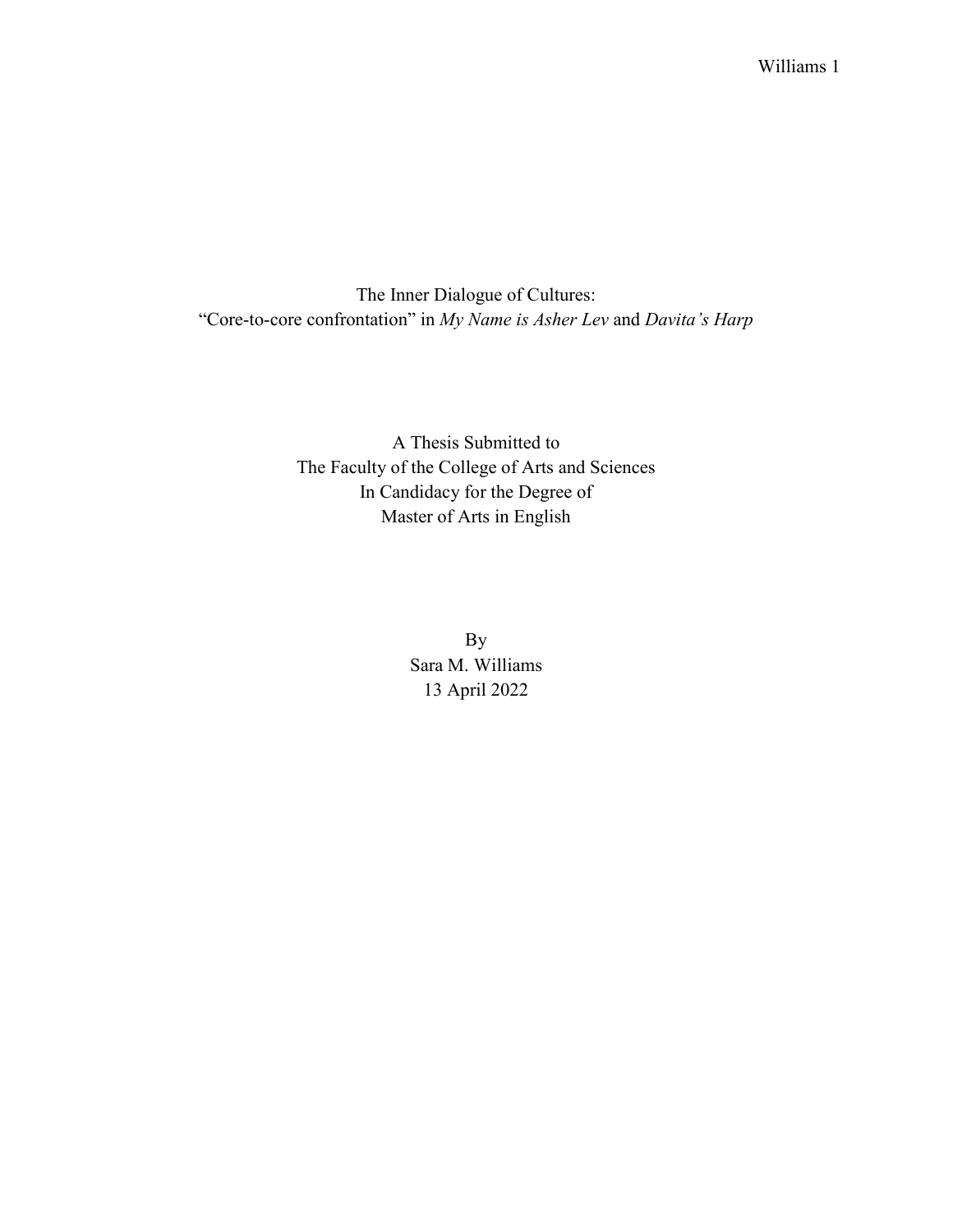For my mother, who battled cancer as I wrote this thesis, yet forbade me to stop for anything. Isaiah 41:13.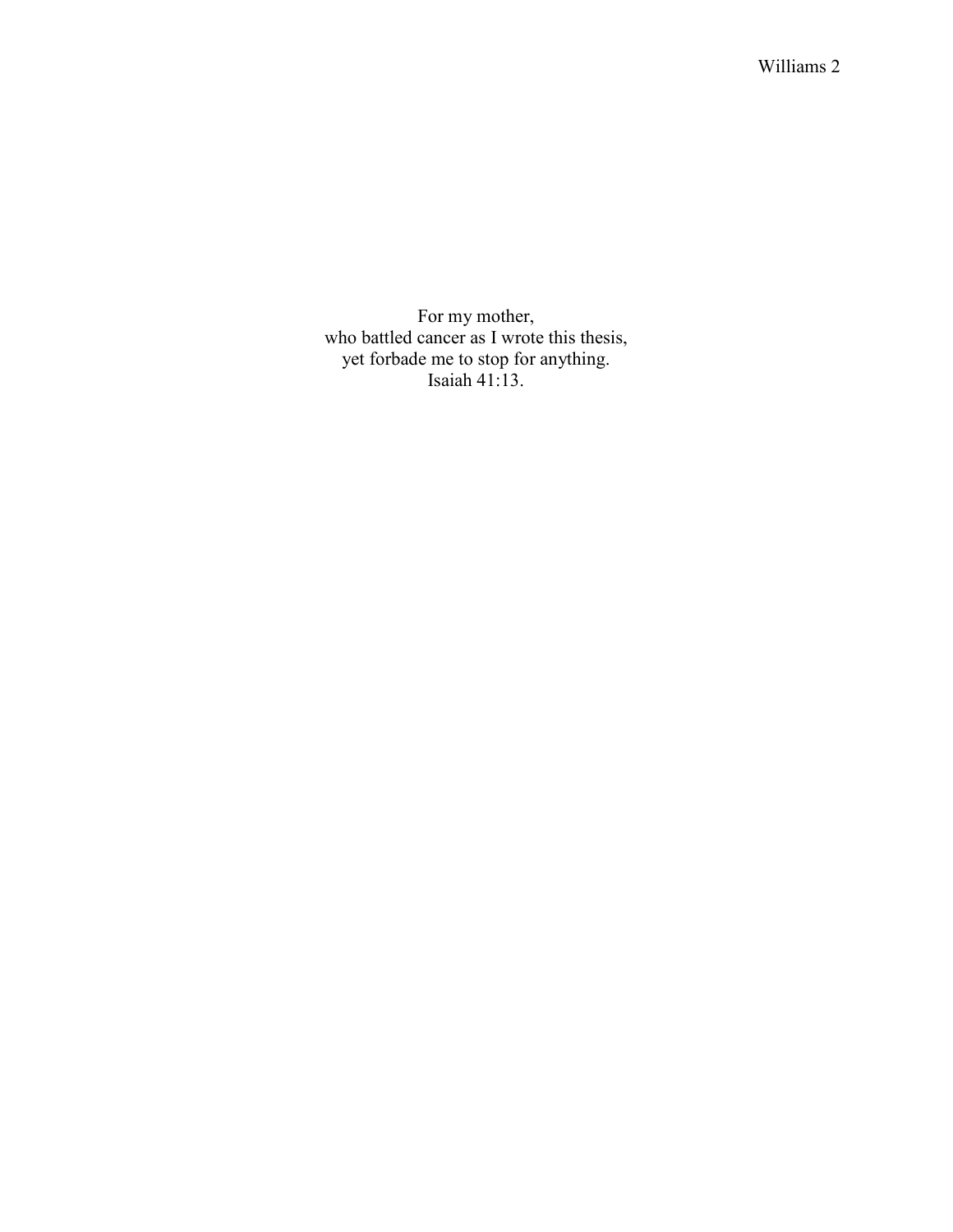# Liberty University College of Arts and Sciences Master of Arts in English

Student Name: Sara M. Williams

| Dr. Matthew Towles<br>Thesis Chair          | Date |
|---------------------------------------------|------|
|                                             |      |
| Prof. Nicholas Olson<br><b>First Reader</b> | Date |
|                                             |      |
| Dr. Mark Harris<br><b>Second Reader</b>     | Date |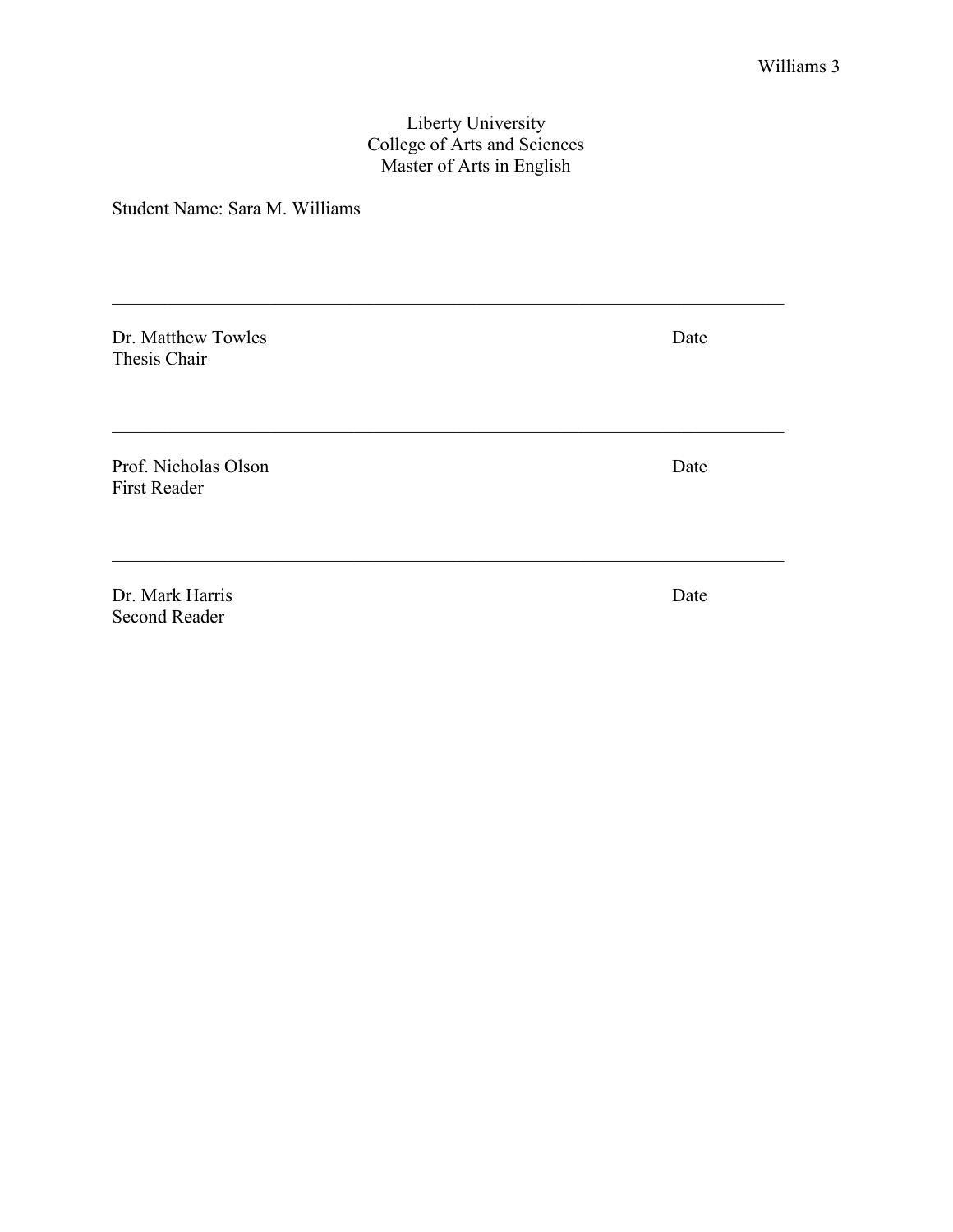# **Table of Contents**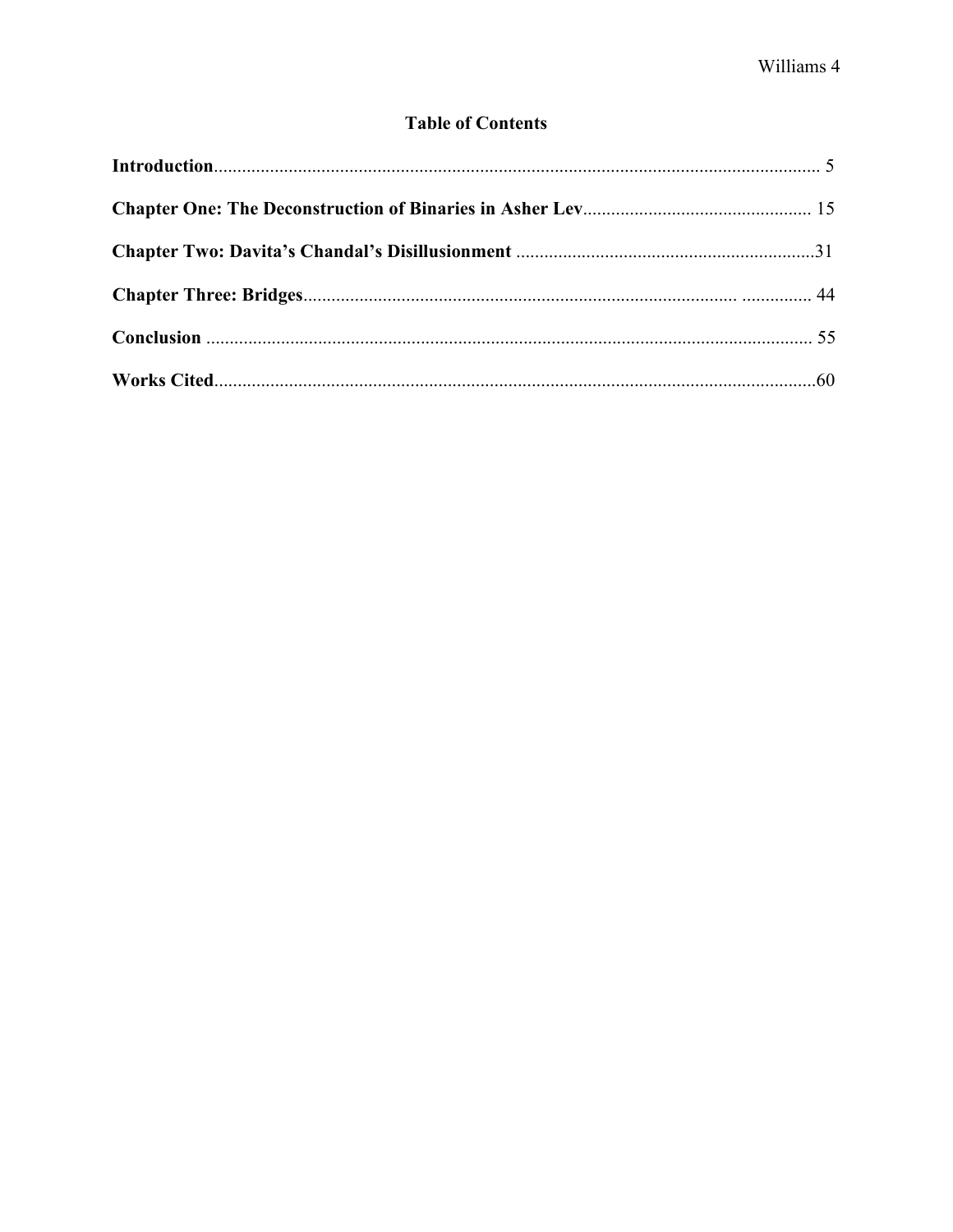#### **Introduction**

"Various kinds of cultural confrontations are possible. What I am writing about are what I call core-to-core confrontations. That is to say, an individual brought up in the very heart of his own particular reading of the world encounters ideas from the very heart of the secular umbrella

civilization in which all of us live today" (Potok qtd. in Morgan 56).

\*\*\*

A fascinating phenomenon of literature is the universal nature which translates what originates in a specific context into an experience that resonates with readers from a multitude of nationalities and cultural backgrounds. One character's context may be completely different, but their experience and internal processes make available the opportunity to relate and identify with them, creating a bridge between culture and time. Chaim Potok's novels *My Name is Asher Lev* and *Davita's Harp* offer similar immersion into an otherwise private culture. They are doorways of sorts into the twentieth century Jewish community in America, full of complex history and a necessary resilience developed after centuries of oppression. These two novels are examples of what Potok calls "core-to-core confrontation," as his main characters experience tension between cultural expectations and their desires which appear to contradict those standards. Davita and Asher live in the complex reality of community, demonstrating that it is natural to desire various outlets of expression and still be a unified whole, and a well-rounded and grounded one at that. These combined narratives provide an in-depth picture of what it is to develop identity within a world full of false dichotomies and conflicting cultural expectations, all the while establishing the exigency for navigating these complexities with grace.

# **A Response to the Sacred/Secular Dichotomy**

The divide between what is seen and unseen, otherwise known as the sacred/secular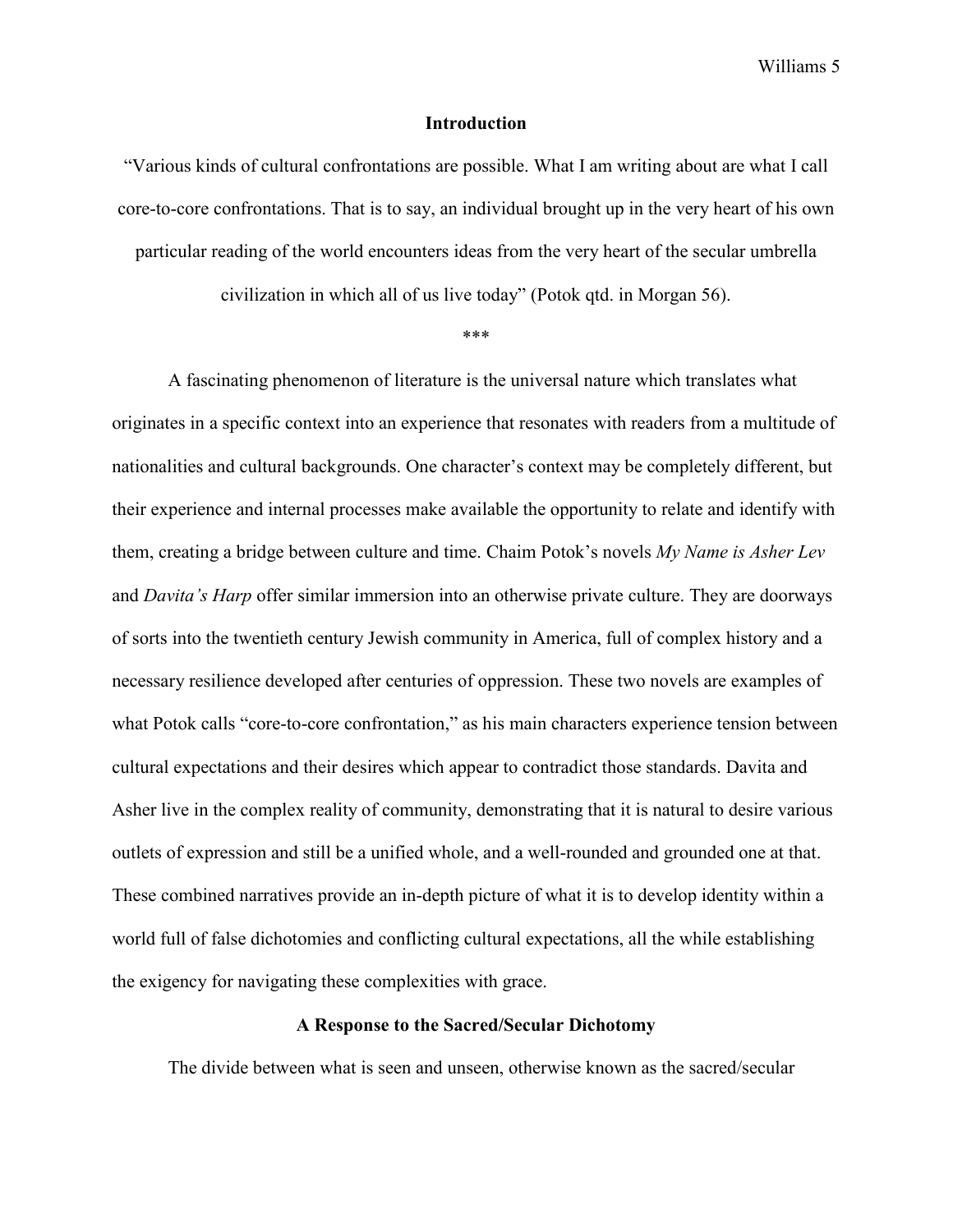dichotomy, became popular throughout Europe during the Enlightenment period and carried throughout the western world, influencing politics, religious societies, and education. The complexity of human nature, the misunderstanding of beauty as a direct cause of idolatry, and the degradation of what it means to be an embodied being contribute to this compartmentalized view of truth and humanity, its subtle extremism oversimplifying what is meant to be a unified complexity. Throughout this thesis, I will refer to this phenomenon as the sacred/secular dichotomy, as well as terms like beauty and truth, or faith and physicality, depending on the context of the point. These terms may vary slightly in what they represent, but overall, they each communicate in some way the distinction between forces of nature and faith; what drives the soul and what comprises the body. In her article in conversation with Peter Berger's thesis of secularization, Michaela Pfadenhauer comments, "To be able, now, to conceive of the religious and the secular as simultaneous, one needs this typically modern distinction between religious and secular in order to be able to go beyond it" (158). Pfadenhauer unpacks the reality that though pluralism is a natural and necessary experience for the individual to recognize, that truth does not negate the unique elements at hand, which ignoring would be to once again simplify the nature of humanity like the extremism of the dichotomy itself does. Though Potok's protagonists find themselves in tensely dichotomous situations, to deconstruct this unnecessarily staunch separation in hopes may shed light on a more holistic perspective; that is, an approach which acknowledges human beings as complex and multi-faceted individuals capable of creativity, logic, and faith all at once, to name a few.

## **Primary Literary Lenses**

Among the many different literary lenses available which connect to aspects of Potok's novels, *My Name is Asher Lev* and *Davita's Harp*, the philosophers and literary critics whose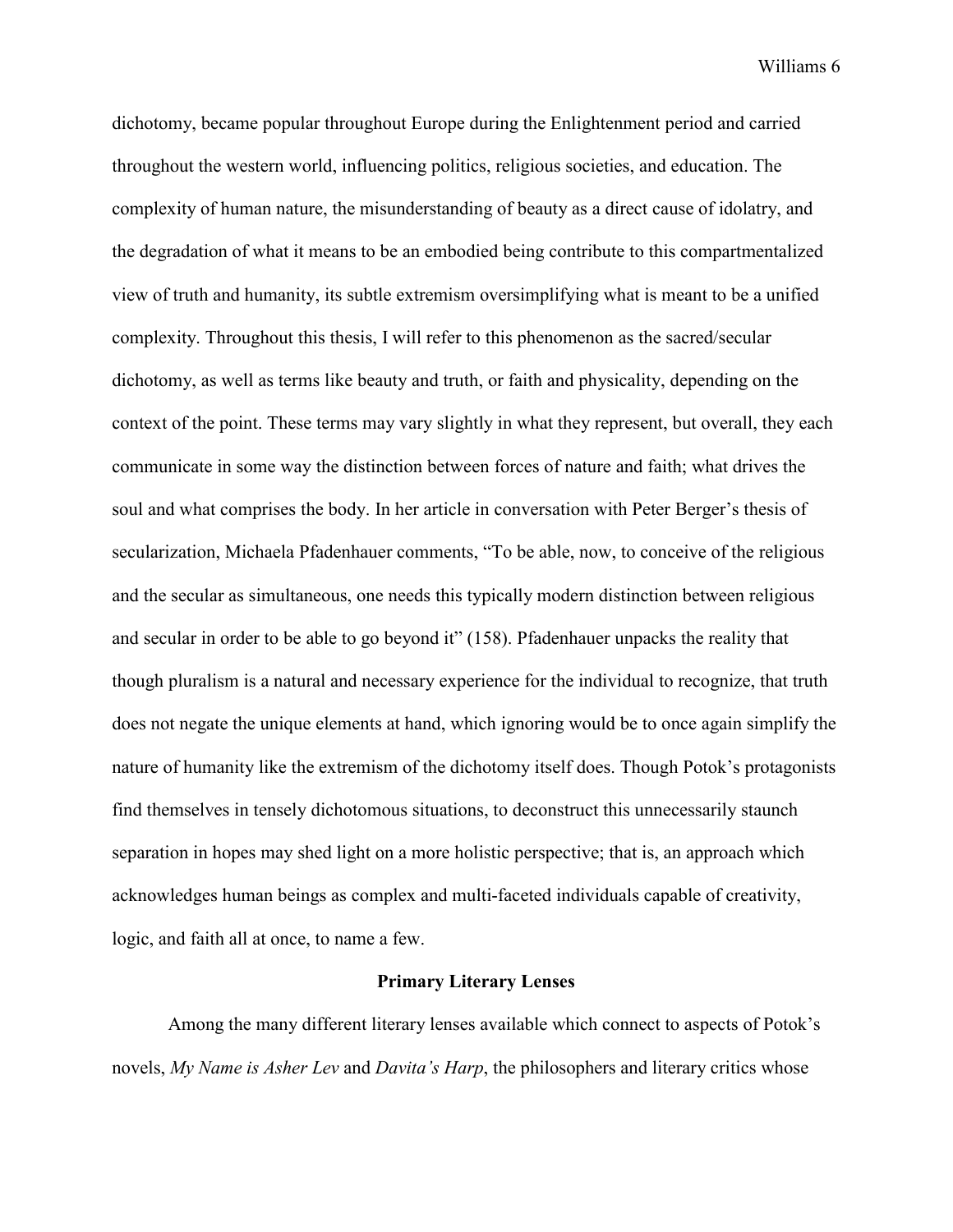writings significantly complement Potok's themes are those of M.M. Bakhtin and Martin Buber. They represent either the Russian or Jewish communities which are closely tied with Potok's work, and both deal with dialogue and relationships between different narrative styles within a novel, between individuals and God, or between individuals and the world around them. Though Potok's use of dialogue is known for being concise, his overall themes of internal conflict and cultural expectations contain a plethora of conversations that Bakhtin and Buber's works help expound upon through dialogism and insight on human's relationships with themselves, each other, their Creator, and the creation.

To frame the phenomenon of internal dialogue and conflict, M.M. Bakhtin's collection of essays, *The Dialogic Imagination* serves as a lens which helps give vocabulary to what Potok's characters experience. Specifically, Bakhtin's essay, "Discourse in the Novel" discusses the different forms and narration that occur in a novel to create dialogism within the heteroglossia; the Russian philosopher gives an example of heteroglossia in the novel when he explains, "Authorial speech, the speeches of narrators, inserted genres, the speech of characters are merely those fundamental compositional unities with whose help heteroglossia [raznorecie] can enter the novel" (263). In short, this term refers to the presence of multiple voices, as it were. Though Bakhtin is mainly discussing mediums of communication in the novel, this theme works well within the internal sector of an individual. In Asher Lev's life, for example, the history and dreams of his mythic ancestor act as an influential voice reflecting the core tradition of his faith community, but as his interests takes form through artistic passion and wrestle for preimminence, his personhood becomes a complex multitude of voices as he matures.

Bakhtin not only recognizes the presence of multiple social voices within a work but acknowledges that these themes are bound to converse and intersect. Humans are not like shelves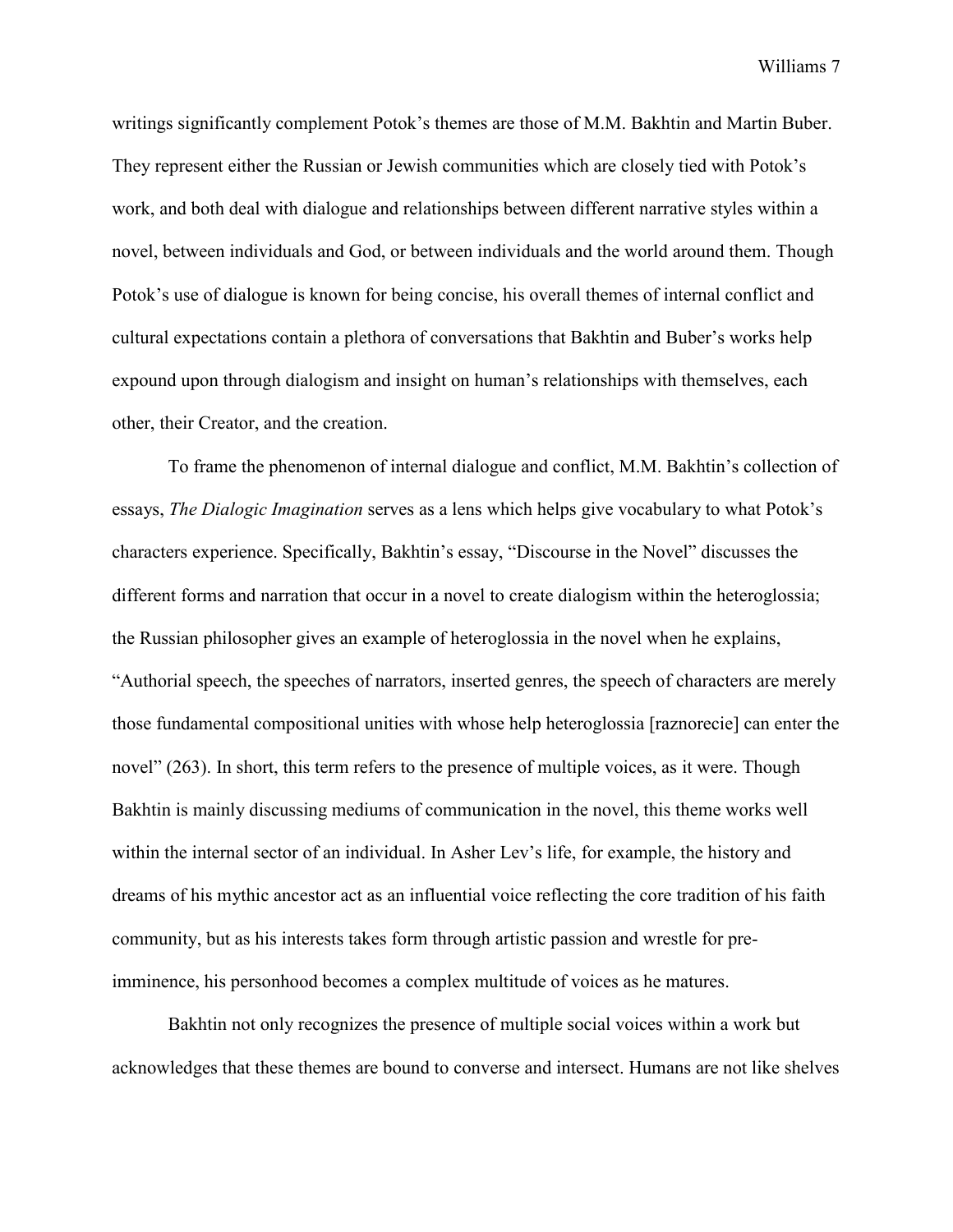which are easily compartmentalized into specific topics and roles, but complex beings whose mind, bodies, and souls are interlocking factors; this is what Bakhtin means by dialogism, the interrelationships within the novel (or in this case, the individual), like separate cogs in a machine fitted together to operate a larger function. As someone who would transform the world of literary criticism through his writing by bringing a unique and revolutionary perspective on the novel, Bakhtin in his essay goes on to address the need for a revival of philosophical theories through a diversity of voices, stating that "[s]uch a combining of languages and styles into a higher unity is unknown to traditional stylistics; it has no method for approaching the distinctive social dialogue among languages that is present in the novel" (263). His use of the word languages is less a reference to the linguistic differences that exist between English and Russian for example, and more how language is used and by whom. Though there are a multitude of literal languages in Potok's novels such as English, Yiddish, and Russian, and these could very well represent different influences in the protagonists' lives, the larger picture is that of the content and use of language to create separate social pressures and traditions. Because of this, I will use the terms like language, worldview, and perspective interchangeably based on Bakhtin's claim, "We are taking language not as a system of abstract grammatical categories, but rather language conceived as ideologically saturated, language as a worldview, even as a concrete opinion" (271). With Bakhtin's assertion in mind of a broader sense of linguistic influence within a work, Asher's mythic ancestor and the Hasidic tradition he is raised in are languages he speaks, while Davita's political scaffolding through which she understands world events is a dialect that the more traditional Jewish community she enters into does not speak. Both protagonists are the primary examples of dialogism, not because other characters do not experience a diversity of influences and desires, but because the audience has a more intimate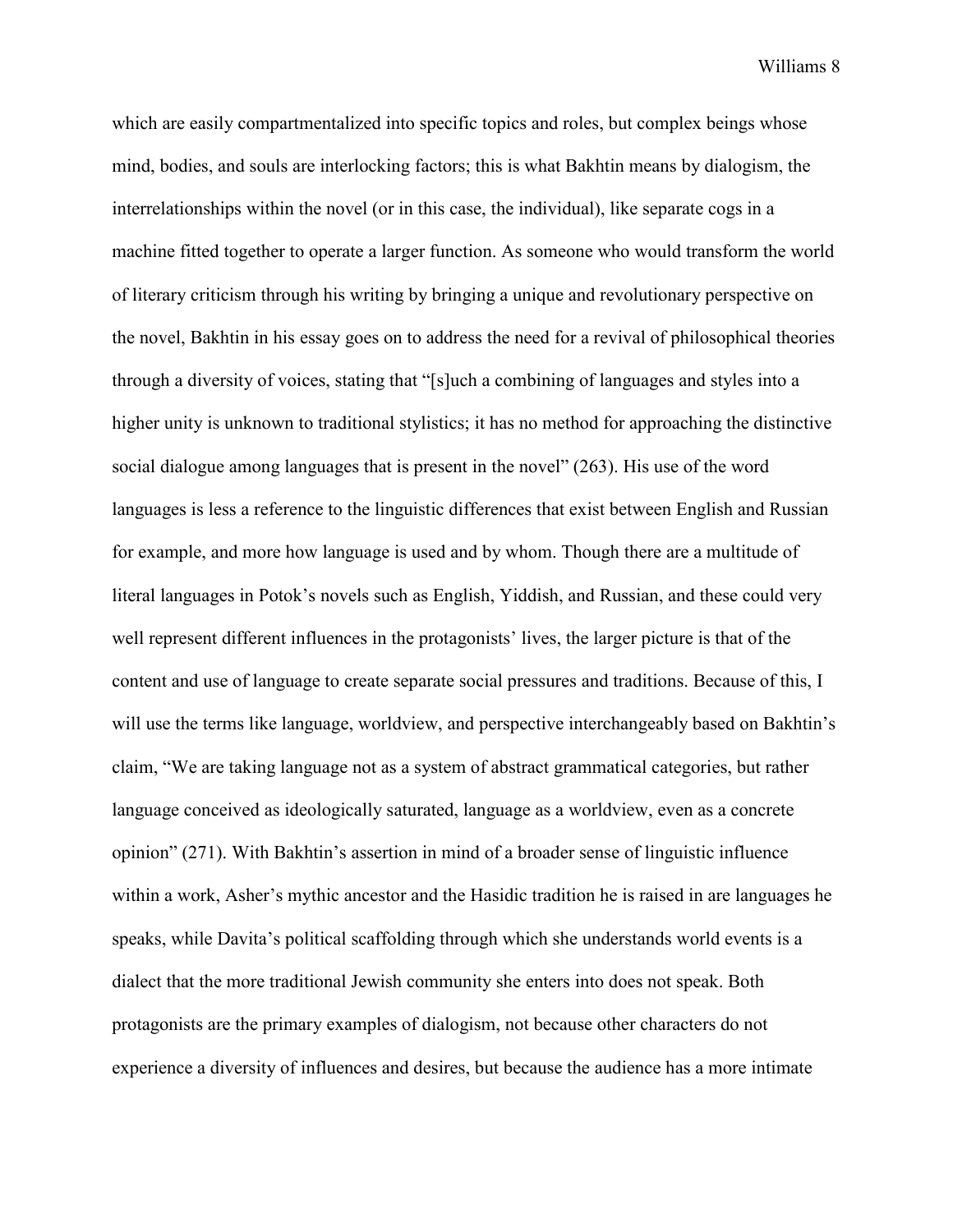view of the conversations between languages within them. In addition, they have less inhibitions about expressing the different parts of themselves as young people who have not yet suppressed those languages which do not completely conform to society's expectations.

Not only does Bakhtin cover the presence and conversation between voices in the novel, he establishes the context of desire for a universal language to streamline communication and meaning. Though he does not portray this hope as inherently negative, Bakhtin questions the tendency to ignore the complexities of language for the sake of convenience: "we must deal with the life and behavior of discourse in a contradictory and multi-languaged world" (275). This concept of linguistic unity relates to Asher and Davita's experiences in communities where they feel pressure to adhere to a singular tradition or framework which has little tolerance for external influences. The desire for unity becomes dangerous when it leads to a sense of linguistic supremacy, or the belief that one language is superior to others without acknowledging the strengths and uses of other existing voices. Though Bakhtin does not explicitly reference the sacred/secular dichotomy, he describes a similar inclination to attribute a dominant tradition without considering the value of a more holistic approach that does not try to simplify a naturally complex situation, the term "holistic" referring to a condition of well-roundedness that rejects objective one-sidedness in favor of a more realistic acknowledgment of diverse languages. Bakhtin's philosophy may not be a fully established literary lens, but it provides identifying vocabulary and foundational ideology for interpreting Potok's works in a relevant sense of worldview and social voices.

Like his contemporary, Bakhtin, Martin Buber focuses not only on individual voices and their roles, but the relationship between them. His work, *I and Thou* delves into the nature of relationship between humans and their Creator, humans with one another, and humans with the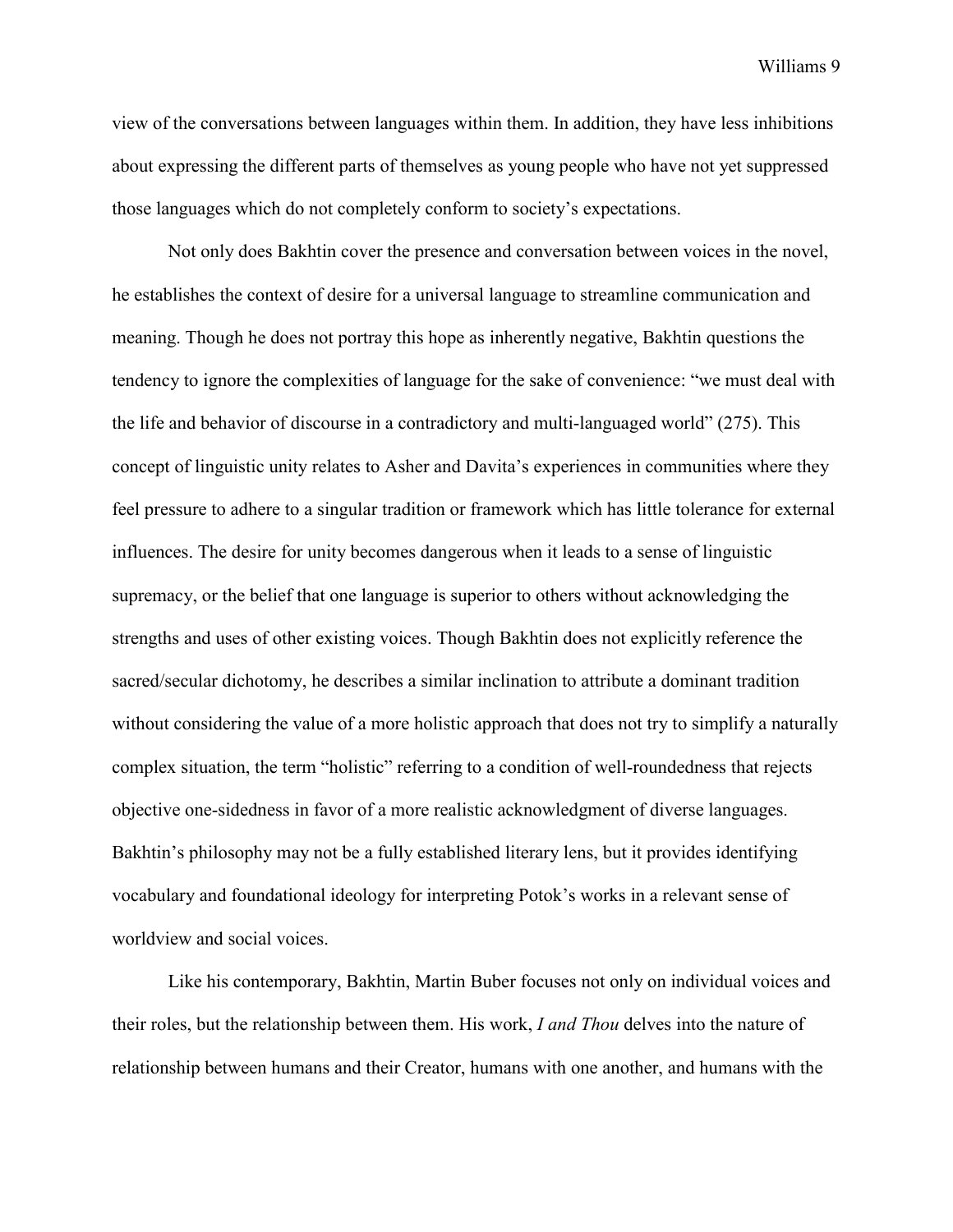world around them. Buber's philosophy as a Jewish scholar pairs well with the cultural context and themes of Potok's works not because *I and Thou* addresses specific elements of Judaism and Jewish tradition, but the underlying foundation of spirituality and priority of relationship that exists within the book are evident; Buber does not identify a name for the spiritual Thou he discusses, though he insinuates a monotheistic deity, nor does he discuss any direct relationship between that eternal presence and humans. Rather, he describes more of a response from humans towards objects and spiritual elements, identifying pathways to idolatry while still validating the created object as a valuable thing to respond to (Buber 46). This is especially essential to consider in Potok's works which expound on how the protagonists reconcile with their surrounding cultures and navigate how to interact with them on their own terms. On the contrary to what the sacred/secular dichotomy epitomizes in compartmentalizing spiritual life from the physical world, Buber claims that "[a]part from the apparently isolated realms, through the historical influence of other pre-existing culture they take over, at a certain stage, the world of *It* belonging to these cultures… only then does a culture, thus grown, fulfill itself in decisive, discovering expansion" (37). In other words, when a culture adapts to the *It*, or the physical, inanimate objects of the surrounding environment, that culture can evolve and expand. Though this concept may be a threat to those who would like to maintain their sacred traditions and view secular culture, American culture specifically in this context, as the opposite of such values, Buber even in his Jewish faith and foundational values recognizes the realities of thriving cultures and does not exhibit a negative tone when discovering that growth.

Asher Lev's identity as a Jewish American artist is an example of spiritual and physical relationship that Buber discusses and the results of embracing such a combination. Asher would not face the tension he does if it were not for his artwork, but he also would not have the means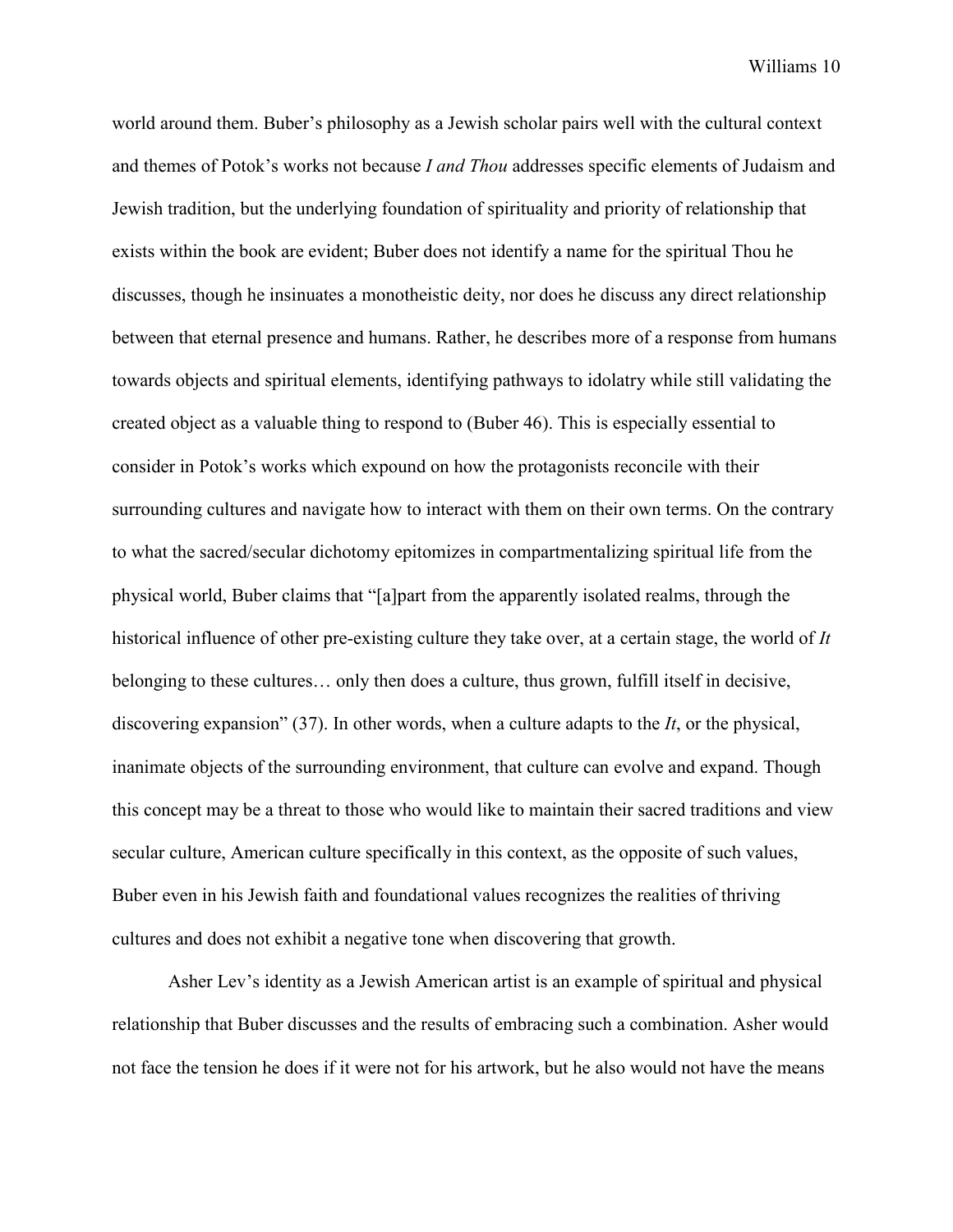to cope with his developing cultural identity and experiences were it not for art as a mode of inbetweenness. Because his paintings are an outpouring of who he is, they reflect the unique combination of who he is and ultimately become a kind of metaphorical space in which he exists. Buber describes the relationship between spiritual reality and physical reality and compares it to that of an unborn child:

the spiritual reality of the primary words arises out of a natural reality, that of the primary word *I-Thou* out of natural combination, and that of the primary word *I-It* out of natural separation. The ante-natal life of the child is one of purely natural combination, bodily interaction and flowing from one to the other. It's life's horizon, as it comes into being, seems in a unique way to be, and yet again not to be, traced in that of the life that bears it. (24-25)

In this case, if Asher is the parent of his work, then as it emerges into the physical world out of his imagination, it naturally carries those distinct characteristics of Asher's personhood, creating something that navigates between his Jewish and artistic communities, though not necessarily accepted by the first.

Asher not only obtains a name for himself in both his communities (though more negatively associated in the Jewish community as described in the first few pages), but he makes choices which catalyze his spiritual sense of identity moving forward. Buber's claim about how unseen and seen forces interact in an individual also lends itself to the observation that if spiritual relationships between human beings and between humans and their Creator hinges on combination, then the development of spiritual life is not based on distancing oneself from others, but embracing a multi-faceted approach to interaction and understanding, bearing new life out of that combination. Asher's painting is the life he creates from the intertwined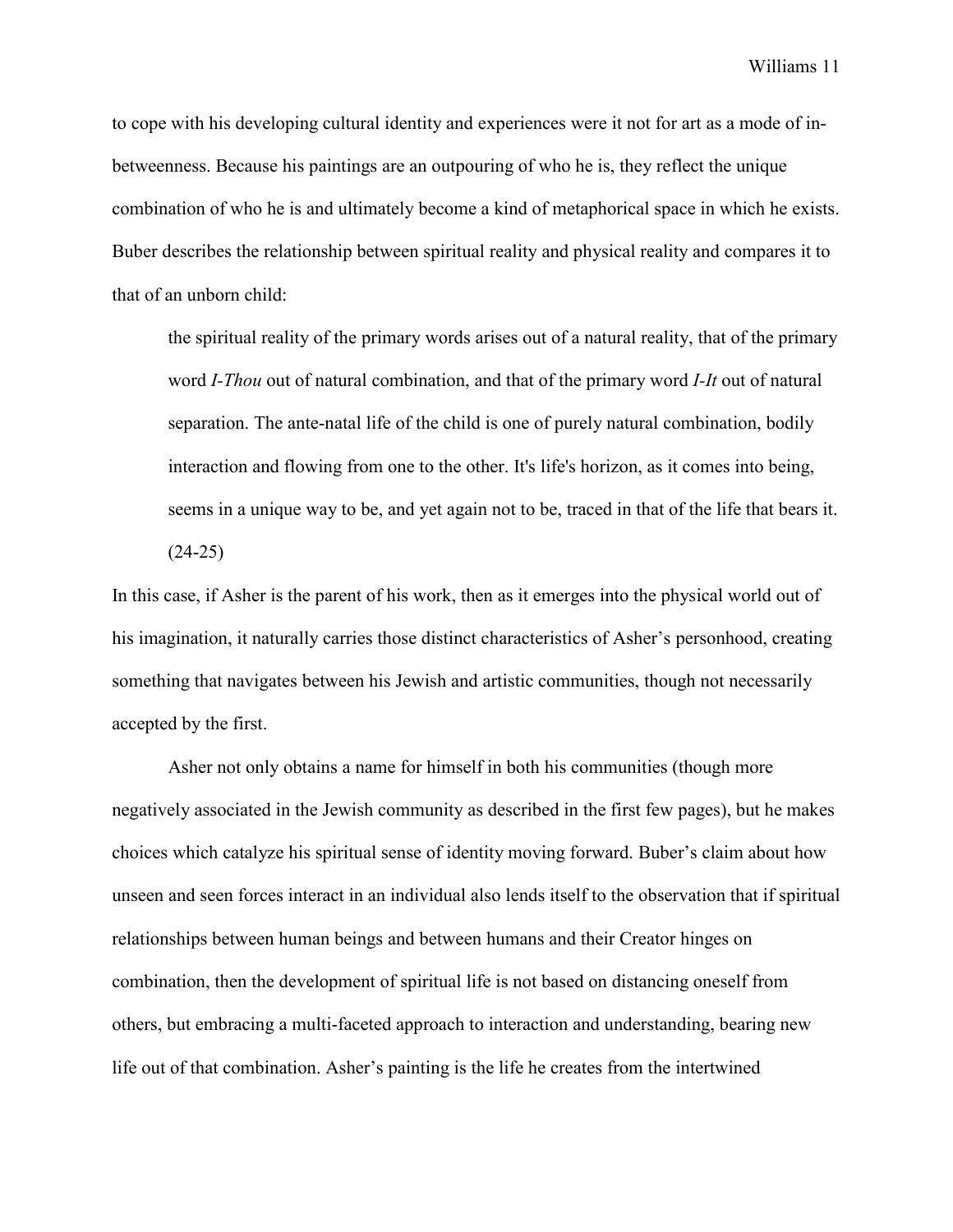communities within himself, and though not perfect, his creations are a tangible example of the spiritual life Buber describes.

To continue beyond the importance of individual cultures to survive and grow even as displaced peoples from their original homeland, Buber establishes relationship as the foundational tool of reality to continue. There can be no parental figure without a child figure to parent, and there can be no child without a parent, so relationships depend on everyone involved to maintain their unity of being (66). Potok's novels rely heavily on relationships between characters to establish the main themes of the works, relying less on action sequences and more on the internal significance surrounding events have on the characters. Throughout each novel there will be sequences of dialogue which do not include descriptions of action or even tags to signify the speaker, trusting the reader to keep track and read the tone between the lines. As the author himself says in an interview with Harold Ribalow, "I have this feeling that florid prose often covers up obtuseness of ideas" (19). Body language and more concise dialogue are major characterizing elements in Potok's work, but Buber's lens of interpretation provides insight on that existing dialogue as a prominent medium of relationship, and so each novel's dialogue establishes unique examples of unity between each character and their perceptions of objects around them, whether that be art, or even the products of their imagination.

## **Review of Research and Literature**

The primary works I will be discussing are *My Name is Asher Lev* and *Davita's Harp* by Chaim Potok. Though Asher Lev has gained more recognition through burgeoning scholarship and a stage adaption of the novel, it is still not the most popular of Potok's novels; *Davita's Harp* even less covered despite being the author's sole female protagonist. Though based in different time periods and political backgrounds, Asher and Davita both experience significant cultural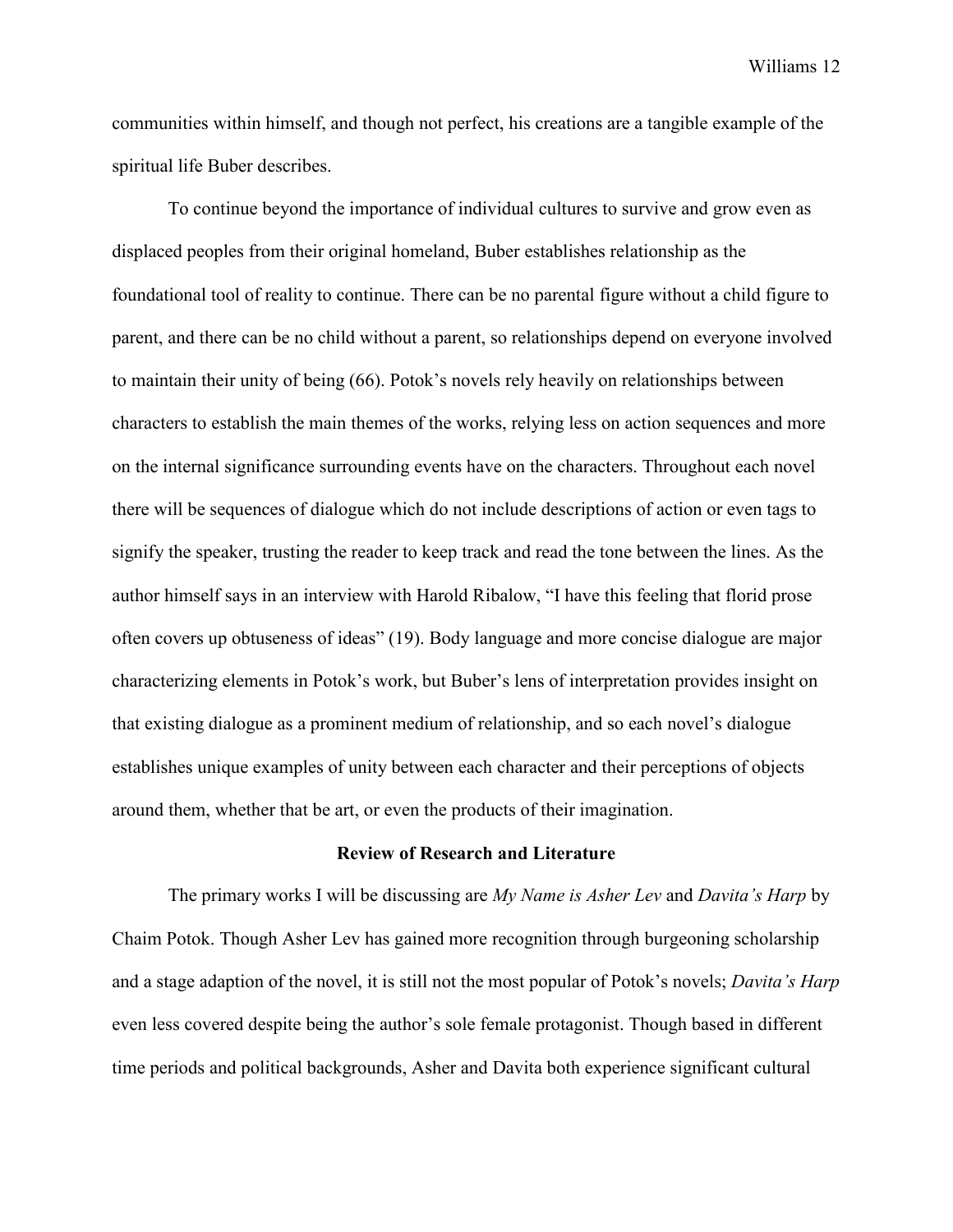shifts as they mature into adulthood, acting almost as two sides of the same coin, or ships passing one another on the linear spectrum of cultural exchange: one moving from a solely secular background in the direction of Jewish life while the other moves from an orthodox upbringing into more of the outside world

Artistic pursuits are treated with distance and skepticism based on the Jewish interpretation of the second commandment given to Moses: "You shall not make for yourself a carved image, or any likeness of anything that is in heaven above, or that is in the earth beneath, or that is in the water under the earth" (Exodus 20:4, *ESV*). Asher's passion and talent for painting create controversy with his parents and many Jewish leaders, causing him to struggle with how to respect the traditions of his faith while also joining a community seemingly separate from what he has always known, ultimately forced to sacrifice aspects of himself to live in peace.

Multiple compiled works related to Potok serve as helpful reference points where academics publish a diversity of perspectives and angles on his writing. Sources which contain Potok's direct language include his interviews as contained in the collection, *Conversations with Chaim Potok*. Prominent commentary on his novels originate in Harold Ribalow, Elaine Kauver, and S. Lillian Kremer's exchanges with the author. Though secondary scholarship by other authors provides insightful resources, using Potok to interpret and illuminate his own work introduces a clarity of content and foundational understanding of what shaped his writing. This compilation is edited by Daniel Walden, one of the foremost scholars on Potok, and established writer and editor within the world of Jewish studies and literature. Walden is also the editor of *Chaim Potok: Confronting Modernity Through the Lens of Tradition*, which contains a plethora of contributions by other established authors in the field such as Nathan P. Devir and Kremer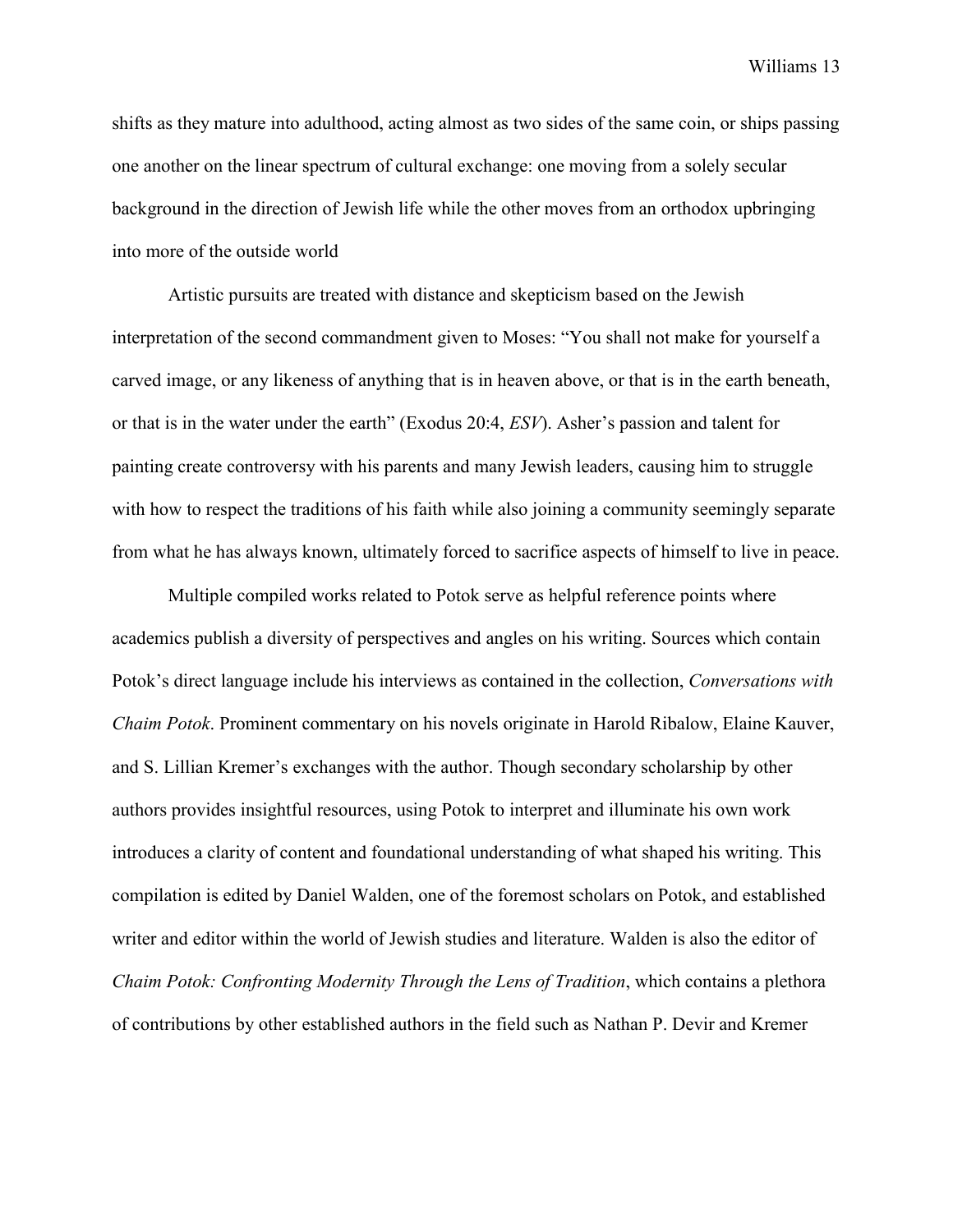once again, including his own essay on the nature of being in between two cultures, a relevant theme for both Asher and Davita.

In terms of individual works, articles like "Conceptions of Idolatry and Secular Art in Chaim Potok's Asher Lev Novels" by Devir provide a vital foundation of understanding how the Jewish community perceives idolatry and why this lends to so much controversy surrounding Asher Lev's passion for art. Devir promotes the stance which navigates the intricacies of Potok's themes in order to conclude that Asher actually helps his Hasidic community to grow and continue on in their American umbrella culture as Jewish-Americans through his art, not abandon or blaspheme against it (164). Joan Del Fattore's essay, "Women as Scholars in Chaim Potok's Novels" and Joel B. Wolowelsky's essay, "Women and Kaddish" expound on essential issues central to Potok's works even when the protagonists are not female, since there are a plethora of complex and influential roles that women have as side characters as well, including Asher's mother. While Wolowelsky's article does not center on fictional works, it does cover the historical controversy in Jewish tradition about whether Jewish women should be allowed to say kaddish, a prayer recited aloud in synagogue for those grieving a loved one, commonly said by the male figures in the family. His examples of specific situations in the past century closely related to those of Davita when her father dies, establishing a bigger picture of culture and controversy outside the novel while validating that Davita's desire to mourn her loved ones in the best way she knows how is not a unique one. Though this is not the full extent of the research and sources used throughout the chapters, it is a representation of scholarship and an acknowledgment of influential voices who helped shape and support this thesis.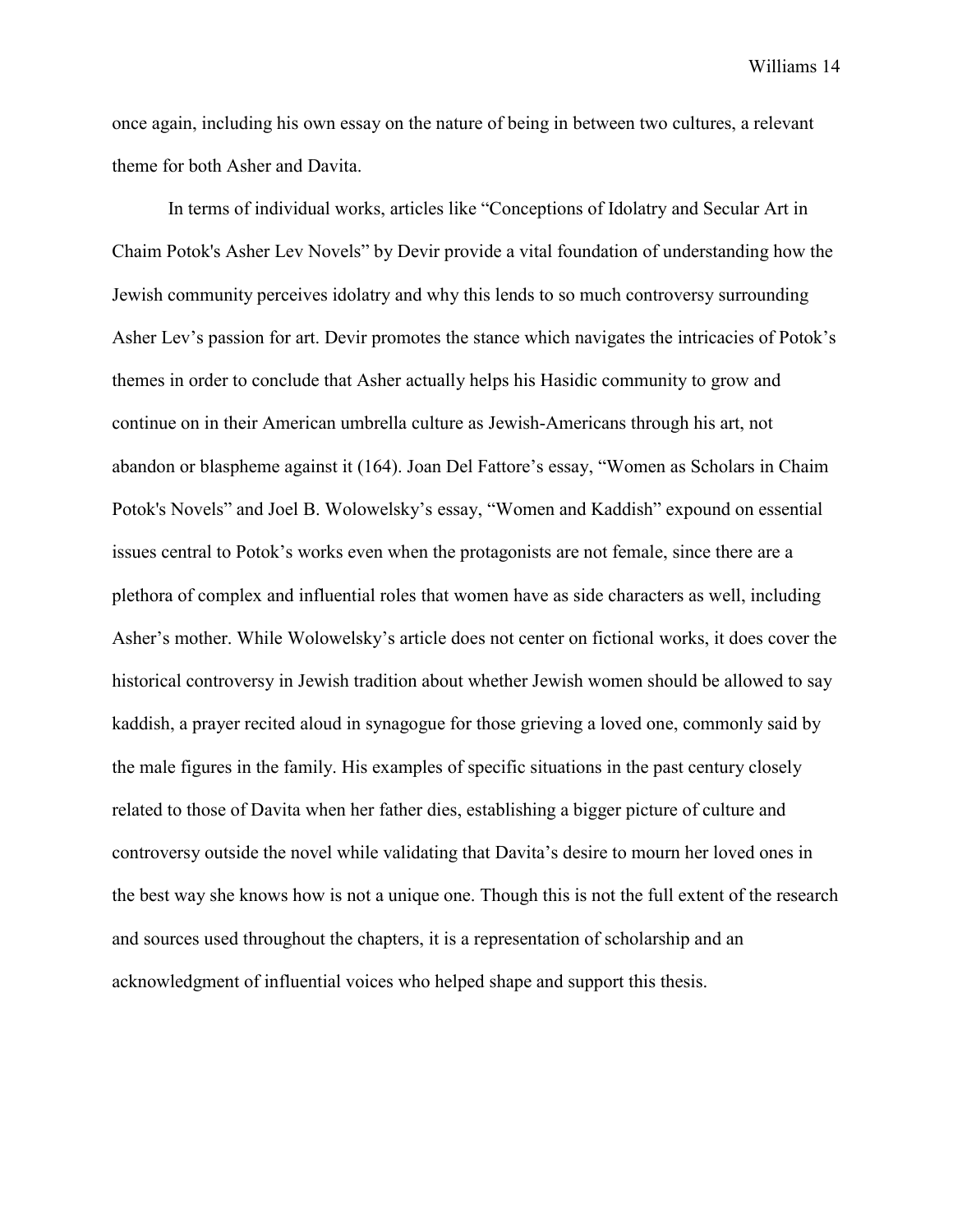#### **Chapter One: The Deconstruction of Binaries in Asher Lev**

"I don't think there's a conflict between art and Judaism alone. I think there's a conflict between art and any established institution because in the modern world, for the most part, the artist is

antagonistic to established institutions" (Potok qtd. in Kauver 70).

\*\*\*

Like many of Potok's characters, Asher Lev encounters cultural confrontation as a Jewish American child to Hasidic Jewish parents in Brooklyn, New York. He struggles to navigate the internal conflict between his faith community and his artistic passion, since there seems to be irreconcilable differences in the societal construct of the Jewish community he is part of. I specify that this struggle is between his faith community and not his faith itself, though in the Judaic tradition these are often considered one in the same. Asher's mother exemplifies the parallelism between their faith and tradition when she explains to her son that Jewish people associate western art forms (mostly related with Christianity) with the hundreds of years of persecution they have experienced at the hands of Christians, and his father makes it clear that he believes the secularism of modern art to be from the *Sitra Achra* (Other Side, or Evil). Because of the connection between the Judaic institution of tradition and the faith itself, Asher is an outlier in how he adheres to his belief system while still embracing influences from his surrounding culture. Only when the Rebbe of Asher's yeshiva connects him with Jacob Kahn, a Jewish artist who has left the faith community, does Asher have the opportunity to explore and develop his gifting on a professional level, flourishing under the mentorship of someone who shares this interest and skill. Kahn becomes a paternal figure to the young artist, filling a gap created by the distance between Asher and his father, and represents the other "culture" within Asher. His parents and his mentor exemplify the different sides of Asher at war within him and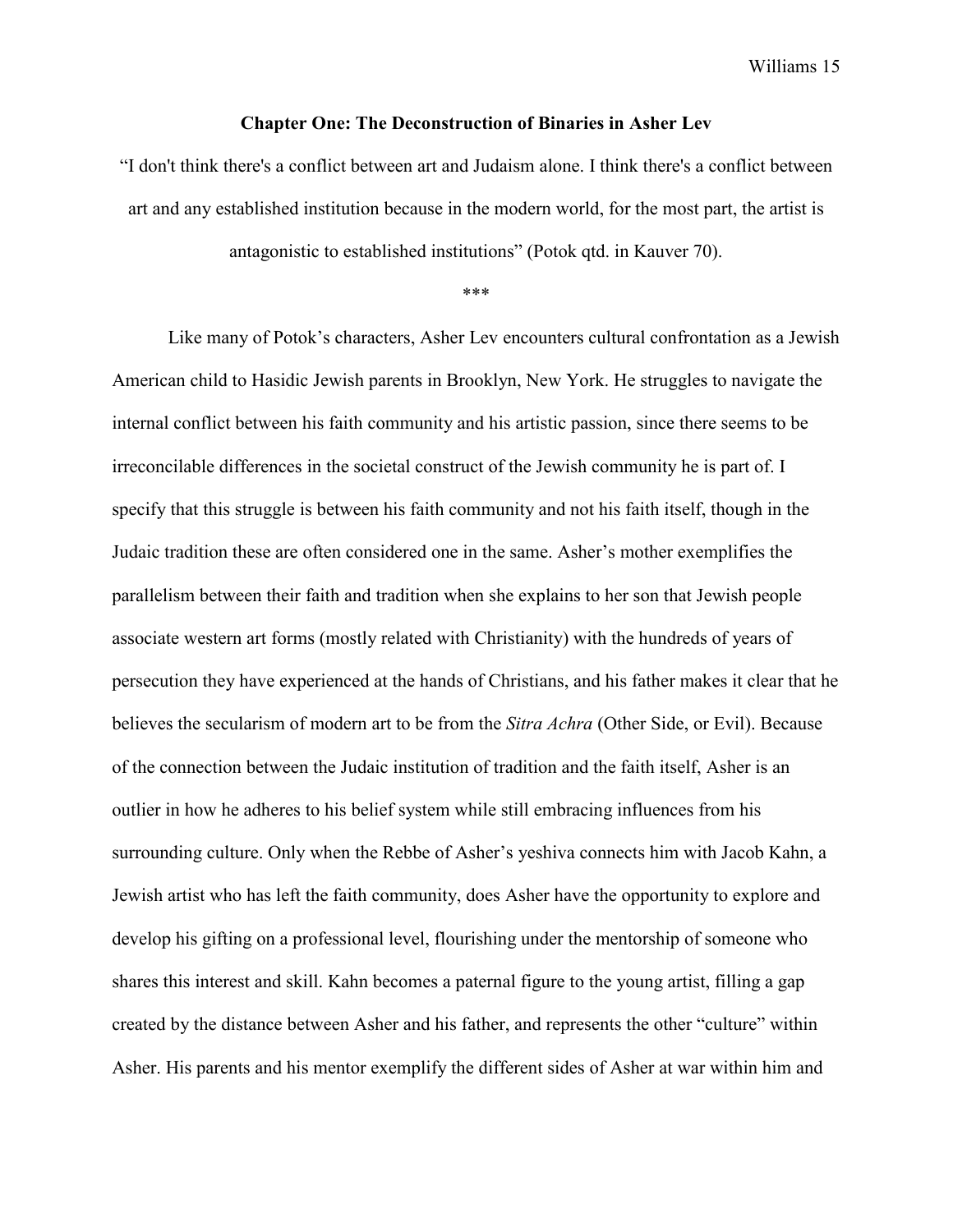explain the development of the false dichotomy which ultimately separates him from his community in America.

Though Asher's parents have different relationships with Asher and different approaches to his artistic pursuits, they represent a collective unit of sacred tradition in Asher's life. Asher's father Aryeh is an American-Jewish man passionate about the persecuted Jewish community in Eastern Europe. His life centers on this sacred purpose, causing him to often sacrifice himself and time with his family in the struggle to maintain the unity and security of his people. Aryeh is loyal to the ideals of his faith community and adheres to them adamantly, so because art is not often a common factor within that tradition, he is skeptical of Asher's gift. He tells his son that "you have a gift. I do not know if it is a gift from the Ribbono Shel Olom or from the Other Side. If it is from the Other Side, then it is foolishness, dangerous foolishness, for it will take you away from Torah and from your people and lead you to think only of yourself" (Potok 109). He acknowledges that Asher has a gift, and so indirectly acknowledges the beauty of his art, but does not equate beauty with essential goodness. Because Aryeh does not understand the nature of Asher's talent, he is suspicious of it. His faith tradition does not have much context for such a situation, and he is so bound up in the laws that govern his worldview that what is foreign must be foolish and dangerous. When Asher is still a young child, Aryeh tolerates his artistic interests more than when his son grows up when Aryeh expects him to conform more closely to tradition. This earlier point in the novel when Asher is still a young child foreshadows the challenges he will encounter for the rest of his life. Martin Buber explains the phenomenon of children discovering their own interaction in the world, an experience Aryeh is more removed from as an adult: "[A child] has stepped out of the glowing darkness of chaos into the cool light of creation. But he does not possess it yet; He must first draw truly out, he must make it into a reality for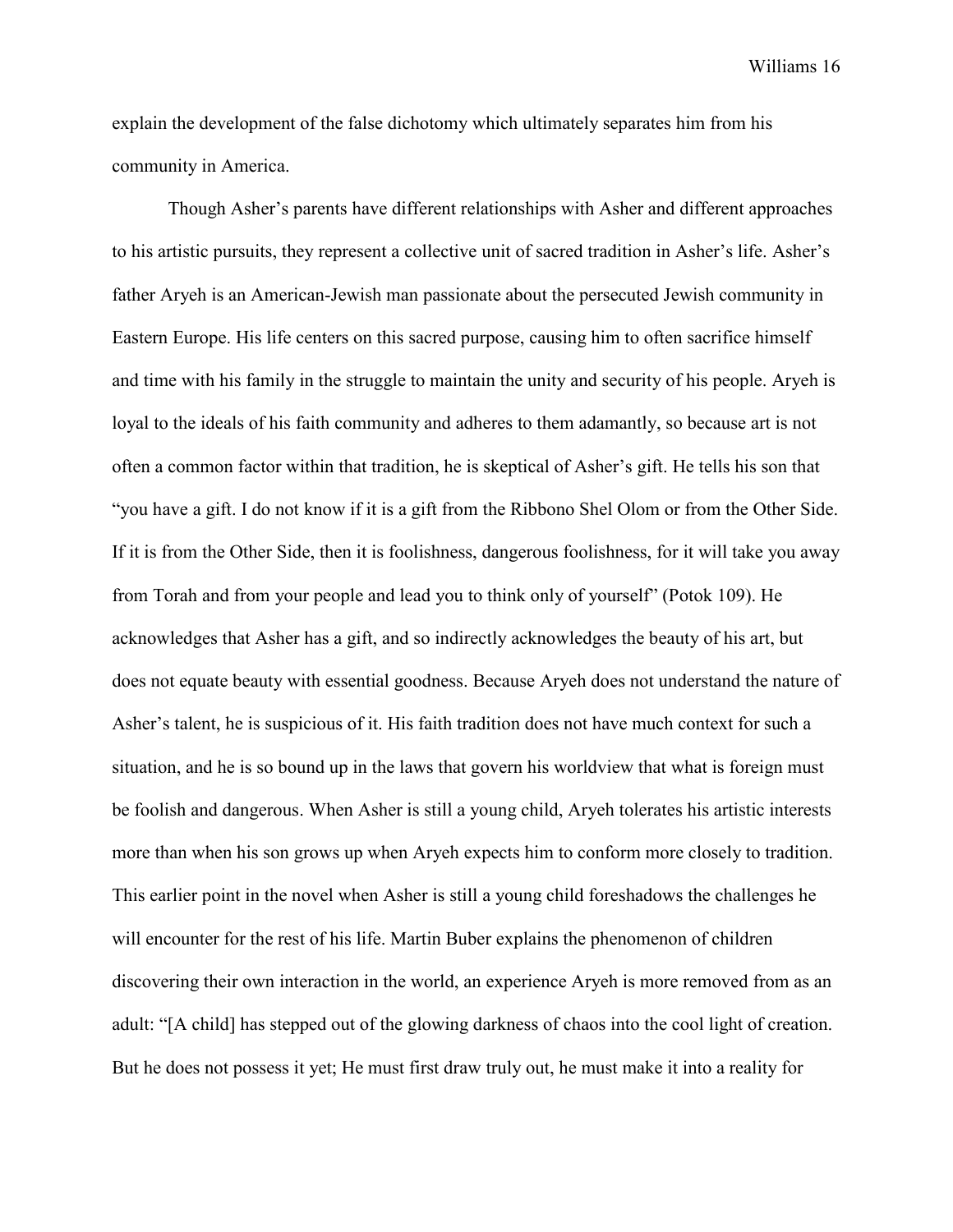himself, he must find for himself his own world by seeing and hearing and touching and shaping it" (Buber 25-26). Aryeh has already drawn his own sense of reality, so it is difficult to see his own son draw (in both a physical and metaphysical way) an alternate picture of how he views the world and what he wants to do within that experience.

Because of Aryeh's passion for the sacred, he easily recognizes opportunities to advance the Jewish cause, even through his family. He associates the advancement of the Jewish people with the cause of righteousness and justice, since they are the people who represent the Master of the Universe and who have been sorely oppressed throughout their people's existence. When Asher is a more autonomous young man who travels to visit art exhibits, his father admonishes, "It won't hurt you to do something on your trips that is important to us. Next time you travel, please let me know" (Potok 298). It bothers him that Asher's goals are not wrapped up in the same focus as his are, since Aryeh's passion is connected to the larger sense of Jewish faith and life. Whereas Asher desires value as an individual, Aryeh, as Asher's elder and someone who has seen firsthand the persecution of Jews in Eastern Europe, carries a burden for his community (Potok 111). Hasia Diner writes in her article, "Encountering the Holocaust: Postwar American Jewry and the Catastrophe" that "[American Jews] had the financial means to build, and rebuild, Jewish life, and in particular to assist the remnants of European Jewry, whether in the displaced persons camps on the continent, in transit to Palestine, or bound for America" (xi). Aryeh Lev exemplifies this kind of American Jew in his plight to help other Jews immigrate to America and rebuild the yeshivas across Europe. When his wife Rivkeh grows bitter towards the Rebbe for a time because her brother died traveling on the Rebbe's orders, Aryeh "looked tormented" (Potok 48). He does not exclude the members of his family, especially his wife, from the sacredness of his mission, so when Rivkeh turns away from the head of their faith community, he deeply feels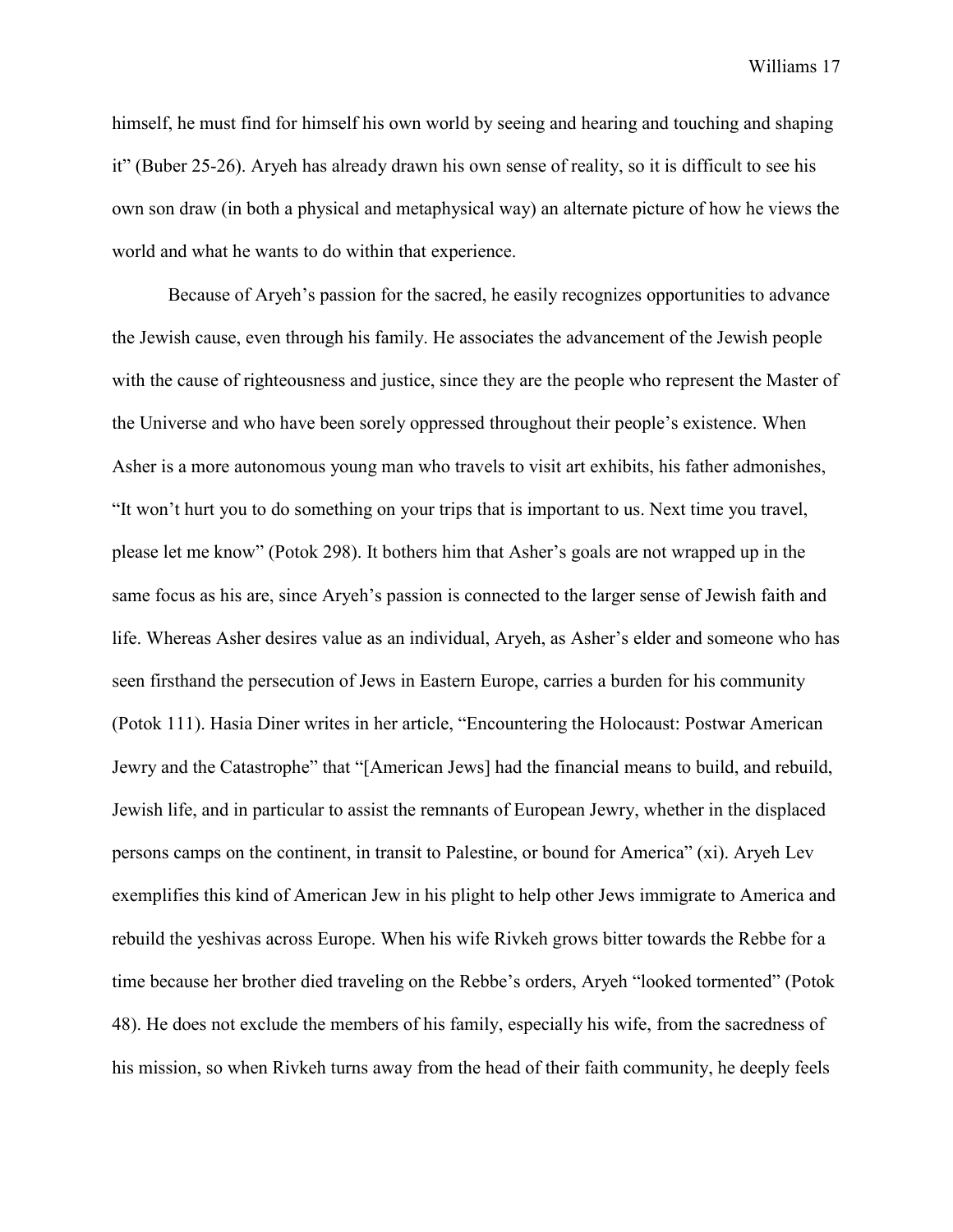the conflict between love for his wife and passion for his purpose (Potok 48). Not only does Aryeh characterize the Jewish cause and tradition in Asher's life, but he also endures his own conflict, adding a deeper view of what others who seem to embody just one side experience on a more complex level.

Not only does Aryeh doubt the nature of his son's gift, he ultimately questions Asher's morality as Asher embraces the artistic community: "Asher, if you had a choice between aesthetic blindness and moral blindness, which would you choose?" (Potok 305). In this more direct conversation between the father and son about morality and aesthetics Aryeh asking this question brings to light the mindset not only that there is a distinction between beauty and truth, but that they are two sides that Asher, and anyone else, must choose between. Though Potok does not comment on this line specifically, Aryeh's question brings to light the reasoning of a tradition which does not recognize the relationship between art and truth. In an interview with Elaine Kauver, Potok explains that "I don't think there's a conflict between art and Judaism alone. I think there's a conflict between art and any established institution because in the modern world, for the most part, the artist is antagonistic to established institutions" (70). In this sense, Aryeh represents the sacred tradition of Asher's being, the part of him that applies pressure to conform to the norms of his society which are much older than he himself, just as a member of any community might experience. Asher never answers his father's question because it is not one he needs to apply to his life; he identifies as an observant Jew and as an artist, but in the process of realizing the latter, he breaks from his family who represent what is acceptable in his community.

Aryeh is not himself subject to just one aspect of being: he is spirit and flesh and emotion and intelligence and all those other things that also make up his son. His frustration and cynicism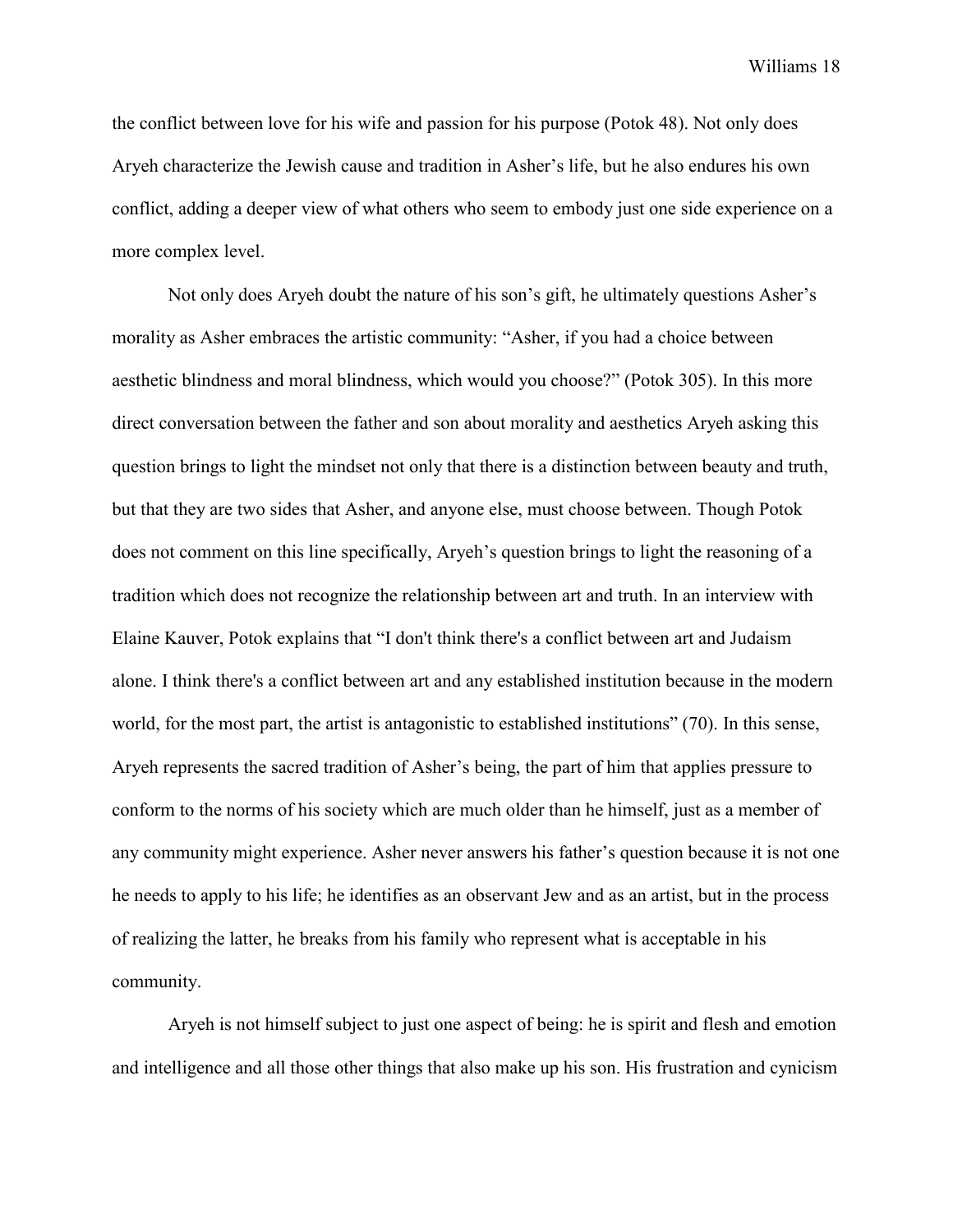towards Asher's art are a clear indication of his priorities, though, and in that disposition, he represents the intellectual spiritualism that takes precedence in the Hasidic community which aspires to unity and status quo among followers. In "Discourse in the Novel," Mikhail Bakhtin addresses this desire in how humans strive for unity through language in order to gain security and communication, since "a unitary language gives expression to forces working toward concrete verbal and ideological unification and centralization, which develop in vital connection with the processes of sociopolitical and cultural centralization" (271). However, this unification is not totally realistic in the face of inevitable heteroglossia. No group of humans have the same worldview or basis of understanding perfectly paralleled with the other, which is why linguistic supremacy is so dangerous since there can never be a singular dialect or even a singular internal voice to overcome all the others without fatal suppression.

Aryeh's seemingly one-sided nature prevents him from bonding with his son and demonstrates the danger that Bakhtin presents as the centralization of language. An example of this is soon after Aryeh asks Asher to choose moral blindness or aesthetic blindness, as Aryeh invites Asher to teach him about the vernacular of the art community. Asher narrates, "We spent days discussing those concepts and came slowly to understand how futile it all was" (Potok 306). Aryeh's guarded heart and years of pent-up frustration towards his son do nothing to help him bridge the distance between them in one conversation where they are communicating on different planes of understanding. This distinction between the truth and structure of art and the truth and structure of religion may be the very problem that frustrates them. When there is not a common ground of experience and understanding, there can be little successful communication, and both Aryeh and Asher fail to recognize this root of their problematic relationship: both of their communities have believed and propagated the false narrative that there are two worlds,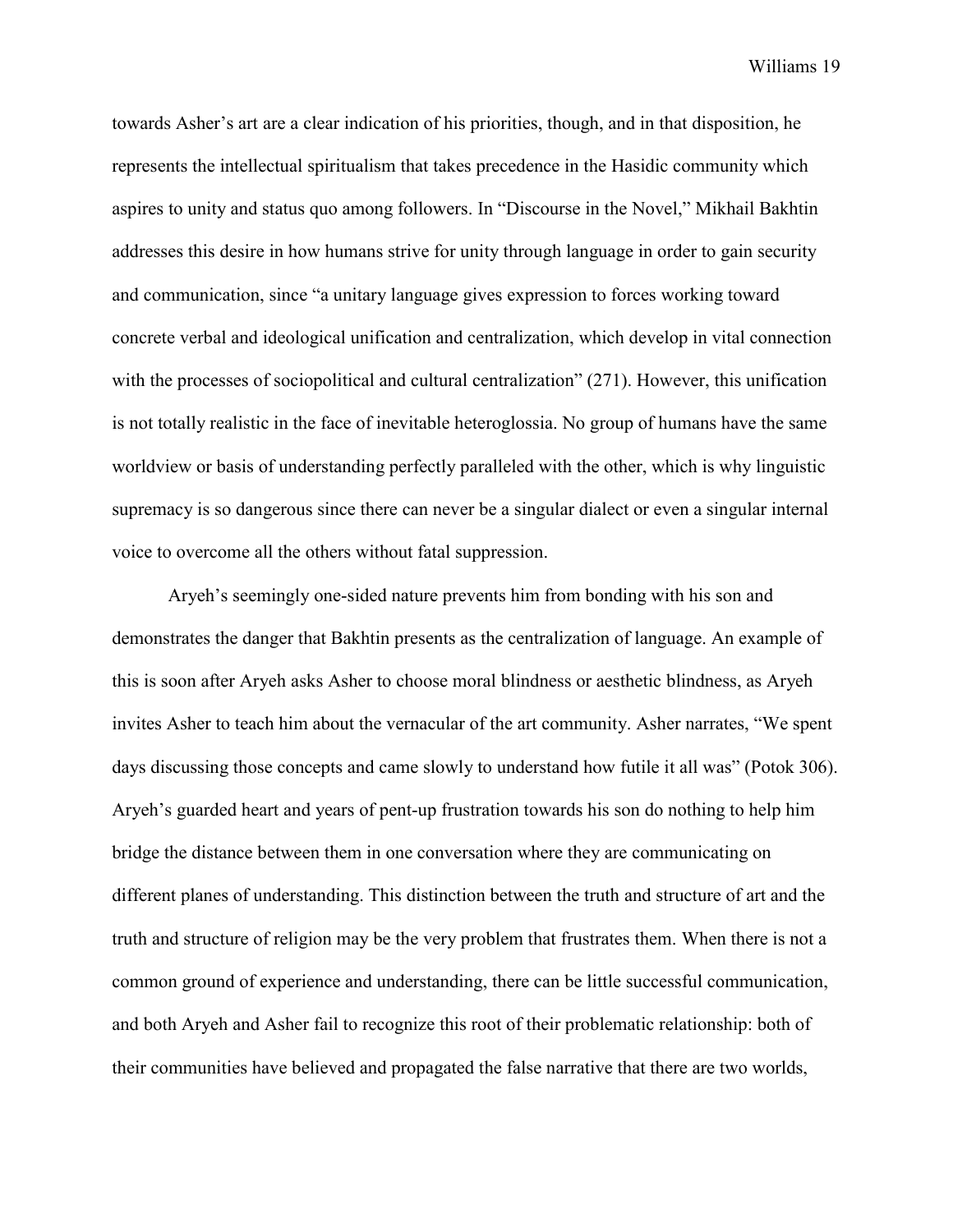two different truths concerning what is valuable and what is necessary. Buber negates this destructive narrative by using the image of a tree, arguing that "[e]verything belonging to the tree is in this: its form and structure, its colors and chemical composition, its intercourse with the elements and with the stars, all are present in a single whole" (8). When Asher surmises that his father "possessed no frames of reference for such concepts" (Potok 305), referring to the vernacular of art, this observation makes it clear that what is missing is a translator of sorts, something to provide a basis that these two languages can use to have dialogue.

Though Asher's mother Rivkeh is more compassionate towards her son and his artistic pursuits, she still adheres to their faith tradition alongside her husband. Amid her grief, she sees her young son's art as an opportunity to create beautiful things that will cheer her up. But when the content of his work becomes more serious and controversial, she becomes disenchanted with his pursuits, especially when they involves disobeying his father and therefore the structure of the family that is so deeply engrained in the Jewish community. Rivkeh experiences deep suffering throughout the novel whether it be at the hands of her brother's death or the fracturing between her husband and her son, and these situations create in her a certain determination to continue the work that her brother left behind. For example, when convincing her husband that she should go back to school, she says that not finishing his work "would be a victory for the sitra achra," though later she claims, "My brother would not have been killed if the Rebbe had not told him to travel" (Potok 47, 48). This demonstrates the distinction between her beliefs and her part in her community, full of waiting and uncertainty. Buber clarifies the difference between people like Rivkeh and Aryeh while still maintaining their parallelism, illuminating that neither institutions nor feelings separated from relationship "knows the present: even the most up-to-date institutions know only the lifeless past that is over and done with, and only the most lasting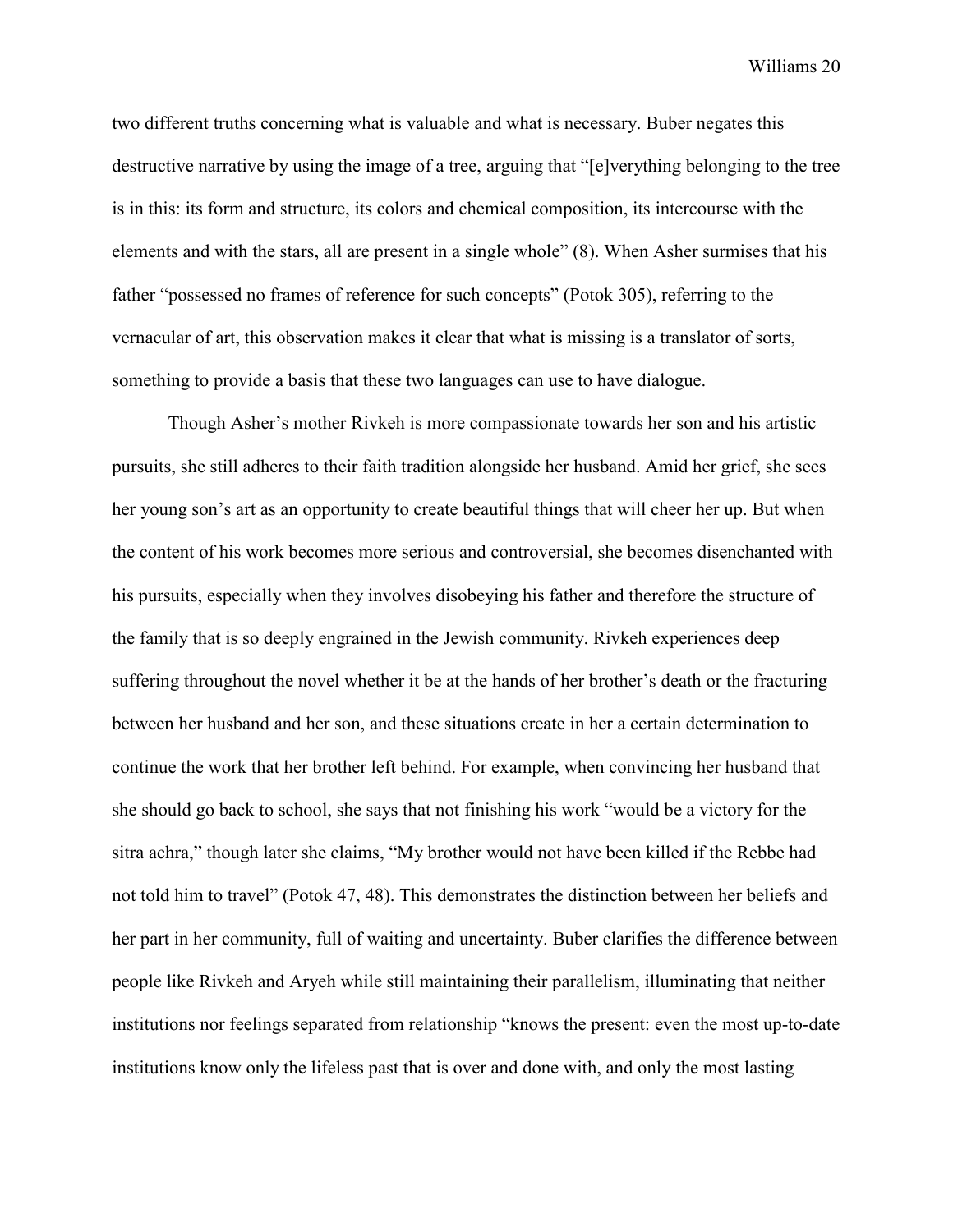feelings know only the flitting moment that has not come properly into being" (44). In this case, Aryeh emits a concern for the institution of Judaism while Rivkeh feels the grief and burden of her husband's absence in service to the institution. Rivkeh demonstrates a high intellectual competency like her husband, and together they embody this institutional and emotional quality of the sacred traditions Asher is drawn to but can never fully integrate into because of his draw into the artistic community.

Aside from her purpose in finishing her brother's work through her education, the link that Asher connects between Rivkeh's suffering and Jesus indicates the spiritual nature of her role in Asher's life. Her sickness and anxiety are brought on by emotional stress, not physical torture, and Asher recognizes the conflict inside of her between the relationship with her son and her husband. Rivkeh is the one to explain to Asher the negative association Jewish people have with Christians, giving context for why his *Brooklyn Crucifixion* paintings will be so scandalous and ostracizing (Potok 1). Because she is so tormented, she wants Asher to paint beautiful things like flowers and birds, but Asher's passion is to paint the truth of what he sees, and what he sees is anguish; Asher desires to see the truth in his work. A collaboration of artistic forms which translates the seemingly eternal images in his mind is supported by Buber's assertion that "[t]his concentration [on the cooperation between both physicality and the eternal] does not desire the self that is set apart, but the whole, unimpaired man. It aims at, and *is*, reality" (89). As Asher paints the *Brooklyn Crucifixion* in the climactic moment of the novel, he reflects on the reality of his mother's experience, realizing that she stood "between two different ways of giving meaning to the world, and at the same time possessed by her own fears and memories, she had moved now toward me, now toward my father, keeping both worlds of meaning alive, nourishing with her tiny being, and despite her torments, both me and my father" (Potok 325). In this way she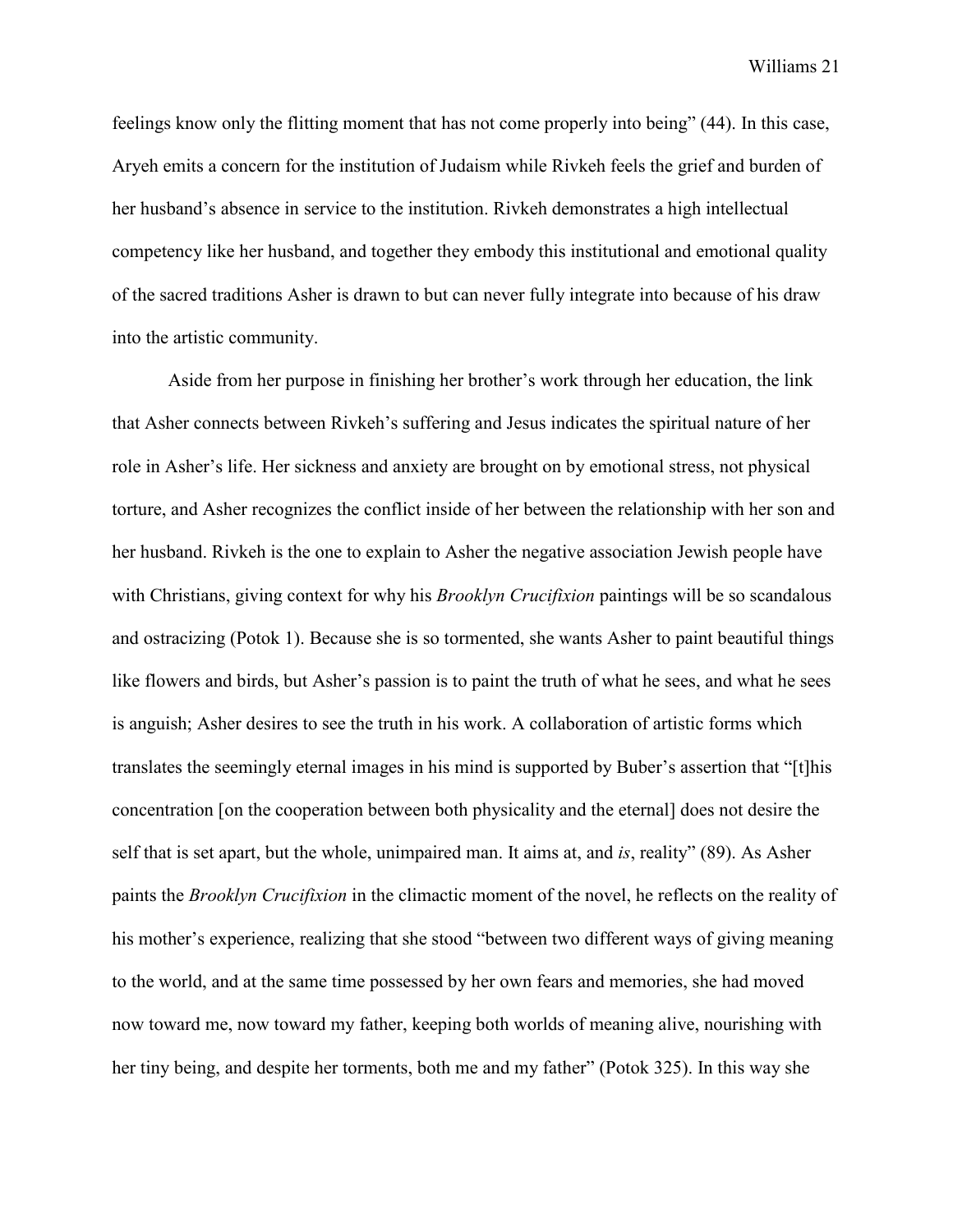experiences acute confrontation like her son, but in a more relational and spiritual way, since her anguish is between two specific people, as well as the questions that arise amid her grief and her family's fracturing. Though she is torn between Aryeh and Asher, she ultimately aligns herself with her husband, in addition to her narrower view of art which is that it should paint a brighter version of the world and not communicate the honest and often bleak reality of what the artist actually sees.

Asher has multiple parental influences in his life, and though his mythic ancestor who he dreams about does not parent him, he does provide a reminder of Asher's heritage and the tradition he was born into. Asher recalls that "the great man would come to me in my dreams and echo my father's queries about the latest bare wall I had decorated and the sacred margins I had that day filled with drawings. It was no joy waking up after a dream about that man. He left the taste of thunder in my mouth" (Potok 4). This figure appears multiple times throughout the novel, often around times of strife in Asher's family when the continual pressure to be a good Jewish boy expected to stay away from drawing and painting. Gideon Ofrat in his article questioning the lack of surrealism in Jewish literature asserts that there can be no tension between fathers and their rebellious sons in surrealism, since it is an escape from oppression for the later party (105). This seems limiting in that the imagination and realm of surrealism are vast and reflective of multiple aspects of psychology, especially since Asher's mythic ancestor is a kind of father figure, and Asher in fact *does* feel haunted by him. On the other hand, Asher's dream may also reflect his own characteristic, not necessarily an outside force. If Ofrat's assertion is accurate, and surrealism also applies to dream states, then Asher's visions are more equated with his own psyche, a part of him that applies pressure to himself, which also explains why he can translate these dreams into art; he transforms the voice in his head into a physical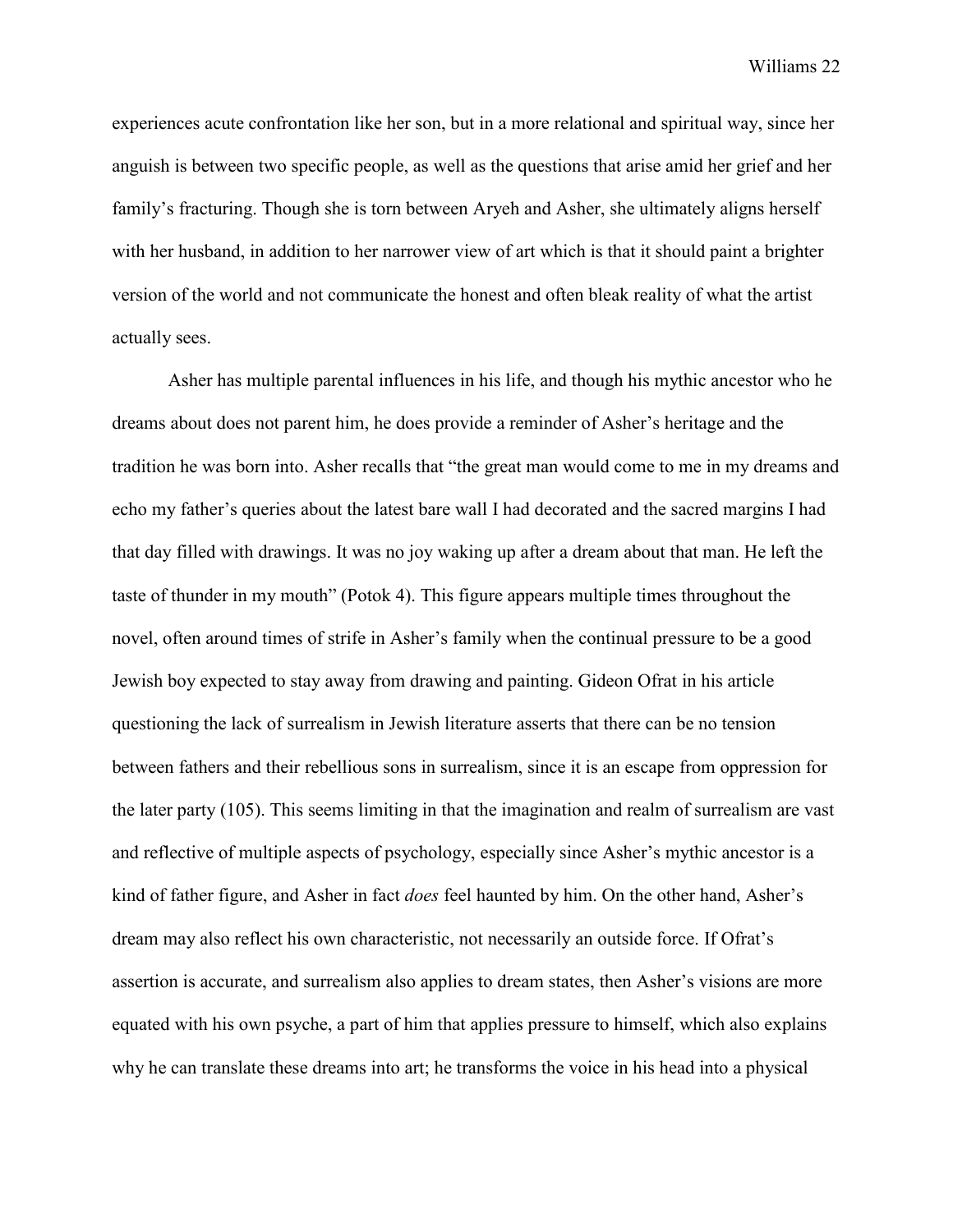medium, and therefore somewhat transcends the conflicting narratives in his internal life.

If Aryeh and Rivkeh Lev symbolize the spiritual intellectualism of their faith community and the "sacred" side of Asher, then Jacob Kahn and Anna Schaeffer are the external, more "secular" components of the novel's parental influences. Though Kahn mentors Asher in his painting, he is primarily a sculptor, which enforces his association with physical form. In his article, "Chaim Potok's Reforming of a Traditional Judaic Narrative in *The Gift of Asher Lev,"*  Nathan P. Devir discusses Kahn's role in Asher's life:

From the moment in the novel that Asher makes the acquaintance of Jacob Kahn, the reader becomes aware of just how saturated with modernity the latter character is. The first set of images that relay this depiction are primarily physical in nature: for instance, as opposed to the hunched-over, sickly, or persecuted types of men whom Asher knows from his Ladover community… Jacob is presented as a towering figure who imposes by his girth as much as by his revolutionary intellect. (169)

So not only does his profession characterize him, but his physical appearance correlates with what he represents as well. When Anna notices Asher looking at two of Kahn's bronze statues, she informs him that "[h]e parts with very little now. He says he wants in his old age to be surrounded by the work of his hands" (Potok 211). Kahn is a creator, and he understands the abstract ideals of art in a way that is translated into physical reality, just like he will teach Asher to do.

Despite Kahn's initial reluctance to integrate Asher into the artistic community, once he sees that his mentee has committed himself, Kahn challenges him to embrace his identity as a painter which includes painting nudes. Young Asher, who has lived within a conservative Hasidic context his entire life, is understandably anxious to embark on this assignment, but Kahn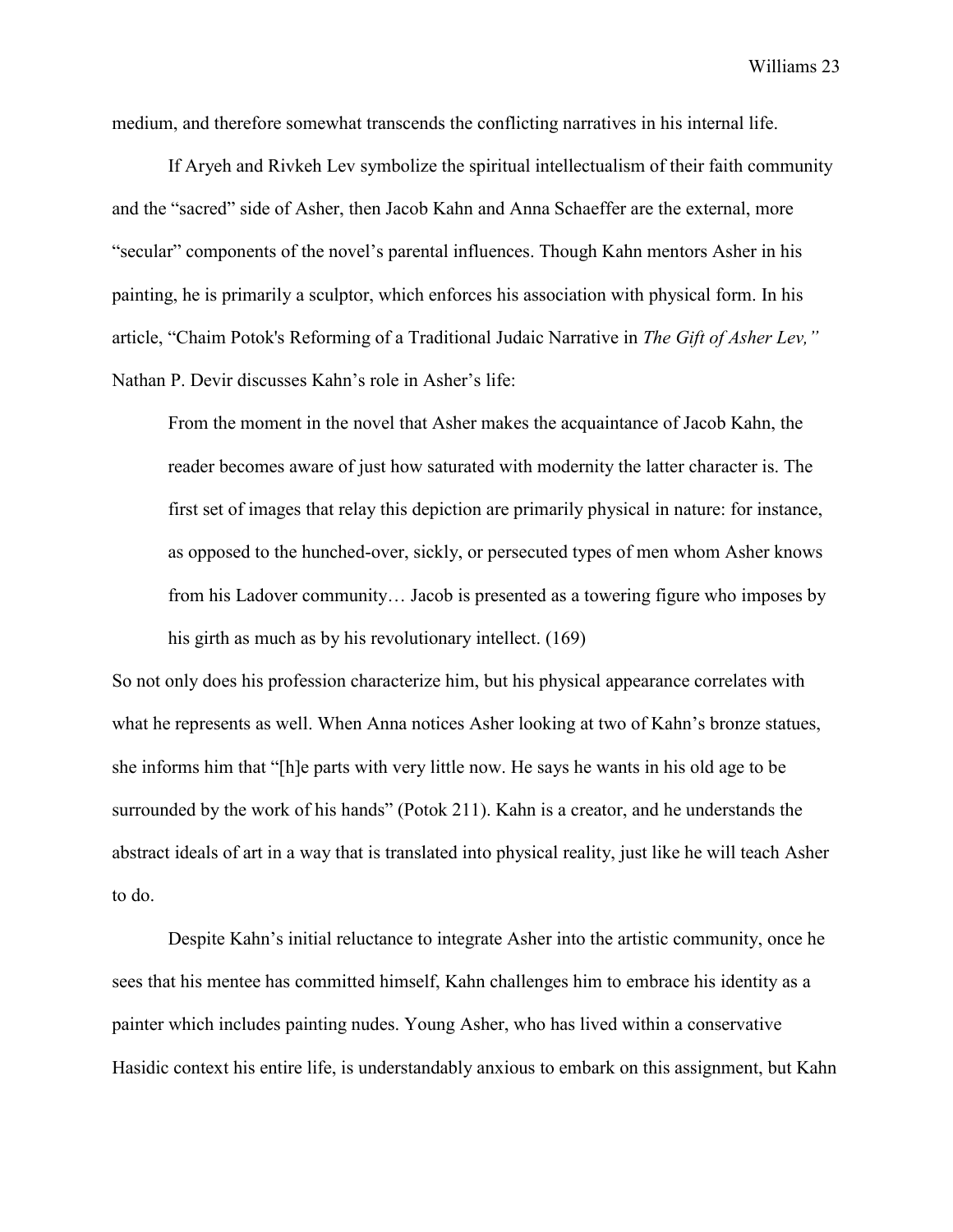counters his silent hesitancy by using a frame of reference Asher will understand: "The nude is a form of art I want you to master. To attempt to achieve greatness in art without mastering this art form is like attempting to be a great Hasidic teacher without knowledge of the Kabbalah" (Potok 229). As Asher paints the nude models every week, he becomes more accustomed and comfortable with the task, signifying his transition into the realm of artistic vision and professionalism. Bakhtin addresses such a shift between different kinds of languages in literature: "Concrete socio-ideological language consciousness, as it becomes creative—that is, as it becomes active as literature—discovers itself already surrounded by heteroglossia and not at all a single, unitary language, inviolable and indisputable" (295). As Kahn pushes Asher into the artistic sector (not without his consent) and becomes more creative as Bakhtin would say, he is able to recognize the different forms and ways of communicating through his paintings, developing his place in the artistic community through his time with Kahn.

There is a parallel drawn (pun intended) between Kahn and Asher as their relationship develops. Kahn is in his early 70's in the beginning of the novel, and though still active as a sculptor and mentor, approaching the end of his prime both physically and professionally. At Kahn's exhibition of sculptures, Asher notices, "One of the sculptures consisted of two heads facing in the same direction. One head was Jacob Kahn's; the other was mine" (268). This sculpture demonstrates not only Kahn's affection for his mentee but their parallelism. Asher is not the same as Kahn—they have their own forms and personalities and systems of belief even with a shared Hasidic foundation, but just as Buber concludes, "Man speaks with many tongues, tongues of language, of art, of action; but the spirit is one, the response to the *Thou* which appears and addresses him out of the mystery" (39), Kahn and Asher also share a similar language that they address the world with through artistic expression. This alignment perpetuates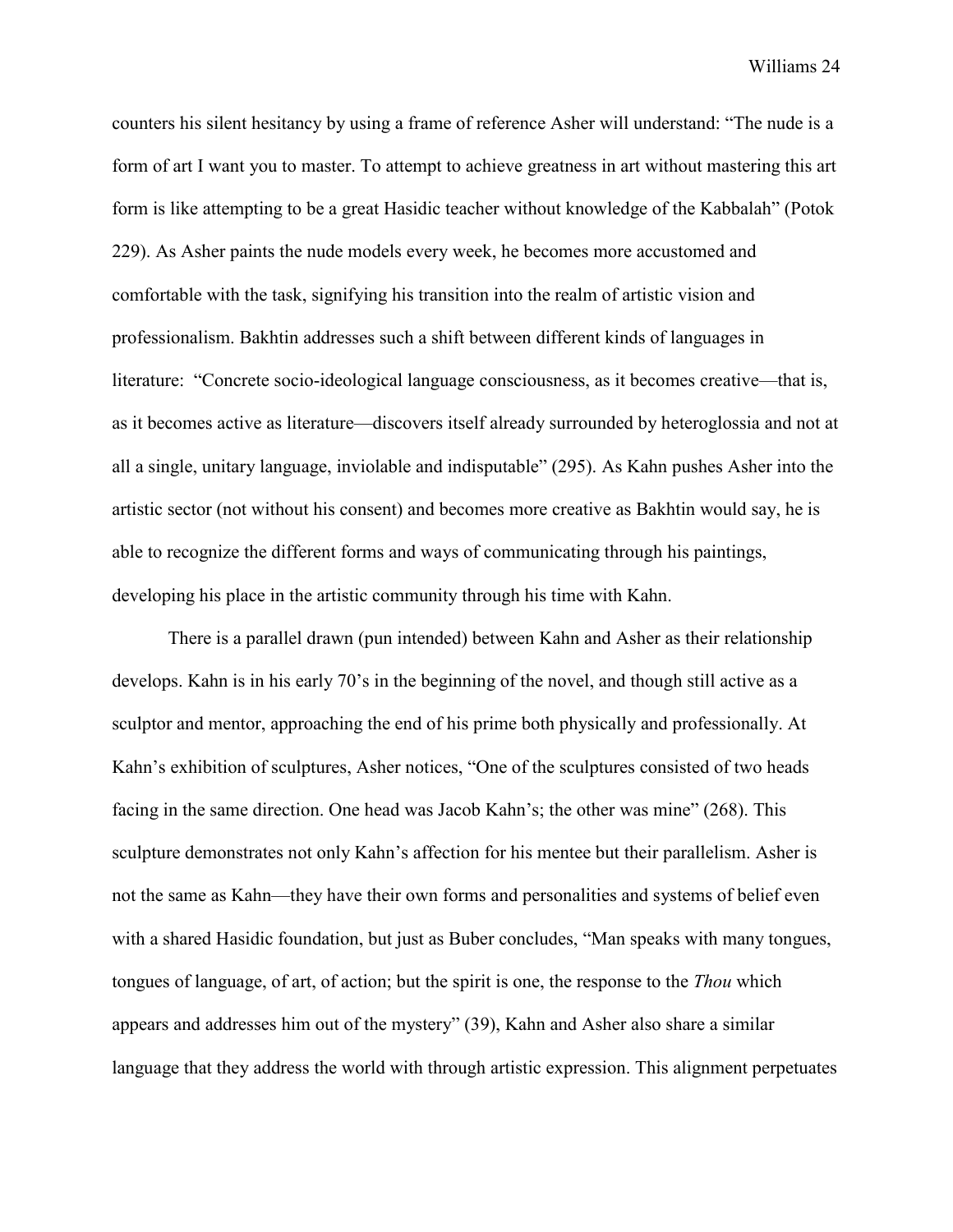Asher's belonging not just in the community of artists, but of *great* artists.

Though Khan does not hide his heritage or nature as a Jewish man, he does not adhere to the Jewish faith, nor does he pretend to. Kahn admonishes Asher that art "is not a toy. This is not a child scrawling on a wall. This is a tradition; it is a religion, Asher Lev. You are entering a religion called painting" (213). Though artists no doubt form a distinct community, Kahn is still perpetuating the narrative that the pursuit of creating beauty and communicating truth must be separate from the Jewish faith, or any other faith for that matter. This view can be just as dichotomous and one sided as Asher's own father, just about a different idea. No doubt this is the manifestation of the pressure to choose one over the other, just as Asher is experiencing. Kahn is ethnically still a Jew. He does not define himself as a religious one, but understands Asher's conflict through personal experience, so much so that he agrees to mentor the young man quite hesitantly, knowing that it will create further strife between Asher and his father (Potok 194). Kahn's character is an interesting representation of the generation before Asher and the tragic consequences aesthetic Jews like he and Asher face after bearing such a conflict for decades.

Anna Schaeffer, another one of Asher's mentors within the artistic community, is a unique influence in that she is the only non-Jewish person in his life. She is not an antagonistic character but does present an alternative to his kosher way of life. Towards the end of the novel as he becomes a well-known artist, she gives him a beret to commemorate his entrance of sorts into the world of art, especially since he has lived in Paris for a time already, but Asher notes, "I put the beret into a drawer and continued to wear my fisherman's cap" (Potok 321). Asher already wears a fisherman's cap as a Hasid, so his choice to keep the beret in a drawer is a clear signifier of his choice to continue as a religious Jew, even if he has also transitioned into the artistic community. As Potok says in an interview with Doug Morgan entitled "When Culture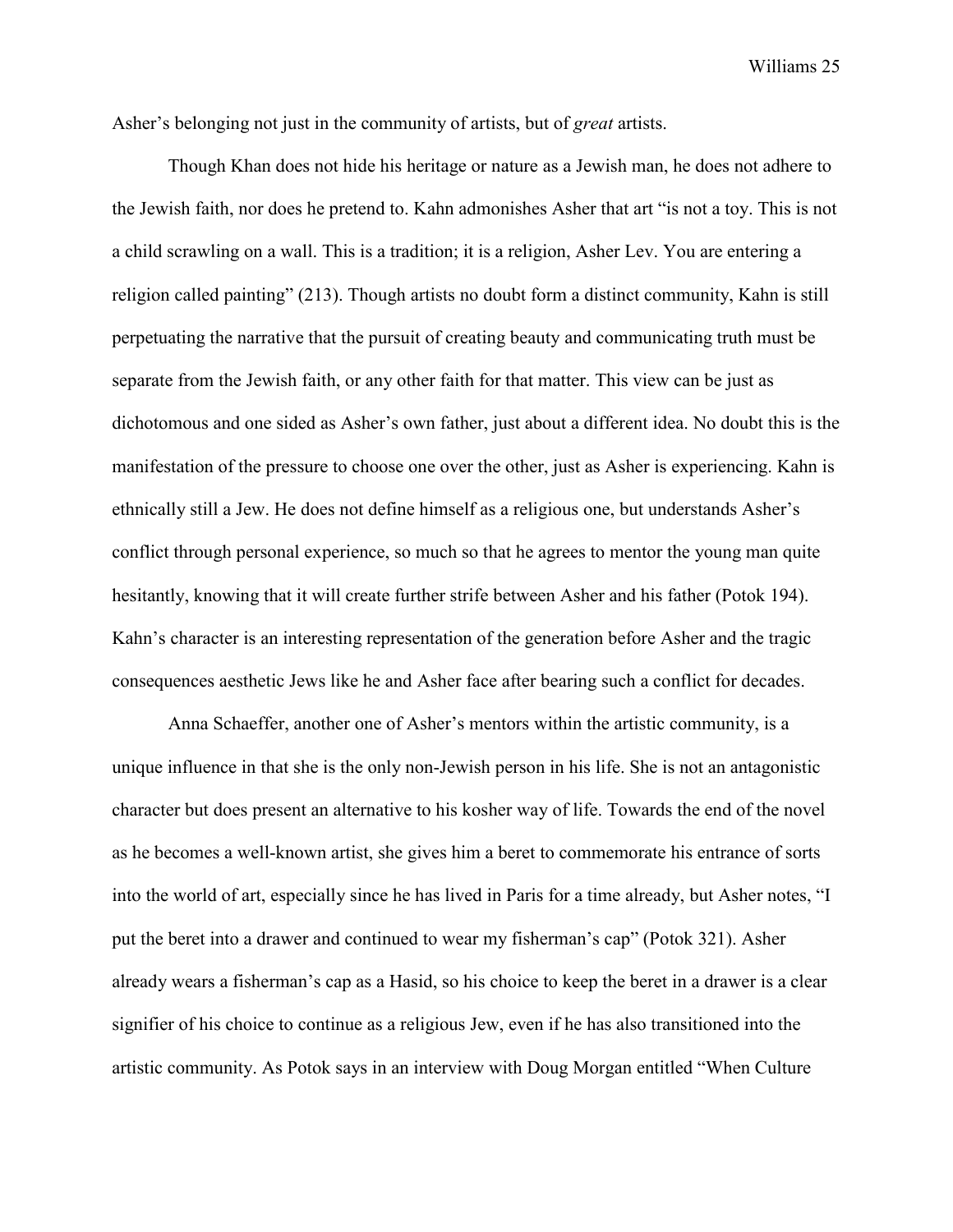Confronts Faith," "In culture fusion something is yielded by both sides. The ideal would be that out of the fusion something new would result. You hope when you give something up that you gain something back […] The problem always arises when there is something in an alien body of ideas that attracts you" (57). In Asher's case, he yields his community in Brooklyn for the sake of his art since it is so personal and controversial in the place where he is known so well; however, in this new sense of identity, he does not yield that which is the indicator of his faith, and in doing so demonstrates the coexistence of faith and culture because of Anna's gift.

Anna also contrasts Asher's normal community since she does not adhere to the same religious practices and worldview as Asher. For example, she is unapologetic about serving nonkosher food at the exhibition of his work, and though Kahn and his wife do not eat kosher either, Anna's role as a businesswoman and a gentile takes her influence as the representation of the secular world a step further (Potok 345). This is Asher's entrance into a broader world, and she does not mask this for the sake of him or his family; this is the reality of the community he has entered. Anna's separation from the Jewish community allows her to appreciate the skill and climactic nature of his *Brooklyn Crucifixion* paintings more fully, since crucifixions are not an offensive or scandalous art form to her. Her reaction to seeing the paintings for the first time communicates a sense of awe: "She gazed a long time at the two large paintings. 'They are crucifixions,' she said very quietly. I said nothing. 'Asher Lev,' she murmured. 'Asher Lev.' That was all she seemed to be able to say. She stared at the paintings. A long time later, she looked at me and said, 'They are both great paintings'" (Potok 331). There is a sense of bittersweetness in her reaction as well, since she knows that it will have dire consequences for Asher's relationship with his family. Her compliment after that reflects the part of him that is talented and gratified by what he has accomplished by creating a piece of great cultural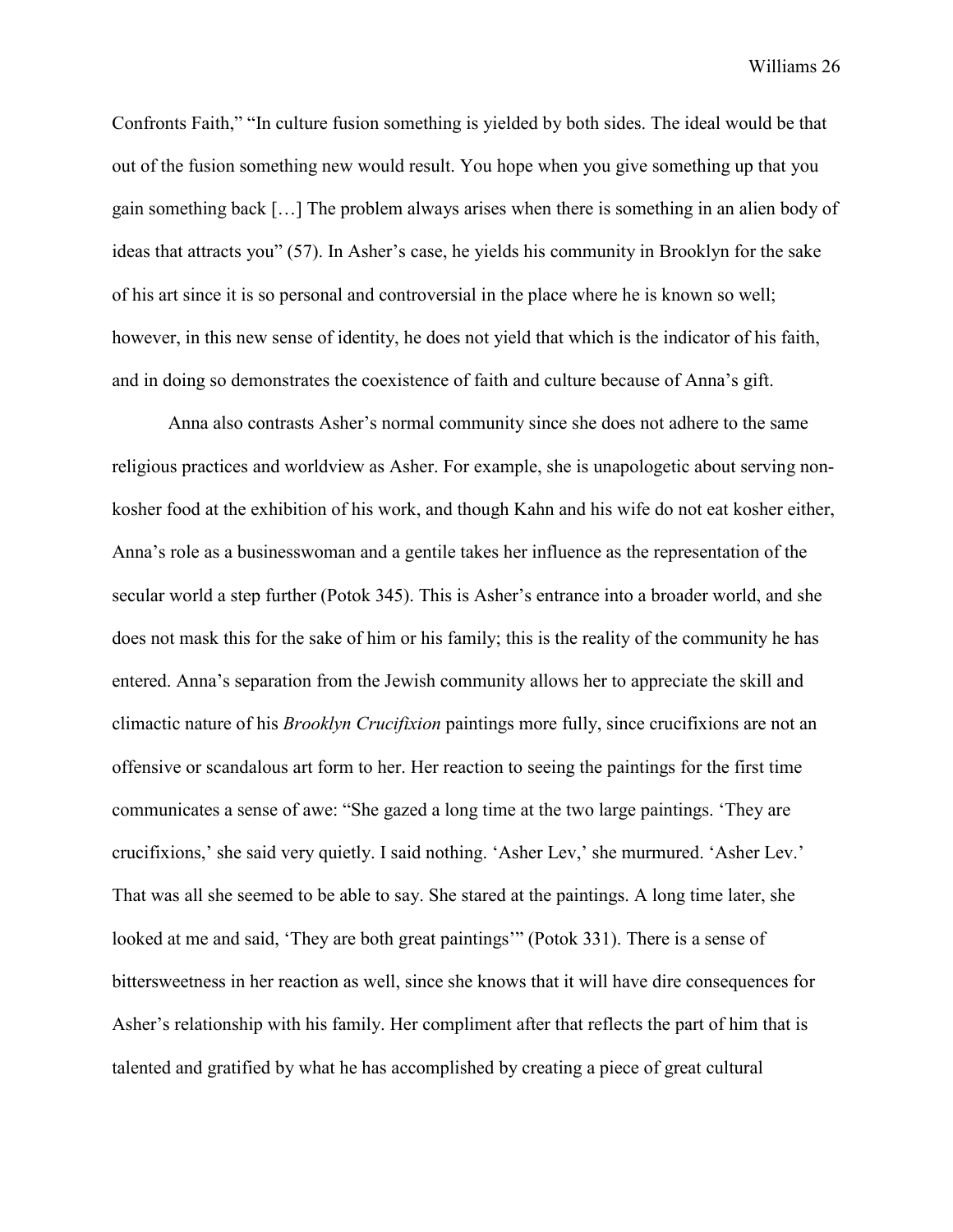significance and value to the secular world. Buber recognizes the pursuit of art as something that pours from the artist out of need as well as passion and acknowledges that "[t]his is the eternal source of art: a man is faced by a form which desires to be made through him into a work… the act includes a sacrifice and a risk" (9-10). Asher has sacrificed the security of belonging to his Jewish community in Brooklyn, but without risk, he would have never manifested such a powerful portrait of truth, love, and anguish, satisfying the desire in him to process and communicate through art.

The tragedy of Asher's story and of Jewish artists before him like Jacob Kahn is that much of their conflict and strife come from false narrative of dichotomy, namely the stark compartmentalization of art and faith. Devir's article on idolatry and aesthetic forms in both Asher Lev novels identifies one source of such tension, namely the interpretation of the second commandment against idolatry, or creating images ("Conceptions of Idolatry" 155). He goes on to assert that Kahn's mentorship of Asher shows

how blind adherence to prescribed meaning (such as in the Second Commandment's prohibition of idolatry) inevitably decontextualizes content from its original sources. The fact that Jews had to wait until the turn of the twentieth century to actively and publicly participate in the world of visual arts is, according to Asher, a testament to this unfortunate fact. (Devir "Conceptions of Idolatry" 156)

Because the modern Hasidic religious tradition has closely associated art with idolatry, there have been no substantial progressions in artistic expressions, which leads Asher to look elsewhere. As Potok describes in an interview with Harry Ribalow, "Asher Lev sometimes can make an accommodation between his Orthodoxy and Western art and sometimes cannot. The point to Asher Lev, of course, is that since the Jew has not contributed any aesthetic vessels, as it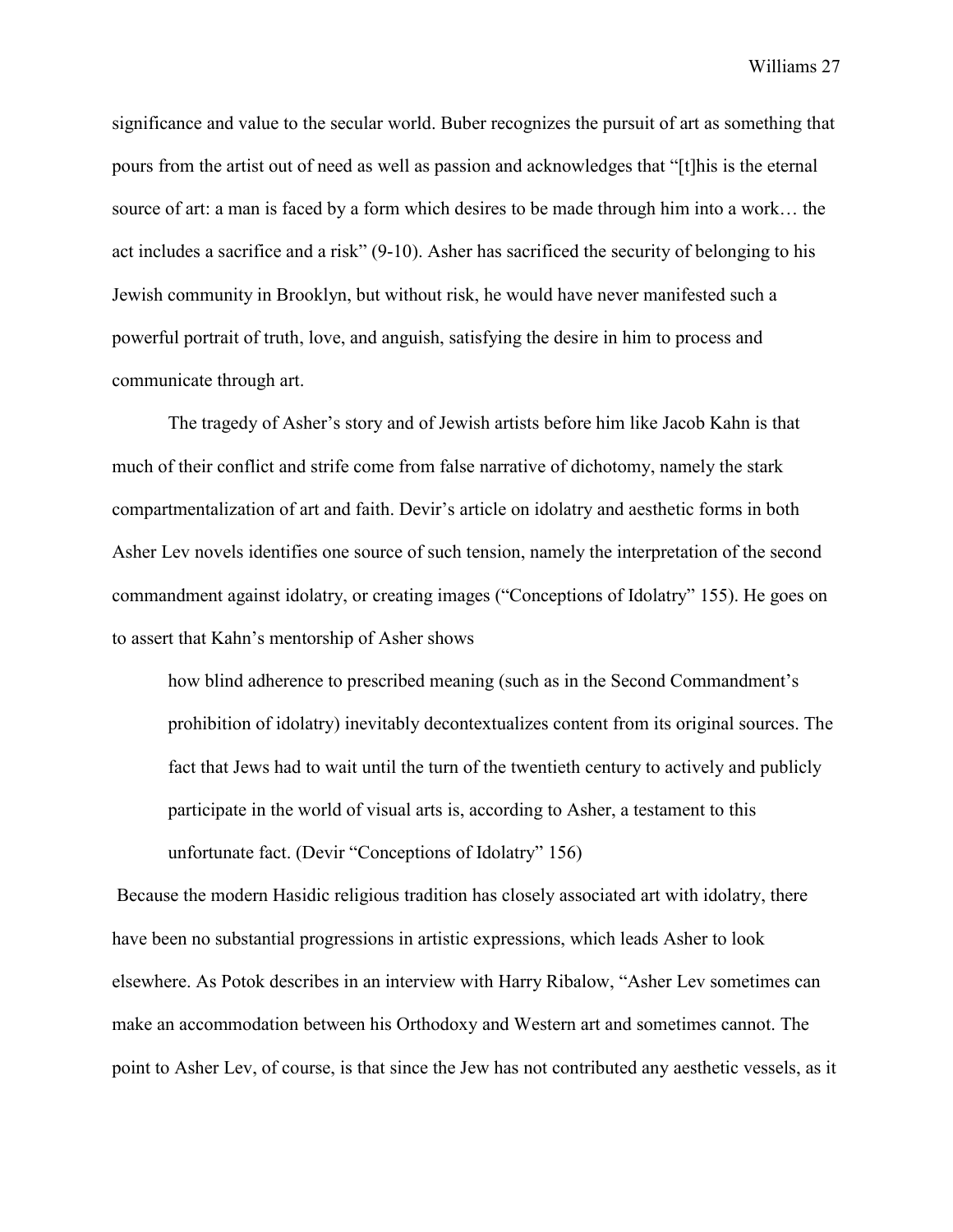were, to western art his range and maneuverability in the area of aesthetics is very limited" (11). The key point that the author points out is that because Jewish culture has not prioritized the value of aesthetics and stereotyped western art as related to what is evil and anti-Semitic, those like Asher and Jacob are left frustrated and ostracized when they can see the intersection, communicate that vision effectively and beautifully, yet the singularity this kind of vision creates is not enough to perpetuate an entire cultural shift.

Asher and Jacob's skill as artists signifies their deep relationship with the world; as Buber articulates, "The man who experiences has no part in the world. For it is 'in him' and not between him and the world that the experience arises. The world has no part in the experience. It permits itself to be experienced but has no concern in the matter" (5). Buber's discussion of how mankind relates with the rest of the world provides a clearer interpretive lens of how the two generations of artists in Potok's novel have a deep internal dialogue within themselves about *what* they have seen and experienced, not *with* it. The conversation is between them and others about this experience, and presents a wrestling with what they are experiencing, but not so much so that they equate the product of their hands as a higher power. This negates idolatry and the desires of Asher's parents to limit what Asher paints (or not paint at all, of course). Asher is not completely parallel to Jacob, however, since the latter has left the faith and shows no desire to return (though Kahn still respects the Rebbe), so that Asher still commits to his system of belief is a sign of hope for the Jewish community as one of their members trailblazes a path of discovering beauty and truth.

Despite Asher's loyalty to his faith, membership in both the artistic and Jewish community, and defense of his actions from the very beginning of the novel, the danger of sacred/secular dichotomy is most prevalent when his parents visit the exhibition with the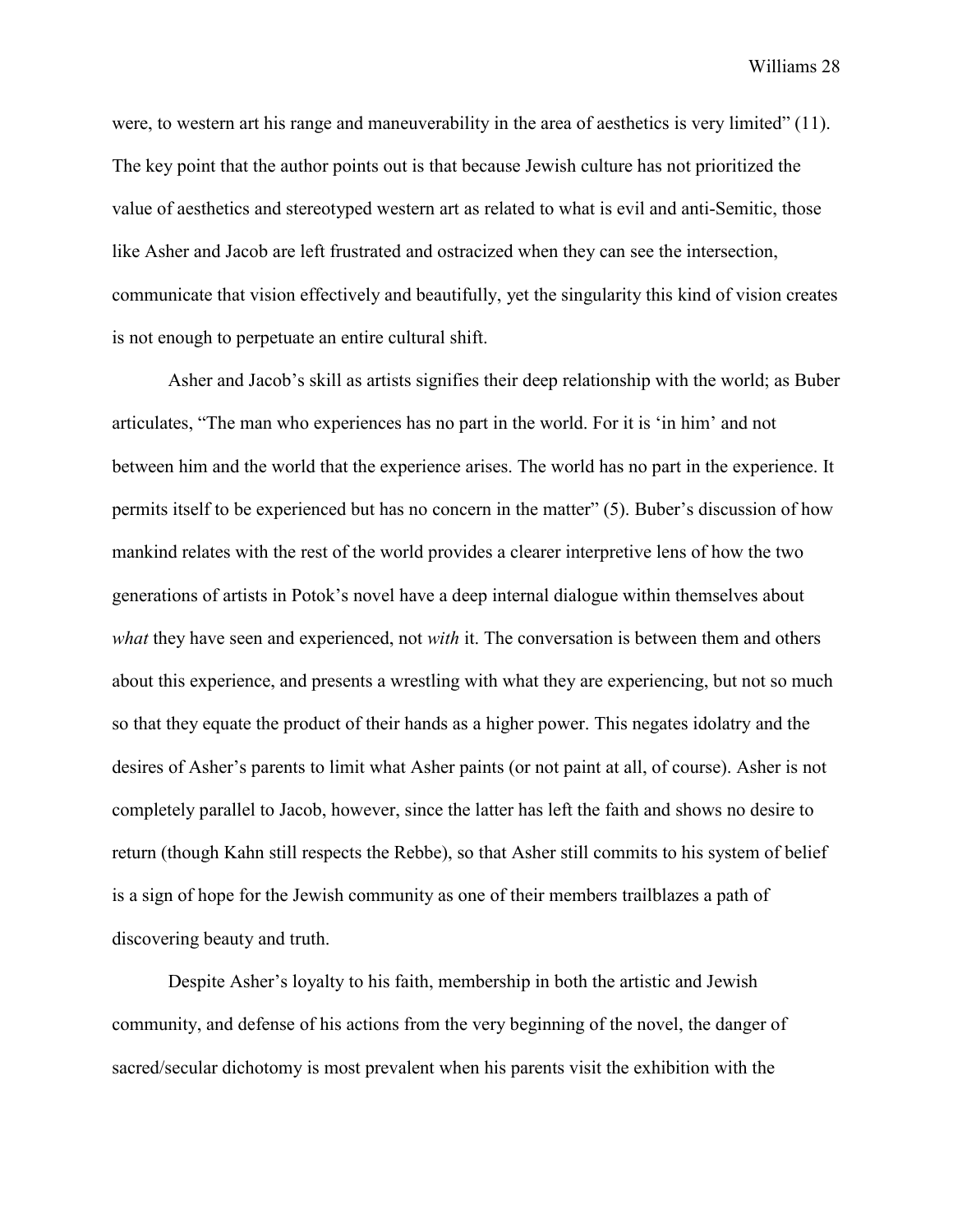*Brooklyn Crucifixion* paintings displayed. There is a personal aspect involved since Asher depicts his parents themselves in a visual form which has been an offense to Jewish people for centuries (Christianity used as a reason for Jewish persecution and the theological implications of Jesus as the Messiah), and Asher knows this well, which is why he is so nervous beforehand (Potok 357). Their lack of understanding of artistic history and forms coupled with fragility of their relationship with Asher and their framework as Orthodox Jews climaxes in this moment as they interpret these works as a line Asher has crossed towards sacrilege and idolatry. If there was a bridge of sorts between Asher and his parents, between what they believed as Jews and what they understood of why Asher uses this artistic form the way he does to help break down the strict compartmentalization between truth and beauty, then the sacrifices and fracturing that occurs in the Lev family would be significantly lessened through this bridging.

Analyzing Asher's parental influences as a conduit of cultural significance demonstrates the nature of Asher's conflicting communities not as one side on his left and one on his right, but both as manifestations in Asher himself. Recognizing the presence of multiple languages or identities within an individual negates such a divisive framework, and instead opens the possibility of navigating ancestry and passion in a healthier way while still acknowledging the inherent complexity. The nature of parents is to create a new being, someone who encompasses two sides of something in one. Whether it be Aryeh, Rivkeh, Jacob or Anna—none of these characters are completely one-sided themselves—none embody the sacred and secular because they are human beings who have both spiritual and physical components. What these characters do is provide examples of the extremes of each side, whether that be those who embrace the aesthetic or the religious in this case, ignoring the multiplicity of both. Potok explains that stereotypes are the result of an incomplete and shallow image of a people group, and it is only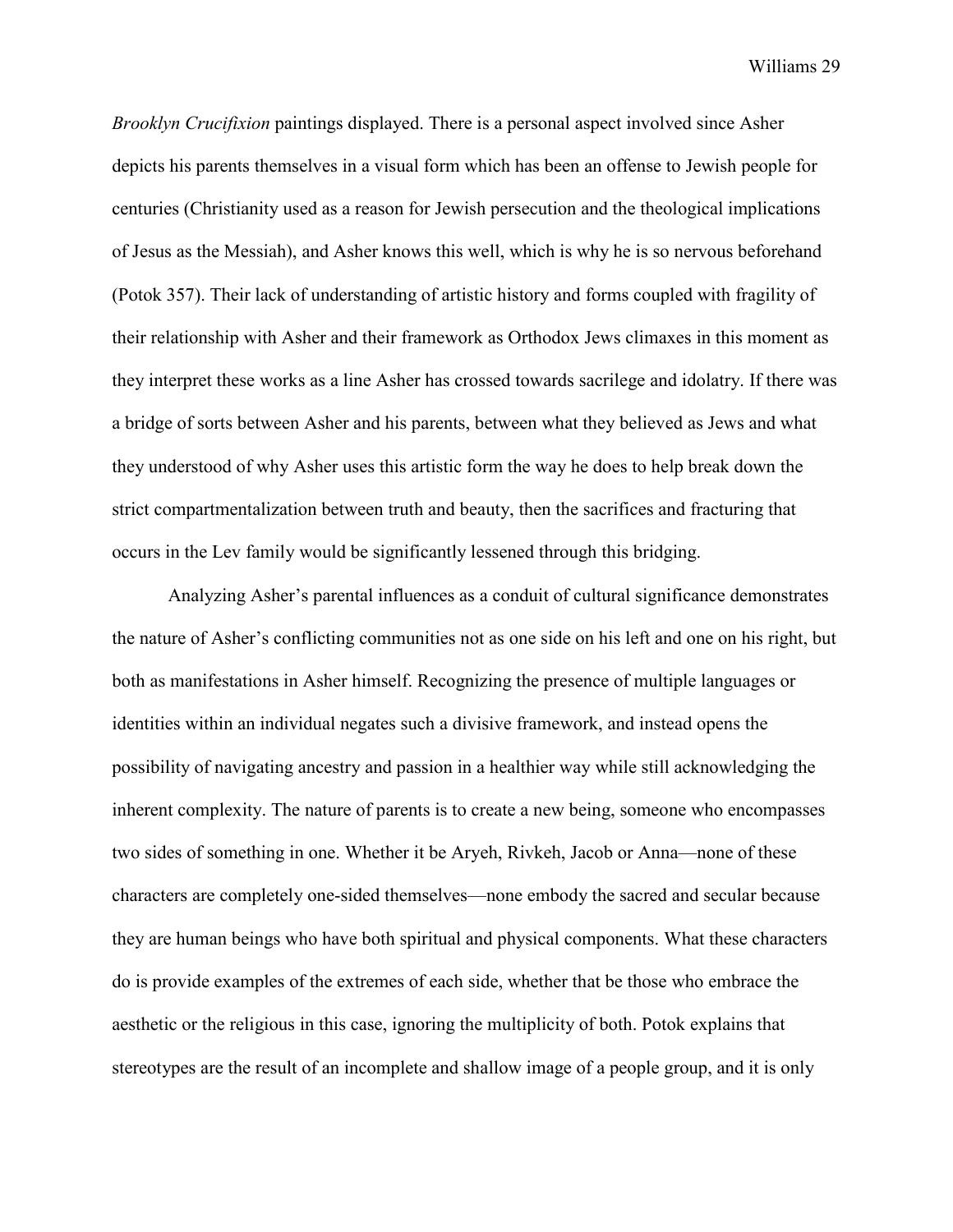after looking at the foundational elements of a society that stereotypes diminish (qtd. in Kauver 72). On an individual level, it is vital for a community to recognize the different facets of interest which can be present in each member and the strengths that those interests bring to a society. Though Asher may not be a carbon copy of either of his parents in regards to their interests or perspectives, he does express a similar loyalty to his faith and a conviction to do what he feels is necessary even if that separates him from his family, and though often times his conflict is a result of false narratives within his communities, his identity as Aryeh and Rivkeh's son and Jacob and Anna's burgeoning prodigy enables him to embody a multitude of skills and insights.

*My Name is Asher Lev* is one of Potok's darker novels due to its heavy themes of internal turmoil and familial trauma, yet these make the work so moving and essential, since confrontation between communities and ideologies is the reality of most individuals, no matter their system of belief or interests. Though Asher Lev's parents and mentors are complex beings in their own right, in their clear priorities, they represent Asher's conflict on an external level, and are ideal examples which showcase the realities of Bakhtin's heteroglossia. Whether it be the sacred tradition of Asher's Hasidic community, or the artistic one focused on the truth and importance of beauty, the young protagonist has mentors in each of those areas that he learns the core of each from, whether that is through a close relationship like the one he has with Jacob Kahn, or a more tumultuous and distant one that he has with his father. Ultimately, Asher demonstrates that the sacred/secular dichotomy which his communities perpetuate creates an impossible situation for those who desire belonging but who are drawn outside the status quo and into a space where faith and beauty intersect, yet this need not be the ongoing narrative.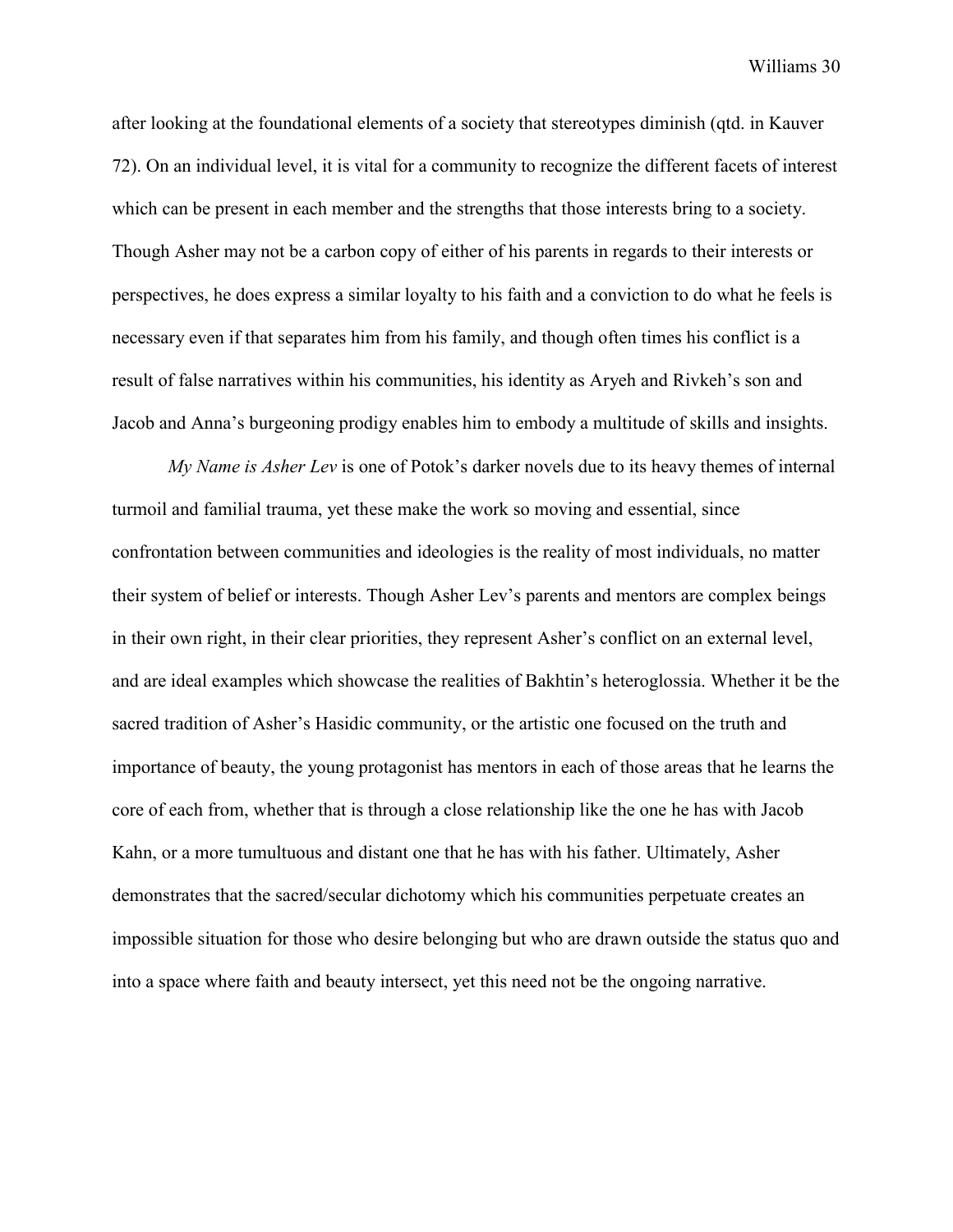#### **Chapter Two: Davita Chandal's Disillusionment**

"[Davita] has a feminine kind of toughness and a certain kind of wiliness that's almost matriarchal. The biblical period admired the matriarch's tribal cunning. If it hadn't been admired,

they would have written it out of the Bible, believe me" (Potok qtd in Kauver 83).

\*\*\*

Chaim Potok's protagonist Davita Chandal presents a unique perspective in that she is Potok's only female protagonist, she transitions into a different culture much like Asher Lev does without deeply damaging her relationship with her family, and she is brought up in a Communist household with a gentile father and a Jewish mother. These are not the only traits that give her character depth and complexity, but they are a few which set her apart to be a memorable and example of cultural conflict and context amid a tumultuous time in history. Similar to Asher's mother, Davita is a gifted scholar, but this conflicts her life as she tries to integrate into Jewish culture, since her more secular upbringing combined with her academic aspirations cause strife with the traditional framework of the yeshiva she attends. In the end, though, she becomes a well-rounded character who learns to defend herself and come to a place of stability as she remembers her loved ones even after some have died in the tragedies of war and political unrest. Since Davita has grown up in a more progressive and politicized household, she brings a more secular awareness into the Jewish community which presents confrontation as she grieves her father and strives to integrate within this newly religious life.

Because of her parents, Davita has grown up around political news and discussion all her life. She has a certain understanding of the corruption around the world that others her age do not. One day as Davita reads during recess, she observes, "The yard was filled with the high happy sounds of playing children. I envied them and wished I could be like them... Unaware of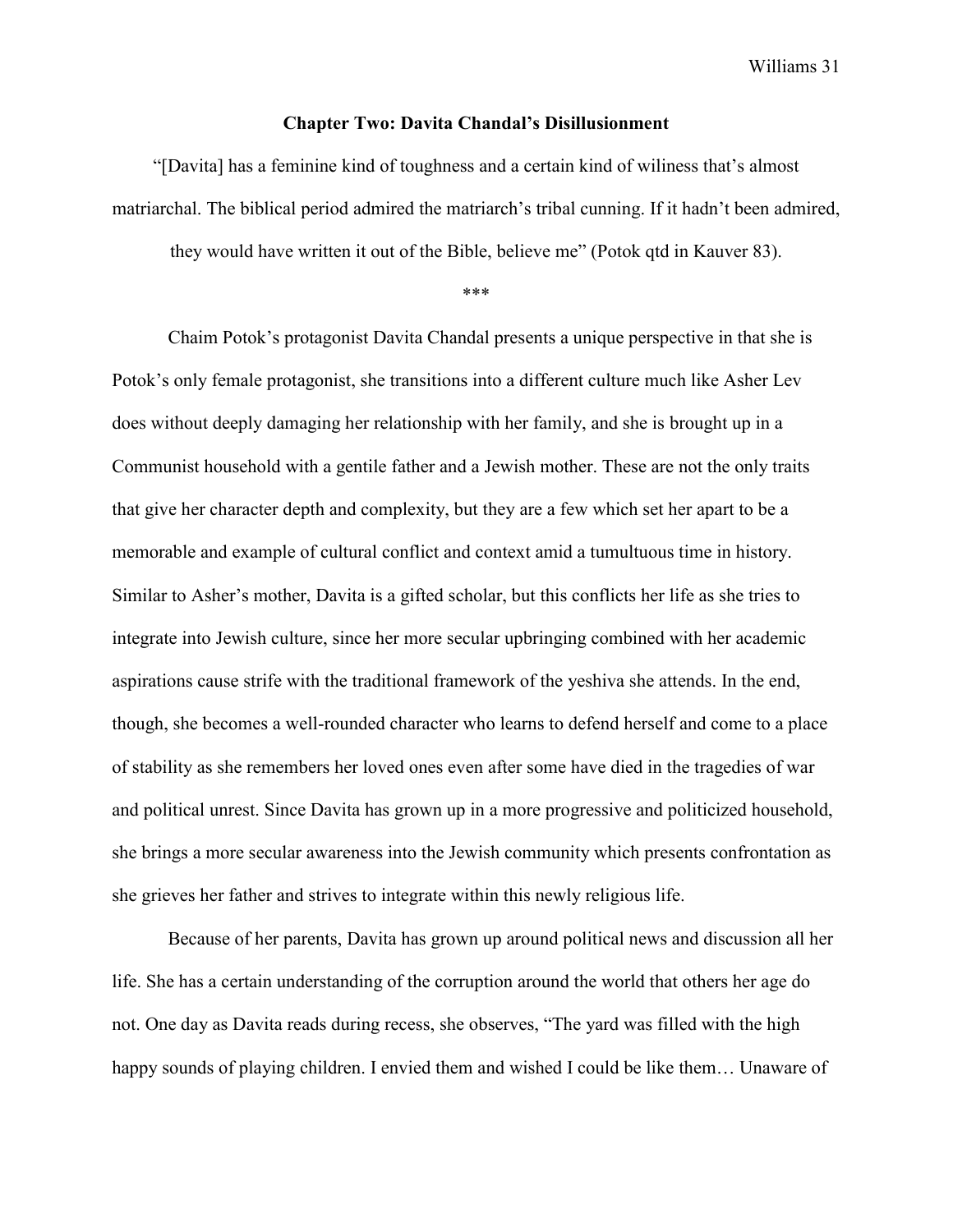Spain and Madrid and Bilbao. Unaware of the destruction by airplanes of the little town of Guernica a few miles from Bilbao where my father and Jakob Daw now were" (Potok 178-179). Her parents' political interests and pursuits have exposed her to understanding, as opposed to the ignorant bliss she sees in the other children. She has a strong desire to understand and learn, so that knowledge does not embitter her, but it does weigh on her. The heaviness of Davita's context and what she has already started to realize about the world does encourage her to use her imagination in a more vivid way, allowing her to come to terms with her experiences through stories. Buber asserts that "the spirit is never independently effective in life in itself alone, but in relation to the world: possessing power that permeates the world if *It*, transforming it" (50). Davita's growing context of the world allows her to transform it, based on Buber's assertion at an earlier stage than her peers who have not been exposed to the truth of injustice so deeply yet.

Davita's understanding of politics helps to fan her imagination, but even in a secular, non-Jewish context, her identity is controversial. Not only does she qualify as a Jew under her mother's ancestry, but a communist as well, and neither of those roles are popular outside of her home. After Davita mentions Mussolini and other Fascist world leaders in her class, an Italian American boy confronts her on the playground and threatens, "My father says Adolf Hitler is the best thing that ever happened to Germany. He's gonna get rid of all the Commies and Jews. You better keep your mouth shut or you won't make it back home one day" (Potok 32). She has yet to recognize that many did not share her parents' perspective and that it is dangerous for Jewish women and communists, let alone both in one person, to live in 1930's America. This is an example of two of her primary communities being unified in how they are equally distrusted, bringing in a stark contrast between her ideals and ethnicity with her nationality. Those aspects of her identity are what Bakhtin might call diverse voices, or modes of influence to who she is.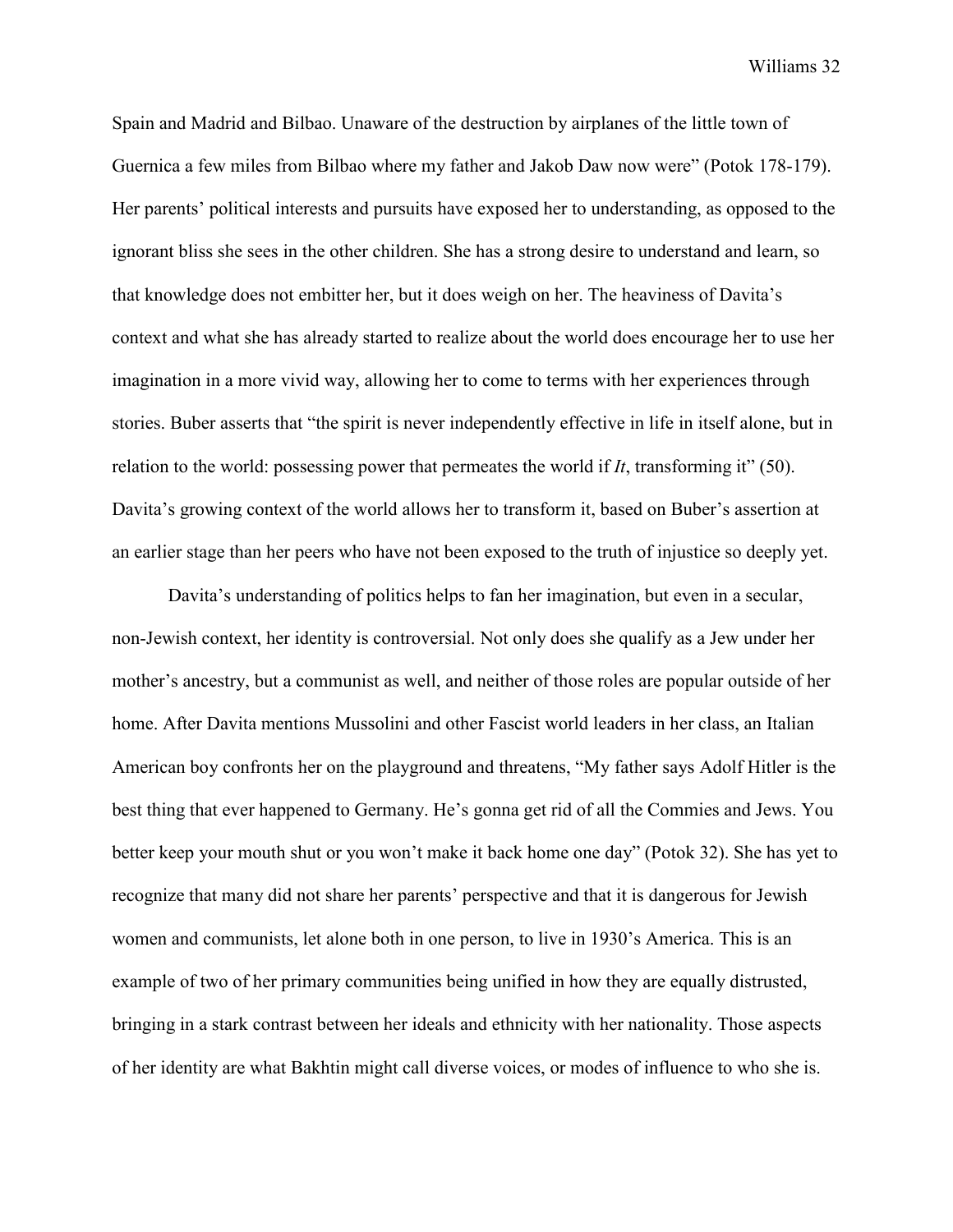Though the Russian philosopher addresses the intricacy of voices within a novel, the presence of relationship and input parallels the narrative tactic of which he writes: "Authorial speech, the speeches of narrators, inserted genres, the speech of characters are merely those fundamental compositional unities with whose help heteroglossia [*raznorecie*] can enter the novel; each of them permits a multiplicity of social voices and a wide variety of their links and interrelationships (always more or less dialogized)" (Bakhtin 263). The identifying factors just in this scene of *Davita's Harp*: Italian, Jewish, American, boy, girl, communist, capitalist, are the very kinds of social voices that Bakhtin is discussing, and their existence in a scene represents the dialogism that makes Potok's characters so complex and realistic. For example, the boy who confronts Davita is merely parroting the dogma of his father as children will do until they learn how to think for themselves. It's just that instead of inheriting a sense of social justice and concern like Davita has from her family, he has a more unfortunate input of hateful and onesided voices from his father, becoming defensive when these ideals are challenged by Davita. Without this exchange, painful and threatening as it may be, there would be little other examples of children whose cultural understanding and community pride (in this case an Italian American community defensive of Mussolini) converse or clash within a single setting.

Davita's dual sided heritage is evident from the beginning of the novel, but in her own household, she is recognized, especially by her father, as a holistic being encompassing the separate ethnic and cultural backgrounds of her parents. As Davita starts to question how others might see her and how she sees herself, she asks her father, "According to you, am I Jewish?" to which he responds, "According to me, Davita, all of you is Jewish, all of you is Gentile, all of you is Marxist, all of you…is beautiful, and all of you is my special love" (Potok 11). Her neighborhood is surrounded by gang activity where her ethnic identity as either a Gentile or Jew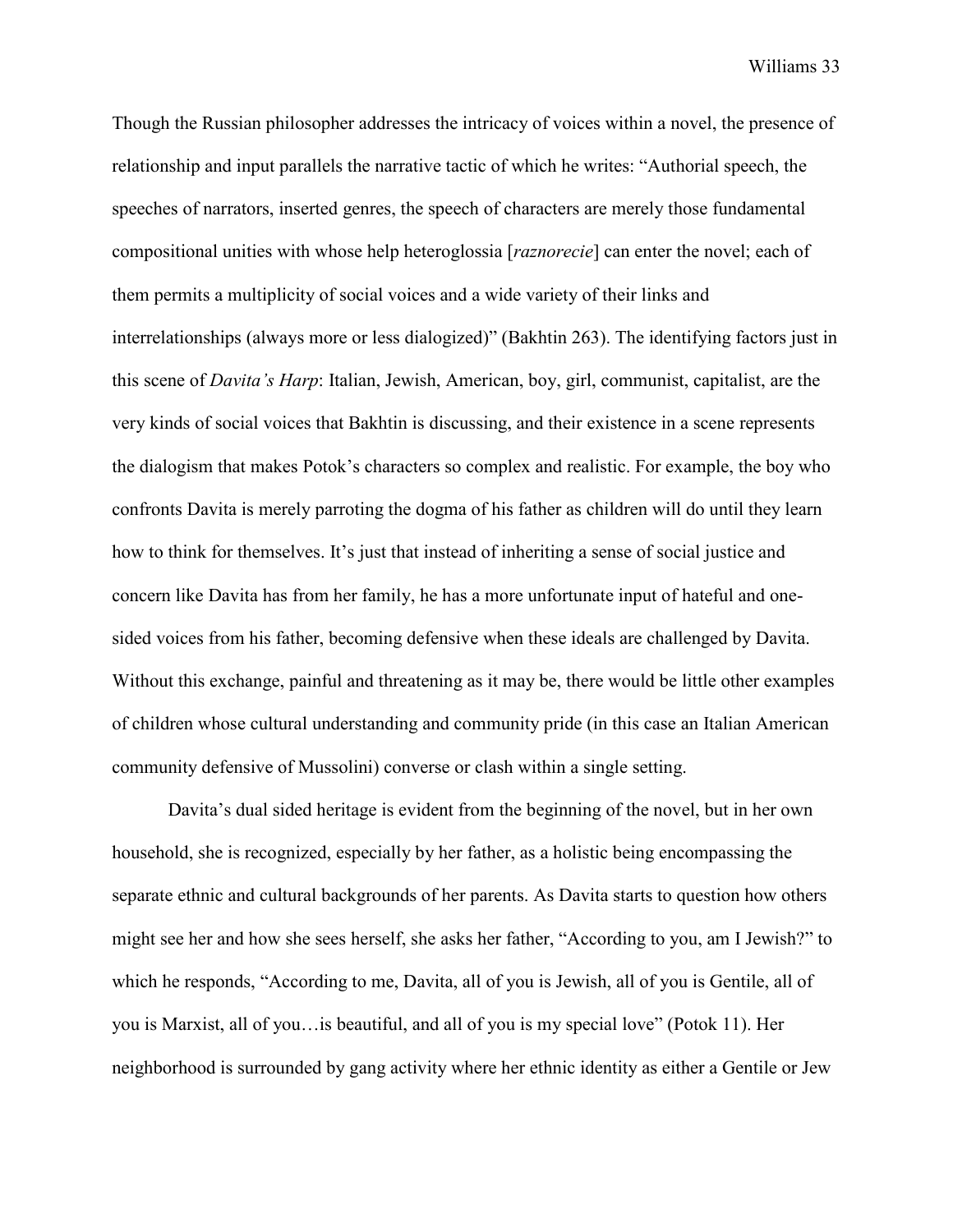determines her safety, but within her home, she is not forced to choose. Because Ilana Davita's parents have the same political ideology, it is easier for them to reconcile their past religious and cultural affiliations. This peace in her household is before her father goes to Spain where he dies, so this is a more innocent Davita who has not faced nearly as much inner conflict over her identity and beliefs. Unlike Asher Lev's home, this is not a place where she feels pressure to choose a specific community where she belongs; instead, she is in a state of adding onto to her existing framework, especially as it pertains to religion. Even though her father is shocked that Davita started to attend synagogue while he was away in Spain, it is not something he discourages in her, nor her reading of the Bible with his sister (Potok 141). Michael Chandal seems to understand that his daughter is at the intersection of a multitude of influences, a situation Philip Roth would describe as not "either/or, consciously choosing from possibilities equally difficult and regrettable—it's and/and/and/and/and as well" (qtd in Kauver 877). It is not usually so simple for certain communities and ideologies to coexist like this, but Davita does not gain a community with the intention of throwing one out in exchange, but scaffolds them, developing her imagination in the process.

Because her father's presence signifies the wholeness of her household and her family, Michael Chandal's death produces more internal conflict for Davita, almost like a symbol of her wholeness itself dying. By "internal," I do not mean something merely mentally related since that might seem to downplay the effect Davita's imagination and psychological state have on her overall being. As Buber makes clear, "I experience something. —If we add 'inner' to 'outer' experiences, nothing in the situation is changed. We are merely following the uneternal division that springs from the lust of humans to whittle away the secret of death. Inner things or outer things, what are they but things and things!" (5). Davita is in this process of mourning her father,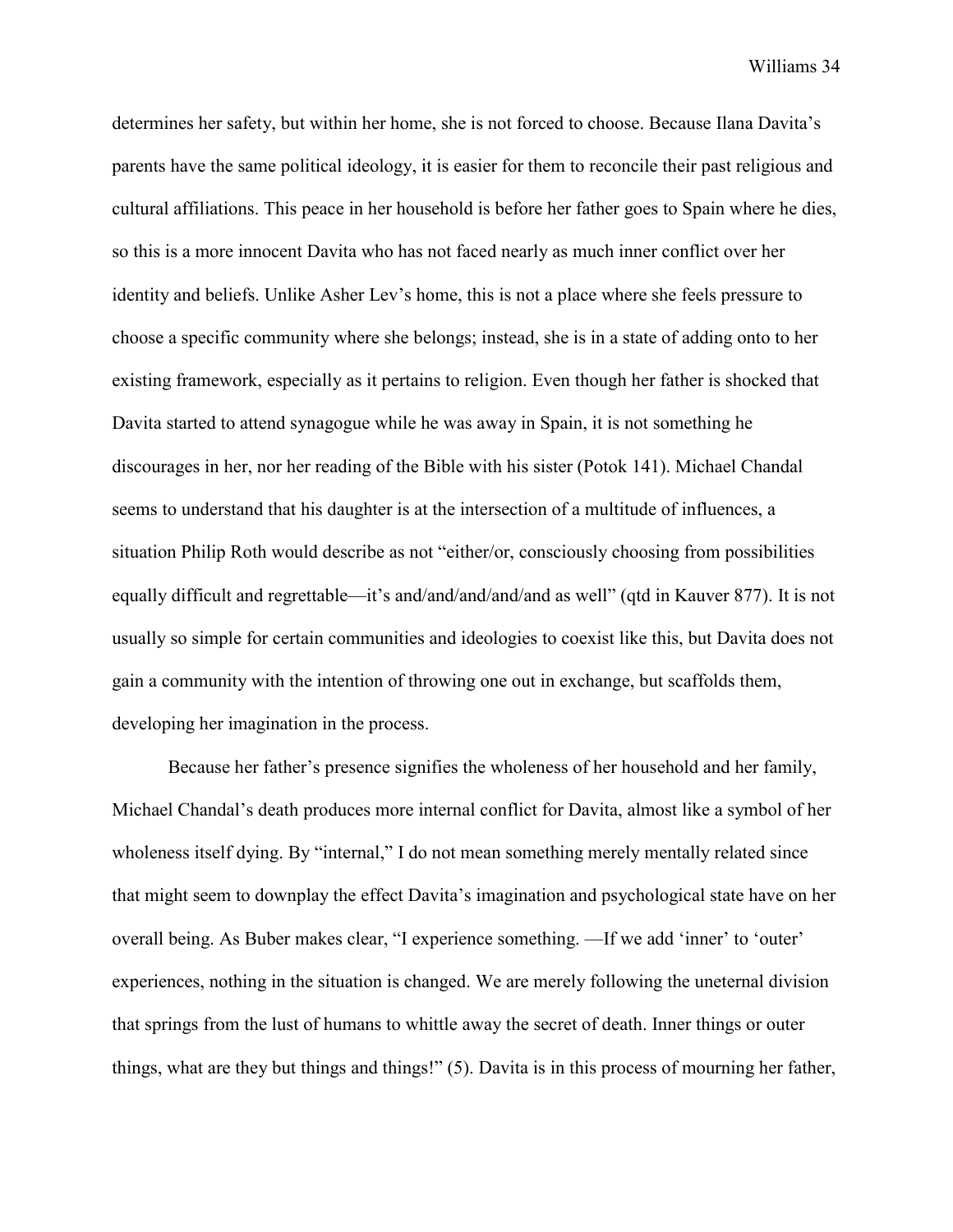and she is looking for a way to "whittle away the secret of death" as Buber mentions, and saying the *Kaddish* (a Jewish prayer that someone, usually a man, will recite in mourning of someone close to him) each morning and night is a strategy she uses to do this (Potok 53). Like most coming-of-age stories, there is a catalyst in her life that she cannot return from, something that changes the direction of her life, and her father's death is this catalyst. Davita is not less of a person afterwards, of course, and it is natural for children to develop a more complex identity as they grow up, but when Michael Chandal dies, it exposes her to a deeper sense of division.

The loss Ilana Davita experiences and the draw to fill this need for wholeness pushes her to assimilate into a more specific community, that being the Hasidic one. It helps that her mother marries a Hasidic man after Michael dies, further creating an opportunity for Davita to come into this culture, but even before then, she and David Dinn meet and form a sort of loose connection of fascination between each other (Potok 58)—fascination of the differences between them but also the looming question of similarities. This is not just a passive understanding of Jewish culture that she gets pulled into, but a transition that Davita seeks out in many ways, the type of willfulness that Buber describes as "[t]he united *I*: for in lived reality there is (as I have already said) the becoming one of the soul, the concentration of power, the decisive moment for a man" (89). So, though trauma escalates her and her remaining family into a specific community, that is the general narrative of those who have moved from one culture to another: projected by pain and sustained through resilience. Joseph Edelman, in his article, "The Centenary of Jewish Immigration to the United States: 1881-1981," explains,

Although most arrived with a little more than what they had on their backs, the immigrants came with a lingua franca, Yiddish, and shared Jewish customs and values which facilitated their communication with American Jews. This wealth of cultural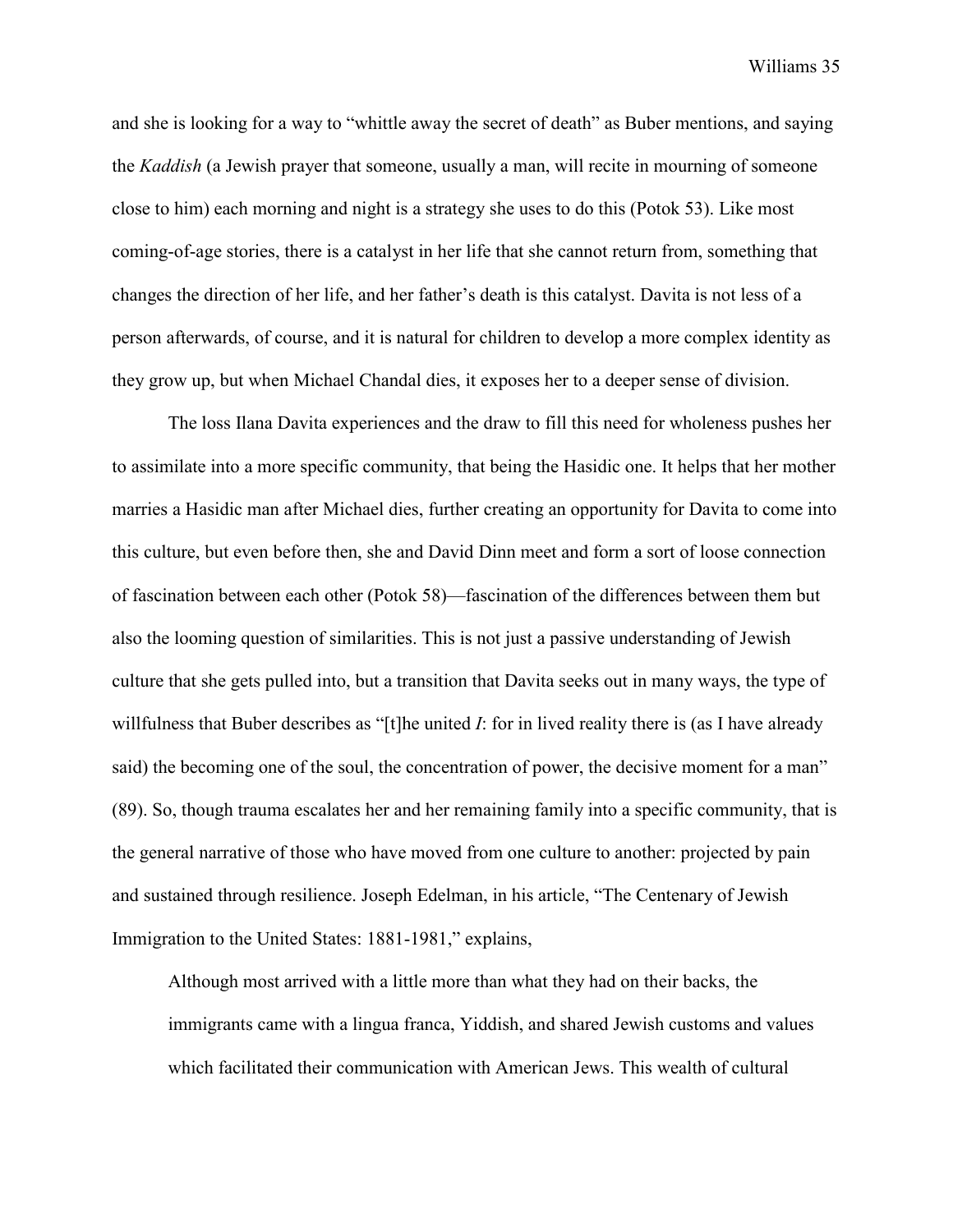baggage enriched the American Jewish community and contributed significantly to the culturally pluralistic symphony of America. (Edelman 224)

Davita is not a first-generation immigrant, but even as a generation removed, she is discovering how she identifies and belongs within this conglomeration of communities and ideals, perpetuated both by external stimuli and internal struggle.

Based on her burgeoning knowledge of Judaism and her transition into that community, Davita grieves her father in the best way she knows how, by saying the Kaddish every day in either school or the synagogue, which is traditionally not done by a woman. Her additional context of secular defiance against power constructs prevents her from strictly adhering to the traditional framework of the synagogue. Controversy about the role of women and their ability to say Kaddish spanned throughout much of the twentieth century, so Potok displays a topic in contemporary Judaism especially prominent for a female protagonist. In the article, "Women and Kaddish", the author cites an example of a synagogue in Amsterdam where a daughter wished to say Kaddish for her deceased father, but the Rabbi ruled that "despite the apparent permissibility of her doing so, he must forbid it because he fears the negative impact that a permissive ruling might have on the fabric of his community. Such a decision, of course, is by definition applicable to a specific community at a specific time" (Wolowelsky 284). Wolowelsky's observation distinguishes between spiritual ideals and human tradition, which is more fluid and defined by cultural trends than a rooted spiritual truth. Because Ilana Davita comes from an outside perspective, she is more aware to question these inconsistencies, like when she tells her future stepbrother, David Dinn, "'I don't understand why a girl can't say it,' to which he responds, 'A woman doesn't *have* to pray, she doesn't *have* to come to shul. Why are you doing it?'… I have to do more for my father than just attend one memorial meeting. He was my father'" (Potok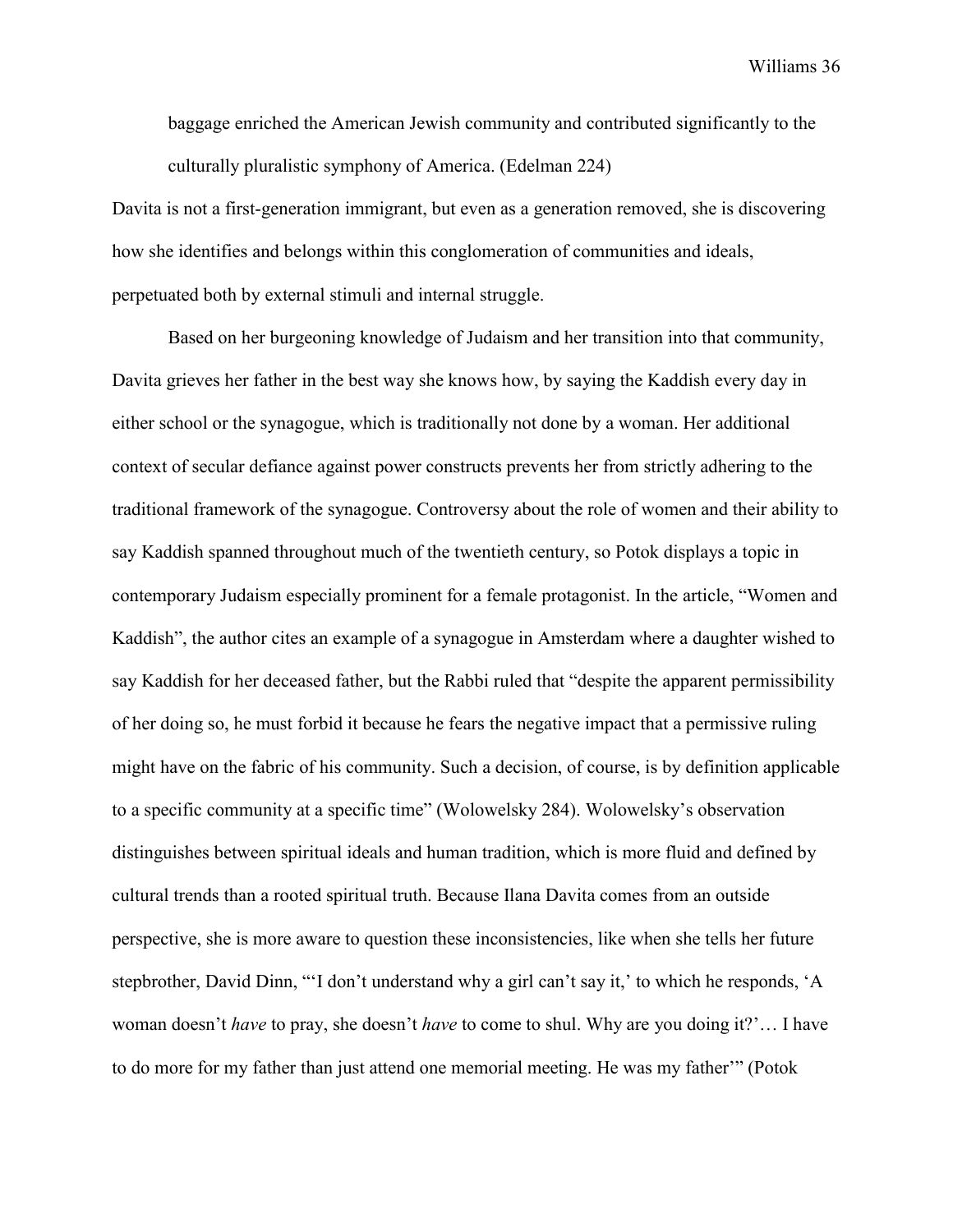209). She acknowledges tradition in her own way, the controversy arising because of her prescribed role within that community, not the action itself. Her stubbornness demonstrates that she does not completely leave her previous ideals behind as she enters the Hasidic community, demonstrating Potok's theory of "core-to-core confrontation."

Though Davita struggles to assimilate into the Hasidic community because of her strong will to say Kaddish, holding onto her father is not the only thing holding her back, but her inclination to academic success as well. Women are permitted to be educated in yeshivas, but Davita would have less trouble entering the Jewish community if she was perhaps less scholarly. There are other women from Potok's cast of characters in both *My Name is Asher Lev* and *Davita's Harp* who pursue further education or have a continued interest in scholarship such as Asher's mother, Rivkeh Lev, and Davita's mother, Channah Chandal. Either their degrees are sanctioned and encouraged by Jewish leaders in their community like in Rivkeh's case, or they have completely cut themselves off from the Jewish community, like Channah. In either case, both are successful scholars and find ways to effectively navigate this identity within their home life. The distinction between these women and Davita may be that Rivkeh and Channah have husbands and experience certain privileges within their communities because of that; Davita on the other hand has no such security in her newfound community. Yes, her stepfather is established and respected among them, but she is still young and not tied to a grounding force of tradition that a husband would provide. Even more so, she is an academically inclined single woman. In other words, she is an unknown factor and possible risk to the security of tradition.

Davita experiences backlash in her religious courses, not her general studies ones, revealing an underlying expectation that women are not expected to excel in their religious education like men are. Joan Del Fattore discusses the portrayal and historical background of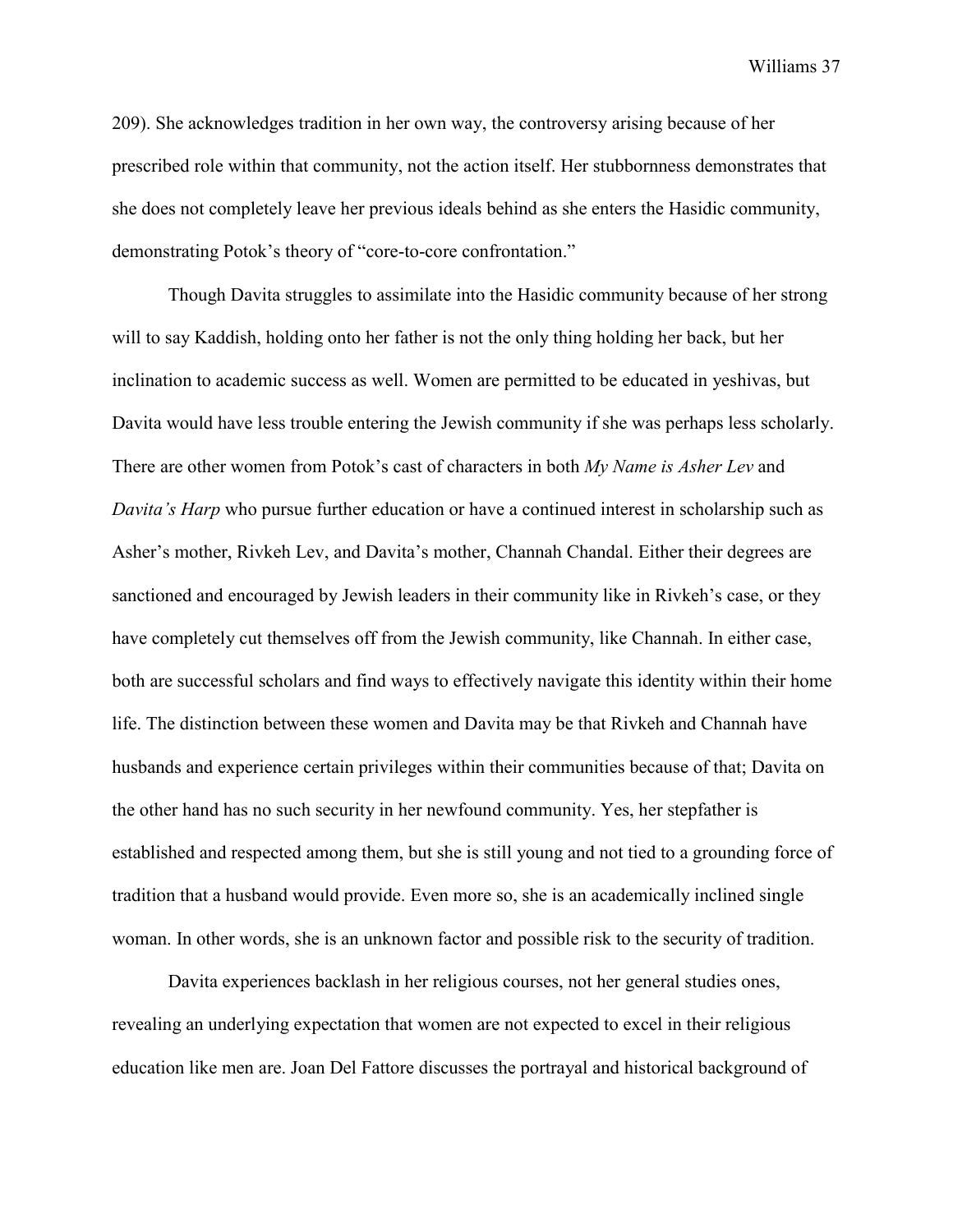women scholars in her article for *Studies in American Jewish Literature*. The reason Davita is not discussed is likely because the article was written in January of 1985 and the novel not published until later that year, yet Fattore's observations still highlight relevant ideas to Potok's female protagonist: "[m]ale characters are often shown as boys studying Torah and Talmud, but the women earlier religious education, if any, is barely mentioned" (Fattore 59). Rivkeh Lev is an accomplished scholar, but her studies are based on Russian language and literature, not directly related to Jewish studies or Torah, though she uses her degree for the advancement of her people. Davita, however, expresses great interest in religious life, whether by saying Kaddish or even questioning her teacher's interpretation of Torah (Potok 330). The newness of this information and culture, as well as her upbringing which encouraged breaks in tradition and challenging structures of authority, lends to her struggle to assimilate into an orthodox yeshiva. She works diligently to catch up, earning David's jealousy as he chastises, "You're working too hard, Ilana. Even I don't work this hard" (330). David marks the standard of effort by his own studies and the expectations placed on him as a male Jewish student. In this way, Davita draws attention to herself as an outsider which creates tension and skepticism within this new community, while highlighting the differing expectations between male and female students in their religious education.

Once Michael Chandal dies and Channah marries Ezra Dinn, Channah leaves behind her involvement in the Communist party, evidence of a transition in her communities and how she identifies. This may seem out of character for the passionately political, Anti-Fascist woman, but as Motti Inbari observes in his article related to Jewish deconversion, communism, and the Jewish author Arthur Koestler, "[he] clung to this belief [in the ideals of Communism despite the party veering from his original expectations] for another year and a half, until the Hitler-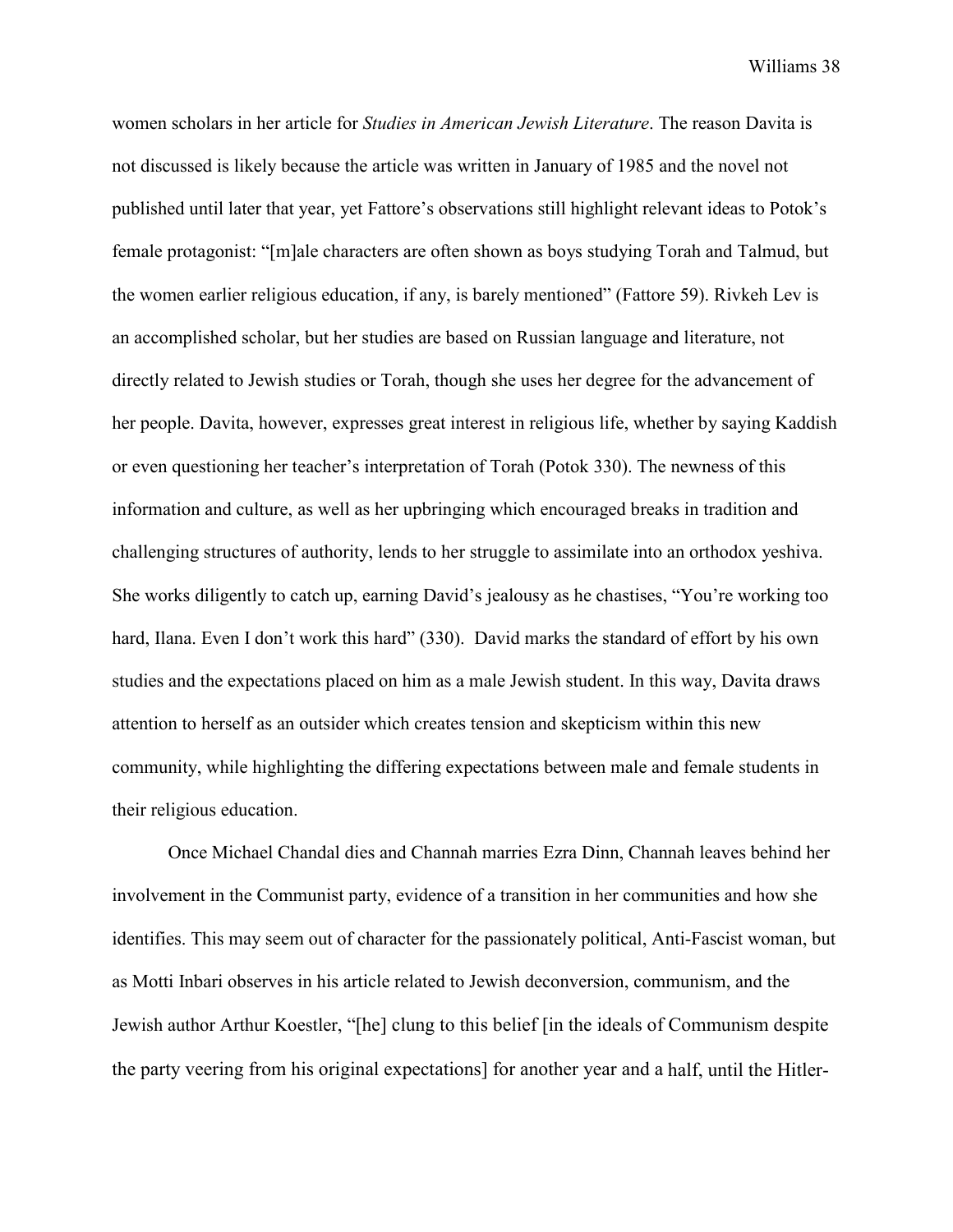Stalin Pact destroyed this last shred of the torn illusion" (142). Like Koestler, Channah's shock at the alignment between communism and fascism disillusions her to the party and allows her to enter the Jewish community once again, much like the death of Michael Chandal acts as a catalyst for Davita: Channah's faith in the party's ideals died. Earlier in Inbari's article, he clarifies, "Although Communism is an atheistic movement, many of its most fervent followers saw themselves as participants in a utopian social experiment that would lead to messianic times. However, people who embrace prophetic beliefs may fall into a crisis of faith when their prophecies fail to materialize" (129). Potok's novels, particularly *Davita's Harp* and *My Name is Asher Lev*, do not just demonstrate the entrance or addition of external communities into its protagonist's life, but the separation from communities as well. Both actions manifest because of growth and resilience in the face of change, not necessarily a change in morality, but a change in what practices and representations of those beliefs the characters perceive.

Though Davita's mother, Channah, mentions multiple times that she has lost her faith, the death of Davita's father and her marriage to Ezra Dinn reconnect her with her previous life and propel both her and her daughter into a life full of religious tradition and faith. Not only does Davita display an interest in integrating into sacred studies and practices, but her immediate family transitions into a practicing Jewish household as well. Right before Channah marries Ezra, Davita recounts her mother cleaning the apartment to make it kosher: "I marveled at my mother. She seemed so easily to have become once again an observant Jew… She had been brought up well by her mother and grandfather and was familiar with the details of those parts of the Commandments a woman needed to observe" (Potok 314). Channah does not totally leave behind her political ideologies, but she does move forward by adhering to the Jewish faith once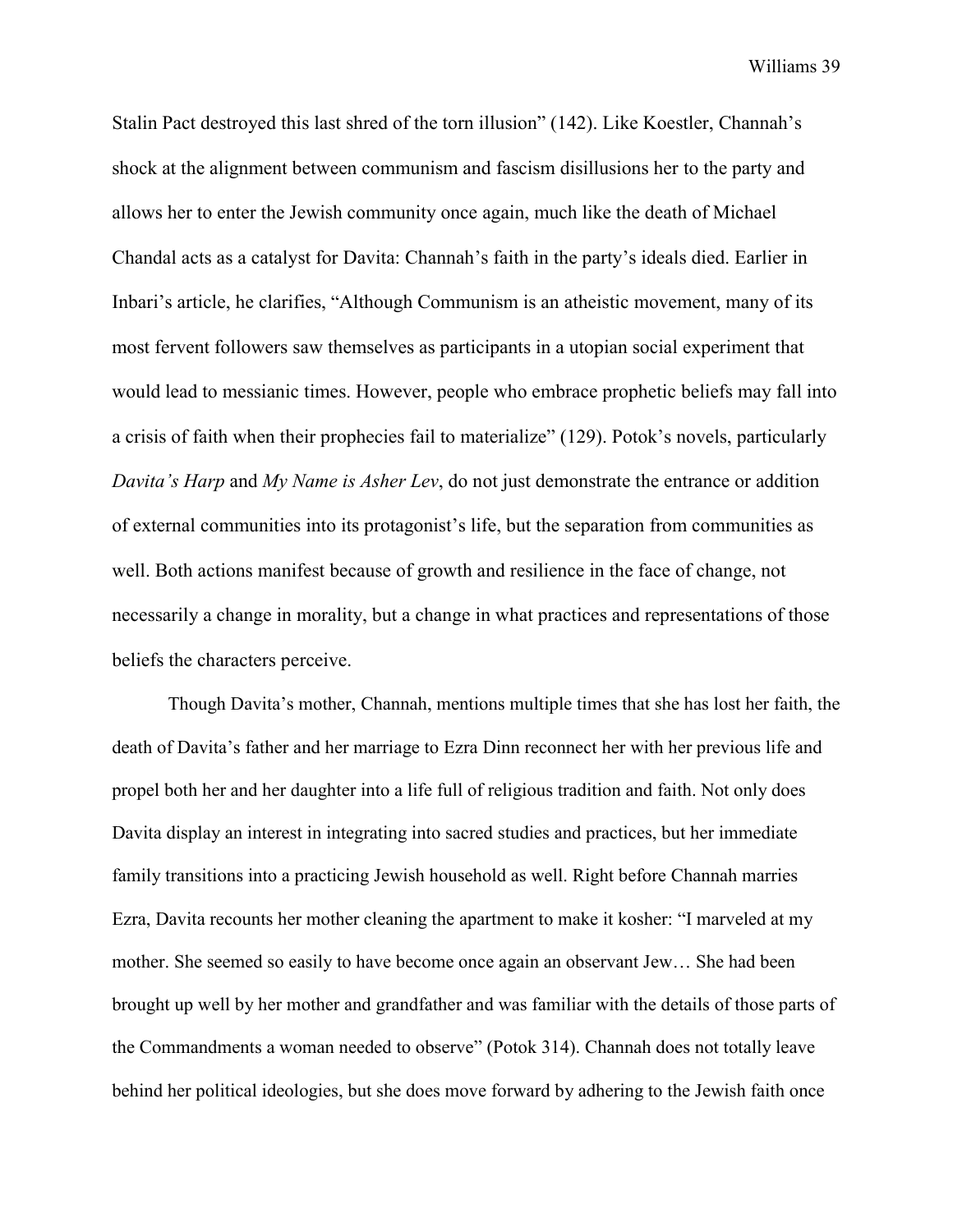again, exposing the buried tension within her.

Just after Davita notices her mother's transition back into orthodoxy, she concludes upon further observation of Channah's dark and spaced staring, "[d]uring her years with my father she had thought often about her religious past; now she reflected upon her Communist past. She seemed unable to bring together those two parts of herself. And that haunted her" (Potok 315). Davita's observation of her mother gives insight to the cost of belonging to more than one identifying community and struggling to reconcile warring priorities, an awareness that draws a parallel between Davita and her mother, a shared experience for two women living in a community defined by sacred tradition yet bringing with them secular passions and perspectives.

By the time the novel's protagonist, now Ilana Davita Chandal Dinn, has spent a substantial amount of time within the yeshiva, she has risen to one of the top students in her class, but once immersed in the Hasidic faith tradition, Davita encounters some of the bleaker realities of belonging to an identity she had been interested in at a distance. A primary injustice she experiences is being surpassed for the Akiva award because she is a girl, despite her overt qualifications to receive it rather than the recipient Reuven Malter. Her stepfather, Ezra Dinn investigates further to discover, "Authorities in high academics of learning… would look with disapproval upon a yeshiva where a girl was publicly shown to be the best student of a graduating class that had boys in it. This had not been a mean and petty decision, my father said, but a statement of strong policy from some of the most powerful figures in the Torah world" (Potok 363). In a way, this situation feels like the climactic moment of the book—a quiet climax where Ilana is left in shock and disorientation, yet this moment also clarifies that she has in fact assimilated into the community and is therefore privy to its injustice as well as its belonging. Towards the middle of *I and Thou*, Buber describes how leaders will try to convince the workers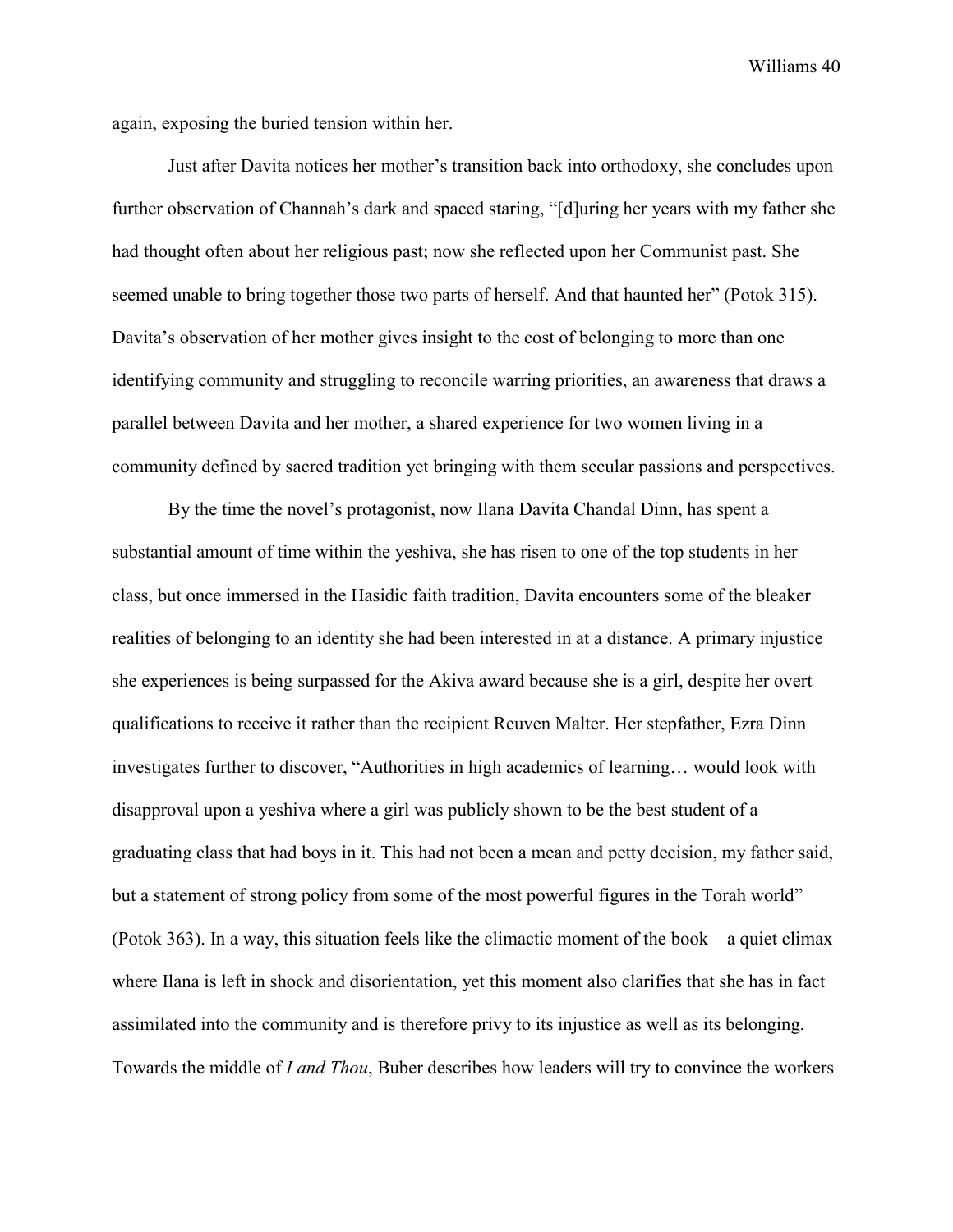that they are working for themselves when those in power control the whole operation from the shadows in order to secure the *It*, which would be money, power, or objects in this context (48). It echoes the ideals of Marxism and the corruption that Davita's family has fought against from the moment they are introduced, and this kind of situation comes full circle within Davita's own life, not only through her father's death in Spain but her own unfair treatment in the culture she has entered— all of its history, tradition, depth, and flaws encompassed within.

As the only female protagonist in Potok's works, Ilana Davita carries the weight of representing a female Jewish woman in first person. Alongside her, though, are key male characters that help to further develop the complexity of relationships throughout the novel, one such figure being her stepbrother, David Dinn. One of David's roles in the novel is related to Ilana Davita's own story line by shedding light on religious or cultural context and providing a clear picture of a young Jewish boy's perspective, but he has his own experiences of internal conflict and pressure which he reveals to his stepsister. Unlike Asher Lev, David fulfills his community's expectations by exceling in religious scholarship and following in his father's footsteps, but behind closed doors, he reveals to Ilana Davita that "Everyone thinks I'm a saint. Everyone thinks all I do all day and night is study study study… There's no one to talk to, Ilana, if everyone thinks that you're a saint" (341-42). He is scared that if he talks to his father or another authority figure at the yeshiva about his dreams and concerns that he will shatter the image of his piety. His conflict is less between two communities than between reality and perceived expectation, between instinct and accepted practices in his faith. David does not fall out of line regarding the ordinary experiences for pubescent boys, yet he acutely perceives what Buber describes as, "The boundary line [between institutions and feelings], to be sure, is constantly in danger since the wanton feelings break in at all times on the most objective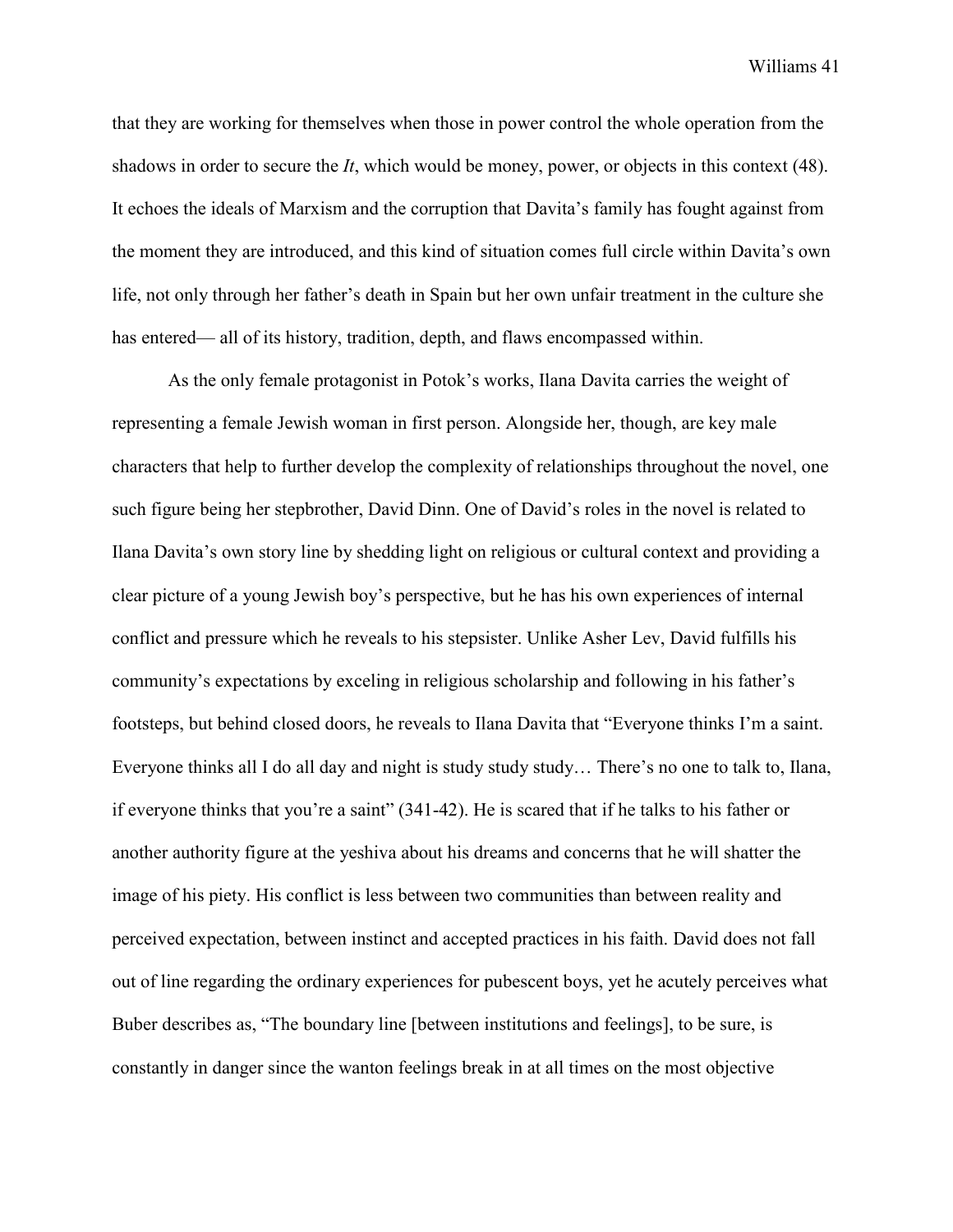institutions; but with united goodwill it may be restored" (43-44). The boundary line separating his feelings and the Judaic institution to which he belongs is clear in David's mind, and he feels as if he must maintain it within his own strength and confidence, but notice that Buber clarifies that this boundary is maintained "with *united* goodwill [emphasis mine]," as in a body of members holding one another up. Even as a lifelong member of his faith community which prioritizes the family unit, David is still learning how to access the resources available to him in a people group who recognizes strength in numbers.

Like David, Ilana Davita experiences a sense of growing sexual understanding as she grows up. The intriguing distinction between David and Ilana Davita's understanding of sexuality is that he has been taught that it is something to suppress and avoid talking about, whereas Ilana Davita secretly witnesses her mother embrace her sexual desires even after Michael's death. This image leaves a deep impression with Davita, one that is formational in how she understands female sexuality and her own developing body (258). While it is stereotypically expected for men to embrace their sexuality with confidence and women to maintain more discretion, David feels no such confidence while Channah exemplifies to Davita what it is to embrace it. This reversal of stereotypes manifests after David confides in Ilana Davita and kisses her on the cheek, when Ilana Davita hears him in his room exclaim a quiet, existential cry that "It all means nothing!", while she contemplates and touches her body in the same way she saw her mother doing (342). Not only does her original cultural context inform her childhood, but her burgeoning adulthood as well, exemplifying the realities of dialogism even when one community or voice seems more prominent at the time.

Ilana Davita Chandal Dinn is one of a kind among the cast of Potok's characters, and her account displays the perseverance of stories amid tragedy and chaos. Whether it be the political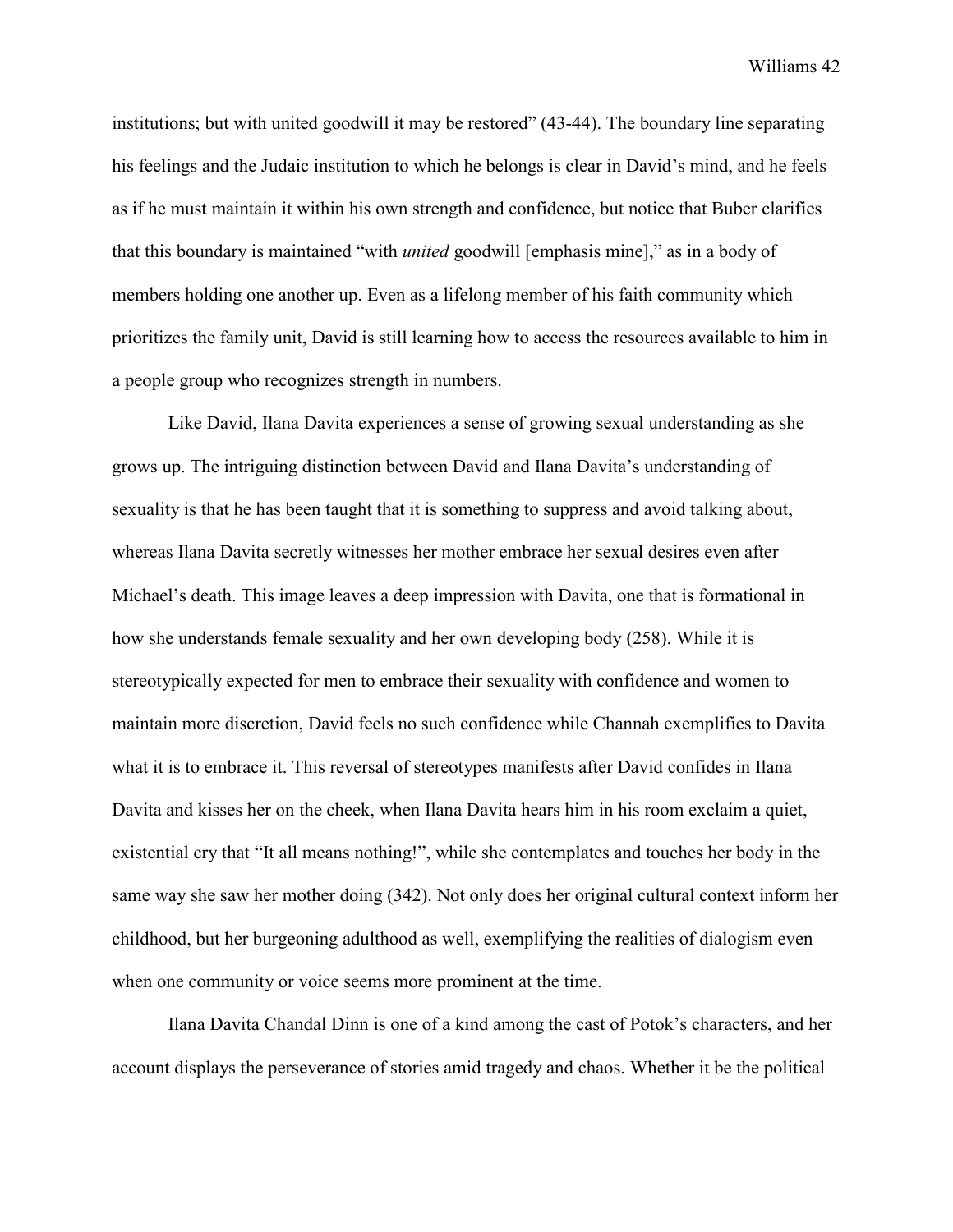climate that she grows up in, her controversial origins, or her academic and creative passions, Davita's early life delivers a narrative through a lens of slowly dying innocence and the clarity of grief she must discern between what is right and what is comfortable. Her perspective exemplifies the safety that comes with belonging to a community so rich in tradition and memory, yet the disillusionment which accompanies seeing the flaws of any people upon closer inspection. Cultural confrontation in this novel particularly is not only made up of a series of specific groups clashing against one another in one person, but the conflict within just one community between its member's ideologies and will. The story does not end with a clear cut answer of how Davita should exist in these complexities, but her core nature is more stable as she goes forward, and if the adults around her are still struggling for firm footing in their identity, then this young protagonist will have years of discovery to go before coming to a more final conclusion; even then, there are always new voices in a conversation, new experiences that add depth to identity. Despite her unknown future, a more mature Davita holds her baby sister by the end of the novel, whispering to the infant stories she acquired through those she loves, the ones she still imagines surrounding her with all of their internal torments, passion for justice, and affection for her.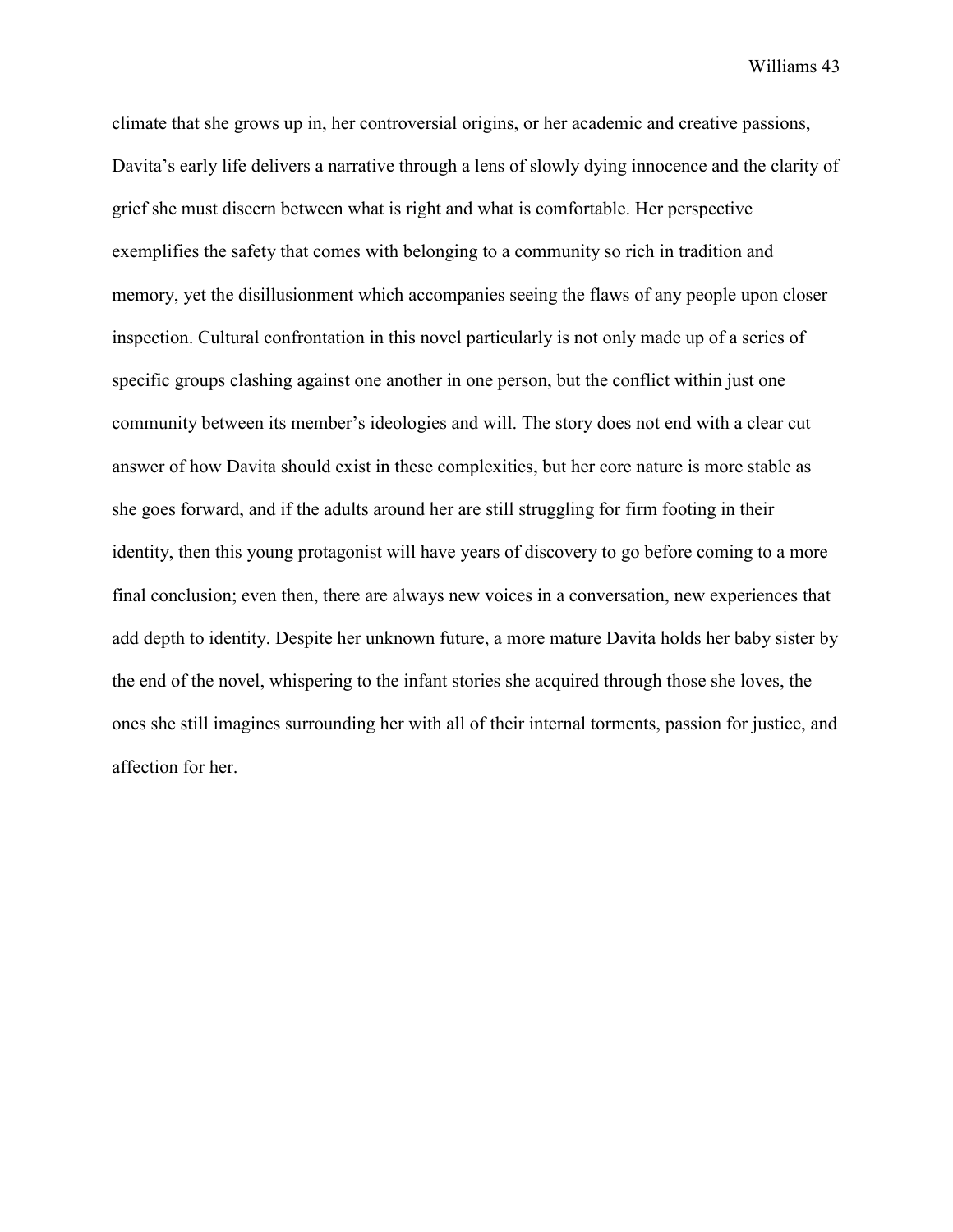#### **Chapter Three: Bridges**

"The *It* is the eternal chrysalis, the *Thou* the eternal butterfly—except the situations do not always follow one another in clear succession but often there is a happening profoundly twofold,

confusingly entangled" (Buber 17-18).

\*\*\*

The Hasidic Jewish culture that Chaim Potok translates into his novels is intrinsically tied to the member's religion, so it's impossible to analyze them separately, though the complex layers of Potok's characters expose the natural conflicts that arise from living within an umbrella society which are not possible to totally restrict into compartmentalized binaries. Both Davita and Asher find methods of escaping the tension of their situation, whether through the imagination or encountering someone who recognizes the possibility of navigating the conversation between communities and desires. Although they do not live simply or without sacrifice, Potok's characters find ways to cope with their conflict and grief, exhibiting a sense of bittersweet clarity going forward. Since the characters come of age throughout the narration, their natural aging traverses between naivete and a loss of innocence which results in a maturity to recognize how they must proceed into adulthood.

#### **Challenges to Dialogue**

Part of what makes Asher's entrance into the art community so difficult is that he feels challenged to embrace the cultural normality which feels foreign from his own. The art itself is a medium that he can immerse himself in and freely express himself, but as he progresses as an artist under Kahn, he realizes that the art community has traditions and expectations just like his Jewish community. For example, Kahn brings in a nude model for Asher to draw. The young teenager is reluctant since modesty is such a pivotal part of his religious foundation, but Kahn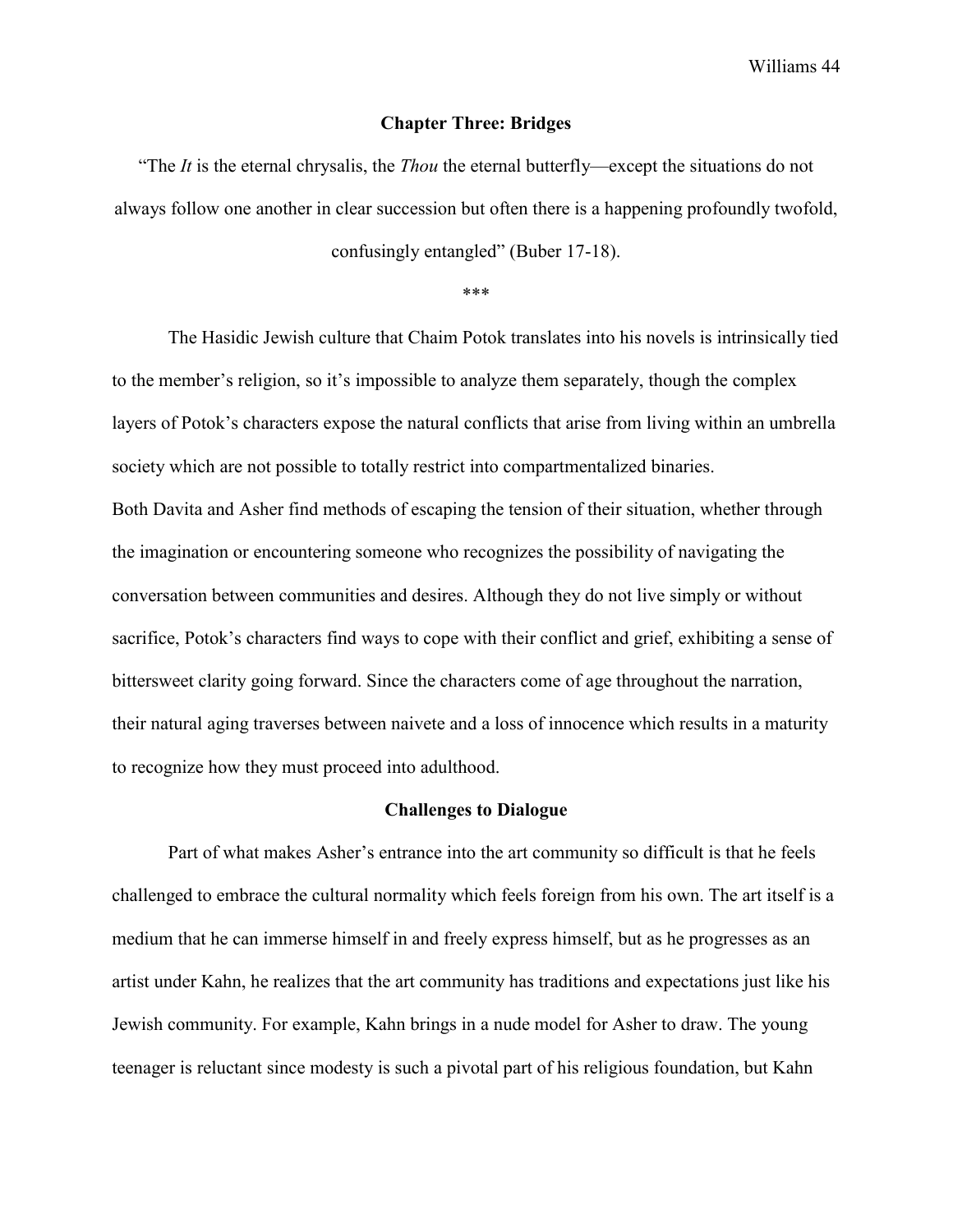confronts him with the reality of being an artist: "And we will see more naked women, and you will learn the reason for the differences between the naked women of Titian and those of Rubens. This is the world you want to make sacred. You had better learn it well first before you begin" (Potok 228). Though Kahn presents Asher with the option with going forward as his mentee or not, he does not give any other options for what going forward looks like, displaying a kind of constraint on what being a part of this world requires. Though Kahn has existed in both worlds, he ultimately aligns himself with the artistic one over the Jewish one and keeps his own bias and sense of tradition with which he believes Asher must adhere to become a successful artist. Asher makes these sacrifices, namely painting in a way he feels necessary to express yet knowing that it will create further distance between he and his family, to become a member of this community. Kahn is partially his example, yet Asher must forge his own identity between his faith and his art, though no other examples are available of others who have done the same in the same way. Jewish artists like Kahn or even Chagall have left the faith, yet Asher still holds to conviction. This lack of solidarity with any one mentor is a primary challenge the protagonist faces, and one that leaves him isolated and searching for community elsewhere in the end of the novel.

Though Davita uses her imagination as a coping mechanism for her grief and as a medium to reconcile her family and ideals, she still experiences a paradox between her foundational mode of ethics and religious interests. Her understanding of political events like the Spanish civil war enables her to empathize with and better understand the Jewish struggle across the Atlantic, but her association with communism proves to be a stumbling block to her sense of unified identity towards the end of the novel as world events continue to develop. According to Matthew Hoffman in his article for the *American Jewish History* journal, there was a significant community of American-Jewish communists, who, during the Popular Front in the 1920's and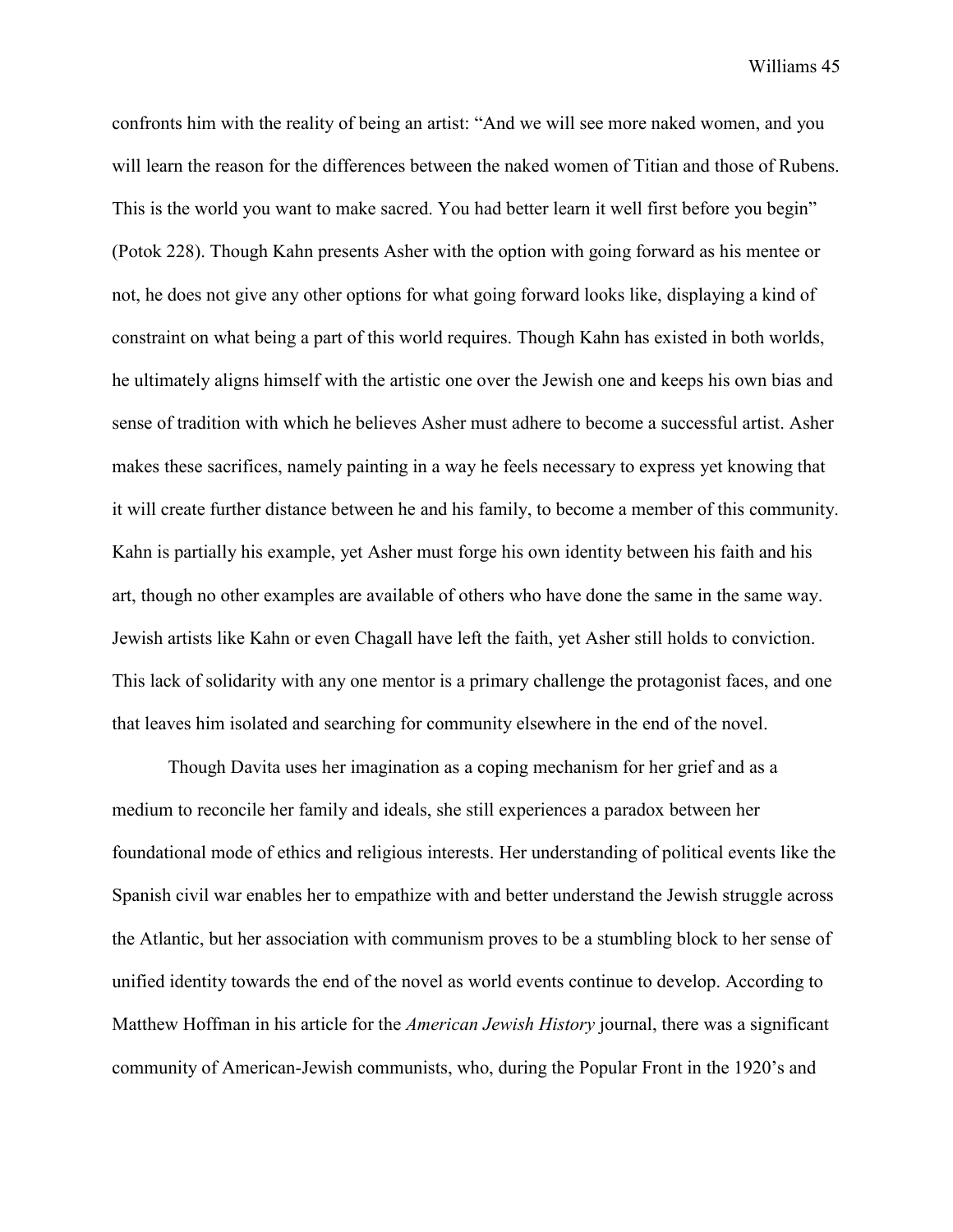30's, "became preoccupied with identifying and fighting against occurrences of antisemitism in America and elsewhere. They thereby identified themselves as the true defenders of the Jews all Jews, not just fellow communists—from antisemitic aggression" (Hoffman 5). Davita's mother, though a non-religious Jew, and her biological father, a non-religious white man, could align themselves with both each other and the communist party, believing that it fought against injustice in an inclusive and fair way. This is the household that Davita grows up in, seeing the union of diverse backgrounds come together for a common purpose. However, two dividing and disillusioning factors occur as the events of the novel unfold: the alliance of Russia with Nazi-Germany, and the death of Davita's father. The fracturing and separation within Davita's communities and personal life may come from multiple influences, but these two specifically relate to her and her parents' ideology and the momentum of how Davita identifies herself.

#### **Room for Dialogism**

The Rebbe in *My Name is Asher Lev*, the head of Asher's religious community, acts as a bridge between Asher and his artistic connections. He connects the young Asher to Jacob Kahn, propelling the conflicted Jewish boy further in his artistic pursuits, albeit with caution. Kahn tells Asher, "Our Rebbe is very clever. If it isn't me, it will be someone else. Yes? He prefers to take a chance with me" (194). Though Kahn is not a religious Jew, he has a sense of respect and connection to the Jewish community that the Rebbe trusts. The Rebbe is somewhat of a conundrum in his community in that he does not discourage Asher from drawing and painting, yet as an authority figure, he has the credibility to show an alternative to others like Asher's parents without being accused of blasphemy. He does not display a personal conflict between communities like Asher does, but he is someone willing to look beyond stereotypes and fear of the umbrella culture they exist in. He tells Asher, "I do not hold with those who believe that all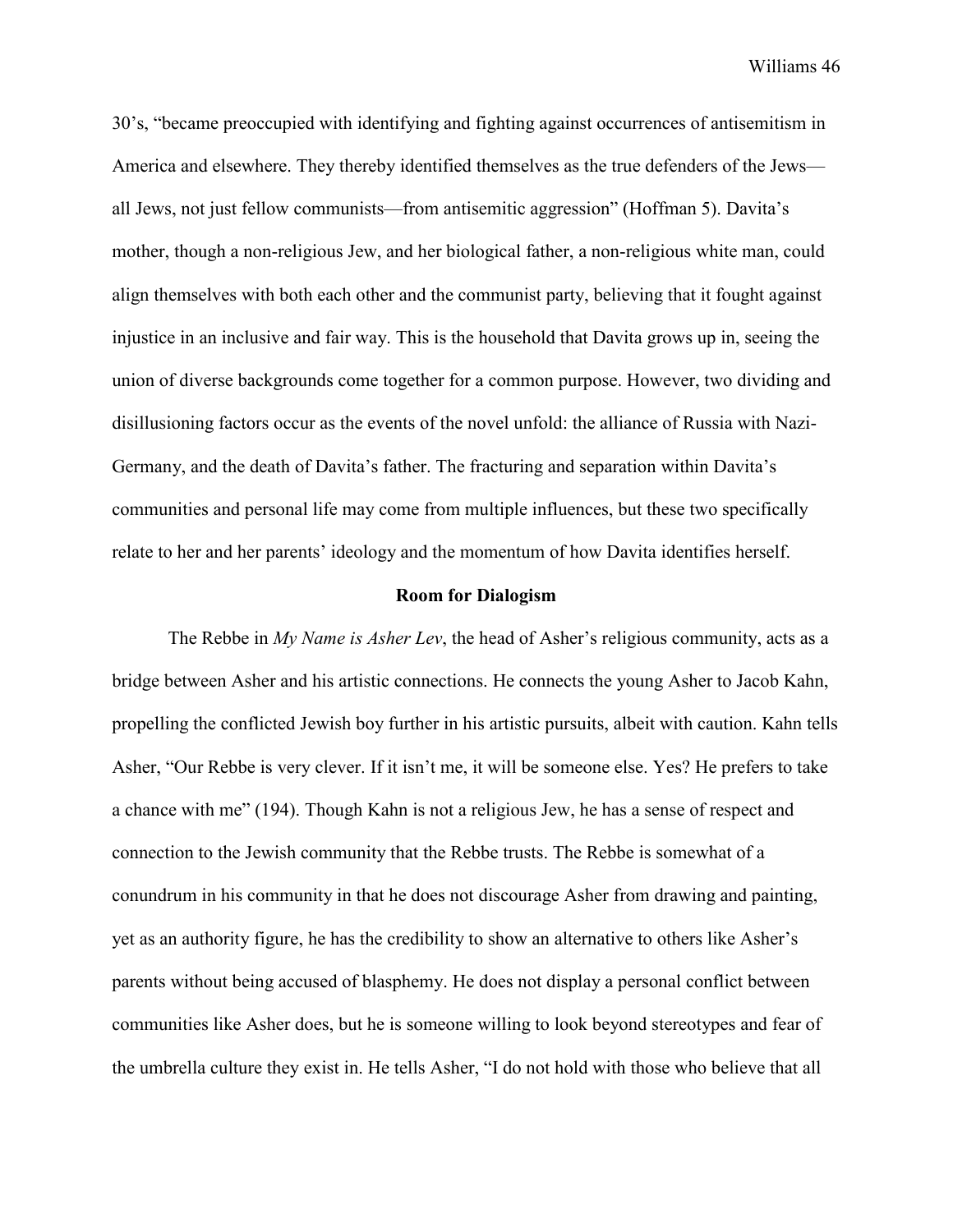painting and sculpture is from the sitra achra" (Potok 366). Though the Rebbe does have a frank conversation with Asher concerning the boundaries of their culture right after this quote, this character's first major action earlier in the novel pushes Asher towards the outer limits of those traditional boundaries. This teacher of the Jewish community demonstrates an understanding that the physical world is not inherently of the Sitra Achra, aligning with Martin Buber when the author clarifies that "[t]he primary word I-It is not of evil—as matter is not of evil. It is of evil as matter is, which presumes to have the quality of present being" (46). The Rebbe expresses his hope that matter that can be used for good despite the negative associations it has within his and Asher's context. He is the primary character in the novel that makes this distinction out loud, a voice whose authority carries great credibility to say such a thing for the audience, and the protagonist, to hear. This authority figure in Asher's life is one of the first to encourage the young boy to work on navigating these cultural languages instead of adhering to the sacred/secular dichotomy he is normally pressured to choose between, and even provides the building blocks to do so by introducing Asher to Kahn.

The Rebbe in Asher's community would not have the positive connection with Jacob Kahn and the authority in his Jewish community if he were not respected by both sides. When Kahn meets Asher, he explains, "I am not what you call a Torah Jew. I am a great admirer of the Rebbe's. My father was a follower of the Rebbe's father. But I am not a religious Jew" (Potok 194). He makes his position clear so that Asher more clearly understands his role and values before becoming his mentee. But more than that, he exhibits respect and relationship with the Rebbe despite this, not only reflecting on the Rebbe for maintaining that connection but for Kahn as someone who has experienced cultural and spiritual fracturing himself yet who still admires the Jewish teacher. Kahn is technically an outside influence from the Rebbe's primary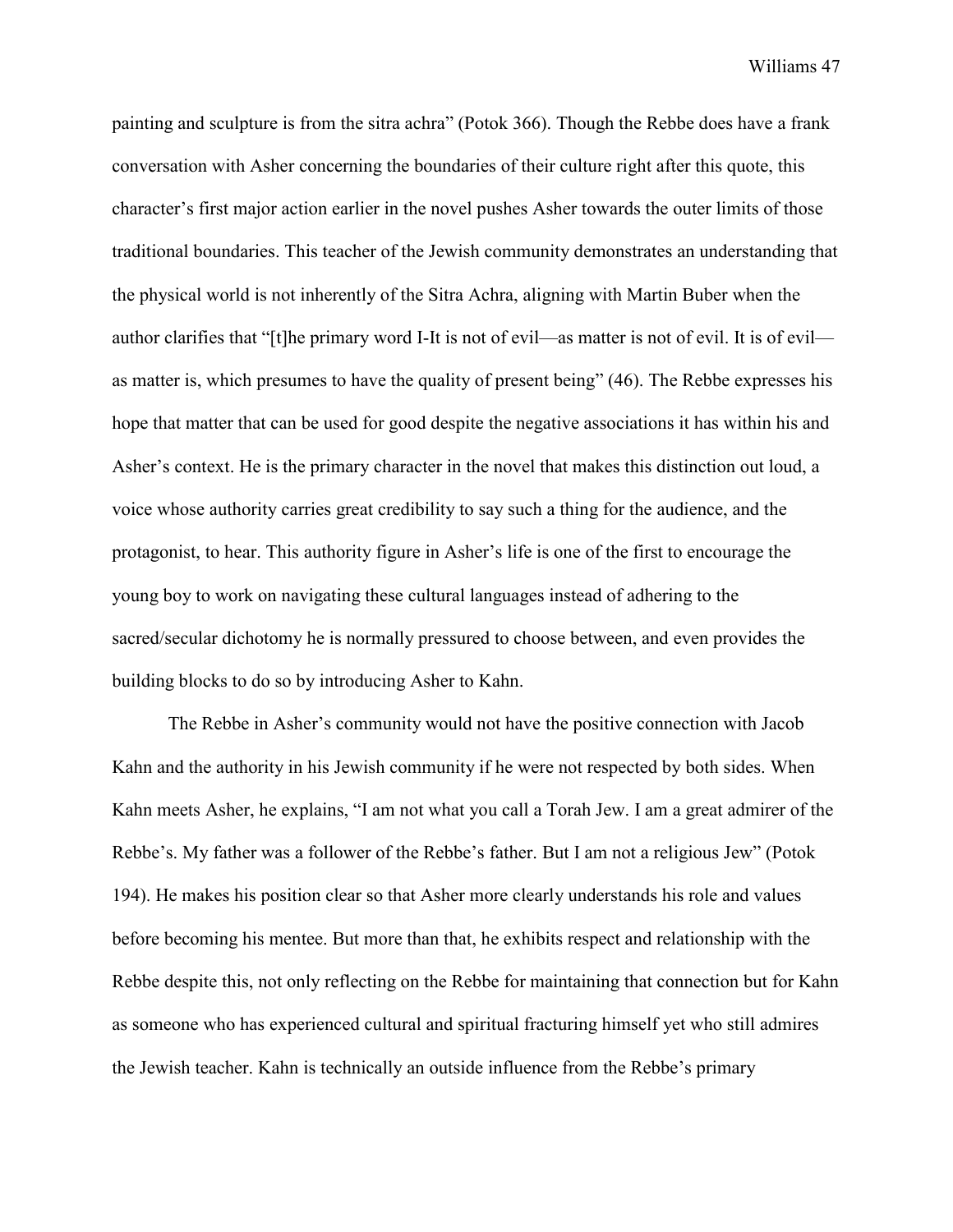community, but he is not threatened by this voice as Bakhtin would call it. In Bakhtin's discussion of effective prose writing, he claims that the writer, or in this case the Rebbe as the prominent authority in his community, must acknowledge the diversity of voices surrounding them and make use of the discourse in a way that now serves them:

The prose writer as a novelist does not strip away the intentions of others from the heteroglot language of his works, he does not violate those socio-ideological cultural horizons (big and little worlds) that open up behind heteroglot languages—rather, he welcomes them into his work. The prose writer makes use of words that are already populated with the social intentions of others and compels them to serve his own new intentions, to serve a second master. (299-300)

As a minority group under the larger umbrella of American culture, an underlying pressure exists to maintain the boundaries of the original cultural framework in order to avoid blurred lines surrounding ethics and heritage for the following generations, but remaining unaffected by the surrounding context of life remains unrealistic and unattainable. The Rebbe acknowledges this, but instead of succumbing to the flood of outside influence, he chooses with great care how to engage with those influences in a way that maintains his own ethics while growing his understanding of how that can be lived out.

Despite the Rebbe's rarer, more accepting view of the role of art and the potential of Asher's gift, he acknowledges the realities of his community and the boundaries in place outside of his influence. In the last chapter of the novel, his words are quiet and calm, but they are full of seriousness and resoluteness: "'Asher Lev,' the Rebbe said softly. 'You have crossed a boundary [in painting the Brooklyn Crucifixions]. I cannot help you. You are alone now'" (Potok 367). It is not an angry confrontation full of accusations, but an acceptance of the world they live in. The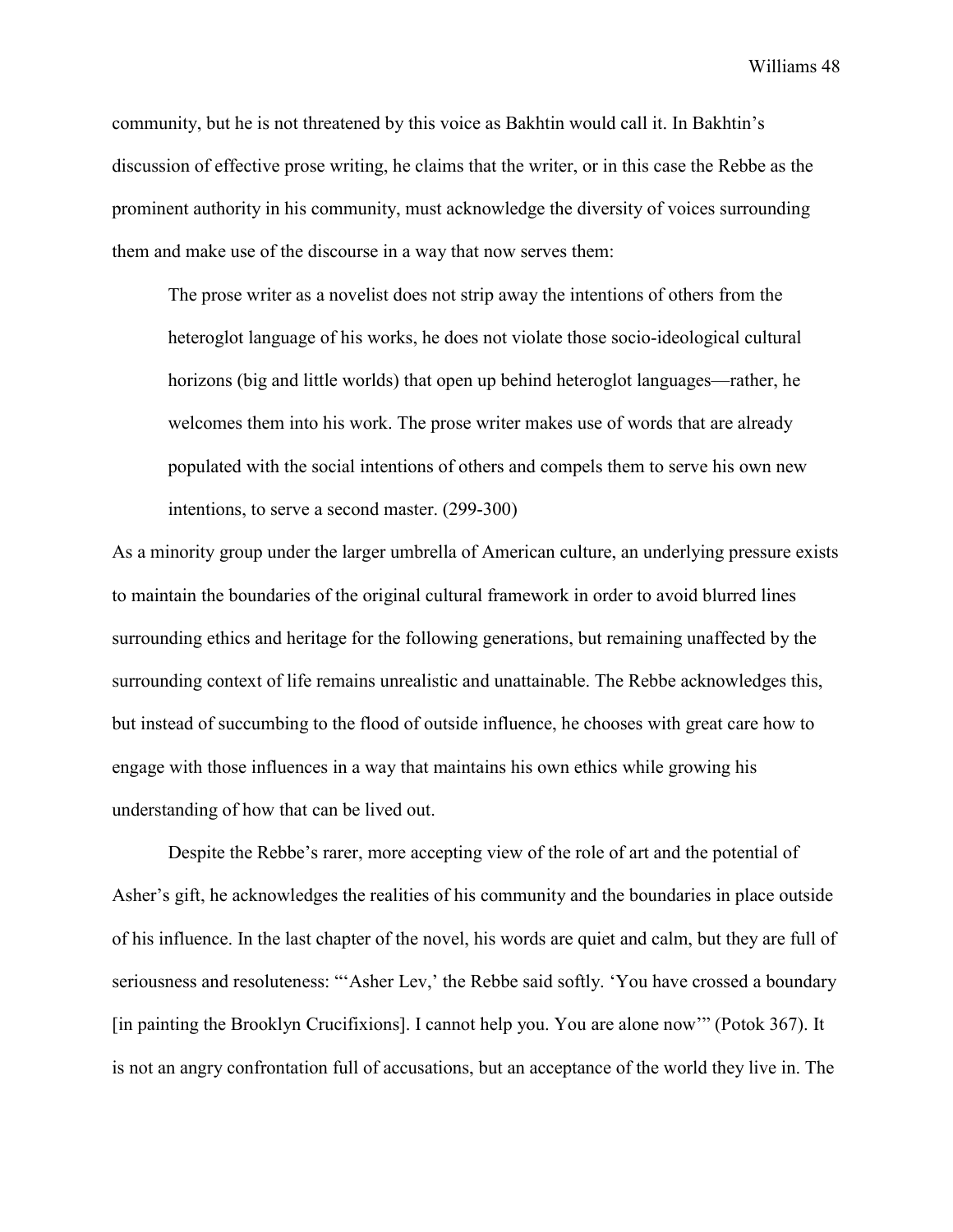Rebbe is a well-respected leader in Asher's synagogue, but that does not mean he can so suddenly change the social laws that envelop those he leads; the community is made of a multitude influenced by hundreds of years of tradition, and that multitude sees Asher as an idolater, a traitor to that inheritance. To non-Jewish observers of Asher's paintings, the "Brooklyn Crucifixions" might represent a powerful emotional struggle deeply rooted in historical and religious themes, but as Daniel Walden contextualizes, "To [Asher's] parents, crucifixions were what they were to most Jews: centuries of pogroms, suffering, anti-Semitism, rivers of blood" ("Potok's Asher Lev" 151). The object of his sacrifice is anchored in the belonging to his original community, driving him to seek out somewhere where he can practice his faith with more artistic freedom. When asked if Asher finds a balance between his conflicting desires, Potok responds that "[h]e has found a tenuous balance; in the end, he sacrifices his relationship to his parents and his community, and he's going to pay for that sacrifice by trying to become a greater artist. He will find his own 'play of forms,' as he puts it" (qtd. in Kauver 76). There are no easy ways to internally make peace with the communities Asher is a part of, but there is a larger picture at stake than his internal clarity, which is his very belonging to the Hasidic community in Brooklyn. He does not sacrifice his faith so much as his belonging to his childhood faith community. Asher going back to Europe to seek out Jewish community is a clear indicator that he has not given up on pursuing the integration of his identities, but he still experiences great cost. The Rebbe recognizes that Asher has gone past the point of no return, and in directly telling the artist this, he does him a service of clarity: there are steep costs associated with this life he has chosen, and this is the reality he now faces. The Jewish teacher would not be the wise bridge of sorts between Asher and the possibilities outside his traditional Jewish identity if he did not warn and prepare him for what is past that bridge.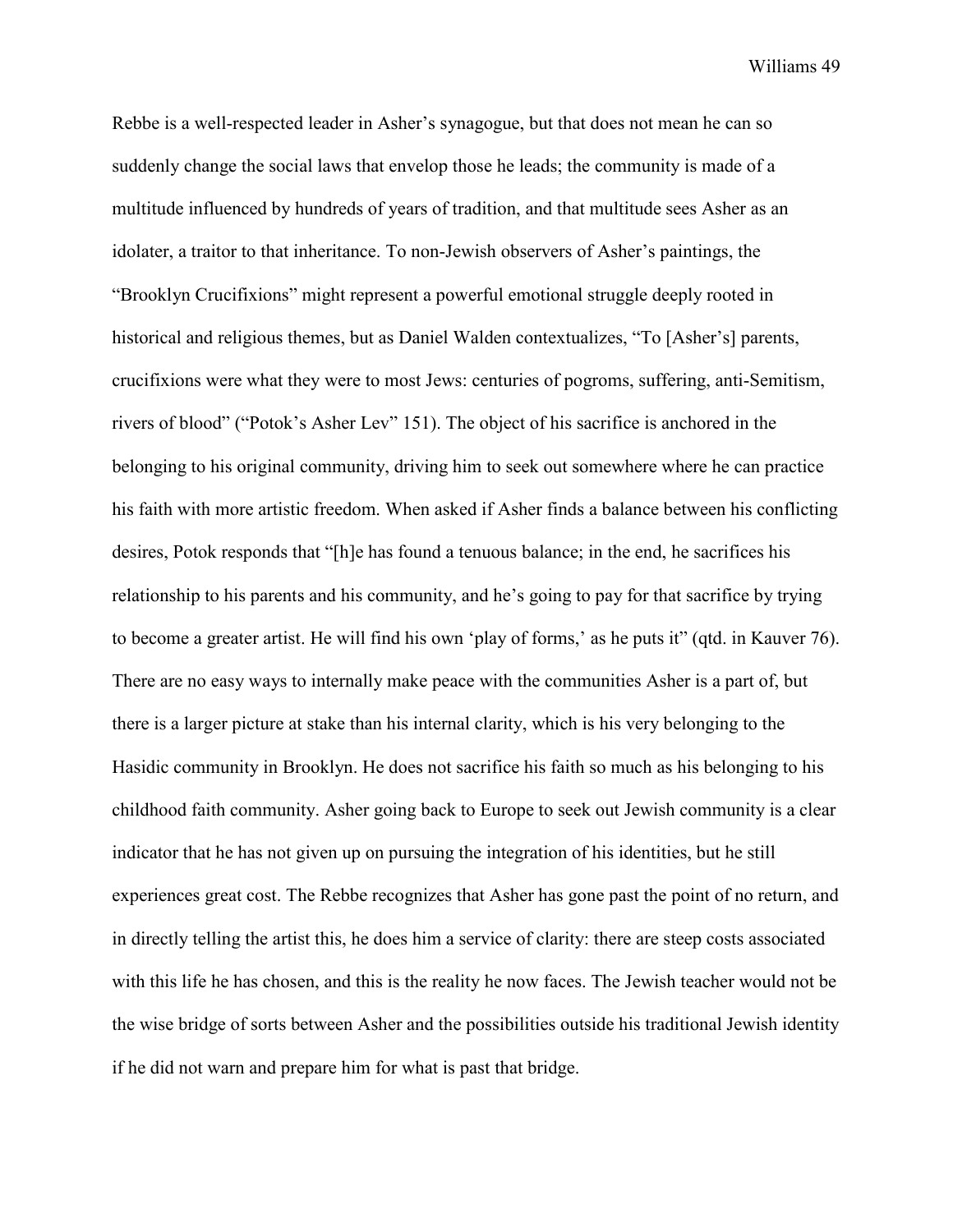As the figure characterized by his sense of insight and mentorship, the Rebbe remains loyal to those characteristics by not only admonishing Asher for crossing the line that he has but blessing him as he moves on as well. Directly after presenting Asher with the fact that he is now on his own, the Rebbe gives him his blessing (367). These statements may seem contradictory at a cursory glance, like a puzzling combination of sentiment or a habitual phrase to tack on at the end of a reprimand, but based on the Rebbe's past characterization, they are a genuine blessing. His acknowledgement of reality and admonishment of Asher do not diminish his care, and though Asher is alone, the Rebbe can still bless him as he goes forth into a new chapter of his life. This small addition provides a sense of hope that there may be a place where Asher can live in peace, and until he finds that, he has the blessing of someone who wants that for him.

Europe, specifically Paris, ends up being the setting that Asher escapes to after his *Brooklyn Crucifixion* paintings debut. Apart from the characters themselves, the spaces where they exist reflect the environment of the culture, and Paris holds a community for Asher which more readily embraces art yet still holds Jewish values. As Kahn once told his young mentee, "Florence is a gift" (307). For Kahn to say this speaks to the relief an artist feels by being in a setting which embraces and identifies with him. Though Paris ends up being to Asher what Florence was for Kahn, the Italian city serves as the starting point for his draw to Europe. After years of his parents trying to convince him to move there for the sake of his father's work, he finally makes the journey by himself to find inspiration (306). The catalyst is not spite for his parents, but the ability to live on his own terms as an adult and for his own growth. Asher could easily move to Paris with no intention of joining a Hasidic community once more. He could be free of all restraints, religious and cultural responsibilities, yet he still gravitates towards somewhere familiar; he does not deny his past nor deprive his goals. Asher has strong conviction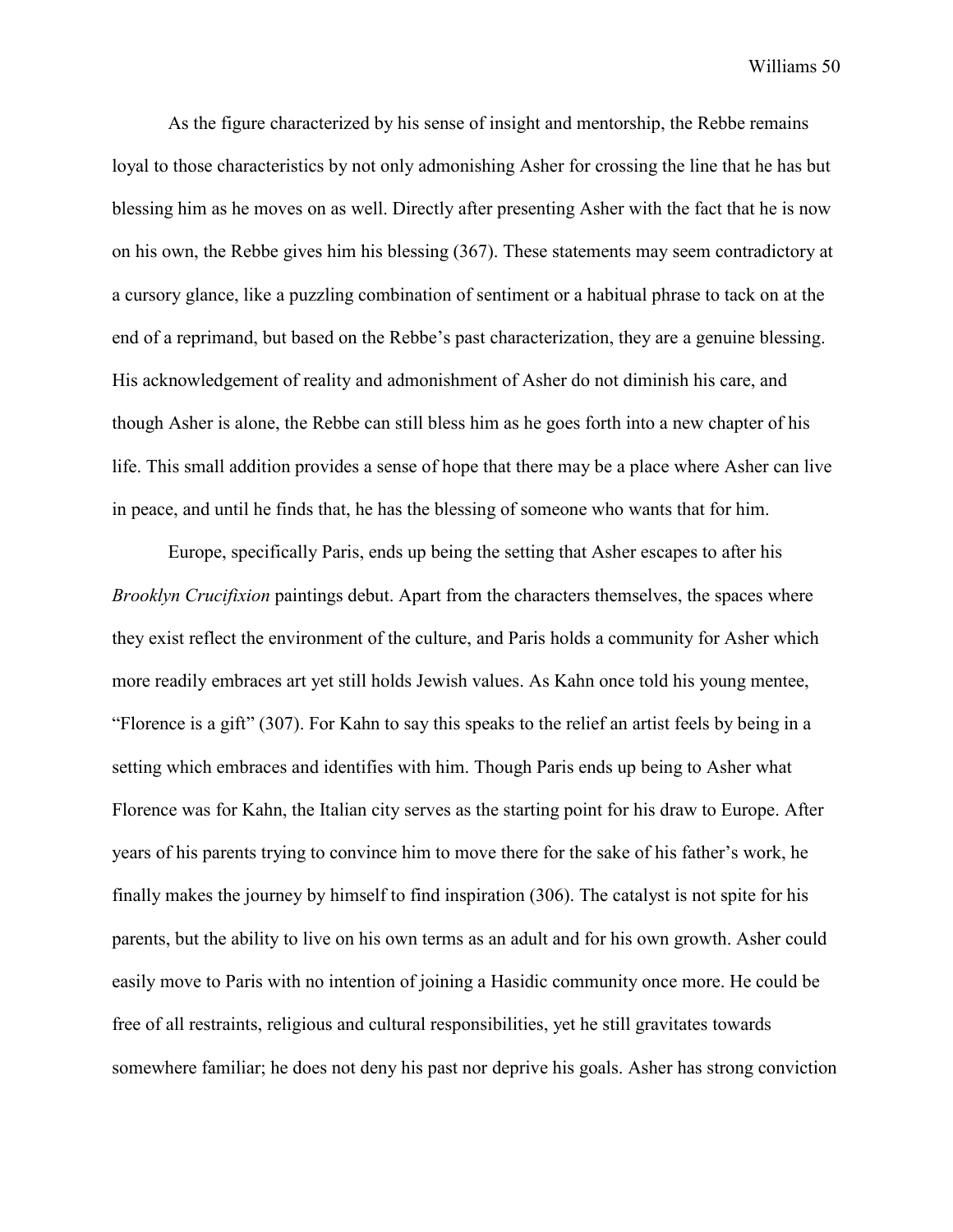about maintaining his authenticity of existence, which Lilian Kremer expounds on in her article on artistic influence and themes in *My Name is Asher Lev*, claiming, "Lev's art would be inauthentic if it sought to deny his Hasidic essence. As Kahn amply illustrates, it is Lev's cultural background which accounts for the integration of the rational, emotional, and sensual in his character and his art" (37). Kremer's commentary acknowledges Asher's multiplicity of essence, pointing to a greater need for a setting which has a better foundation for the young artist to thrive in his adult life: Paris. Each location has contributed to who Asher is by the end of the novel, and he demonstrates a growing maturity in how he chooses to go forth. Yes, his choices also hurt those around him, since as Potok contends, "The modern artist voice is really an antagonistic one" (qtd. in Kauver 70). His growth as a character is wrapped up in moving forward and learning how to navigate his cultural identities and moving towards a more stable setting where further maturity is possible.

Asher as an artist has evolved from simply an individual encompassing a multitude of influences to a voice in his own right, speaking into the cultures who have spoken into him. By the end of the novel, Asher's mentor Kahn is growing old, and has taught him what he needs to know to be a successful artist independently. Though Asher is still affectionate and thankful to the authority figures in his life, there is now distance between each one of them, his parents, Kahn, the Rebbe, Yudel Krinsky, signifying that he has become his own person. The gallery show where both crucifixion paintings are debuted serves as his coming-of-age ceremony into that world where he must decide which voices he will listen to, and how to respond to them in turn. In Kahn's final conversation with Asher, he concludes, "I created a new *David*… a breathing *David*" (350). The parallel to Michelangelo's masterpiece embodies Asher as Kahn's seminal creation, a living medium of influences now able to do the same.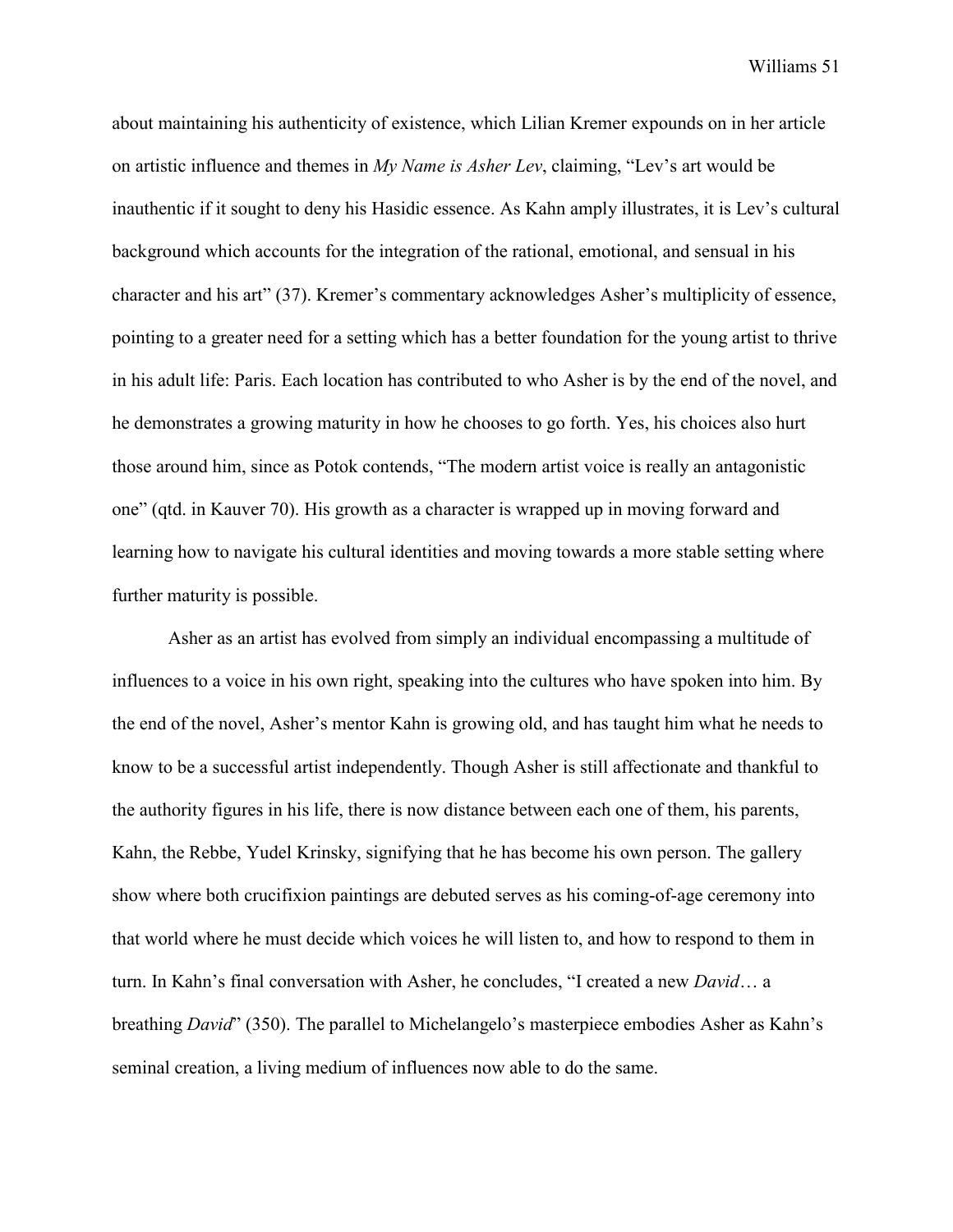Like how Asher finds solace and purpose in his artwork, Davita Chandal's imagination is a central part of her ideology and development. Often described as an actual setting throughout the book, Davita's imagination is a place where she is free to process her emotions and see her loved ones. The ability to visualize people in her life like her father and Jacob Daw becomes especially important once they die, since her imagination is now the only place where she can interact with them again. Davita explains to her teacher that "[m]y real father was a journalist and was killed trying to save a nun. I think it's important not to forget. And stories help me to remember" (Potok 343). Her method of describing her father's death is characterized by a narrative; she could simply say that he died, but a detail she focuses on is that he died trying to save a nun, like a story she keeps replaying in her mind. The end of the novel is set in her imagination as well, not in her school, home, synagogue, or any other place besides that which is most essential to her where she is surrounded by those who love her (368). Though this scene is a personal comfort for the protagonist, it also speaks to a larger picture of what it is to not feel torn between two ideals, but to exist in a space where narratives collaborate because they have the inhabitant in common.

In terms of mentorship or role models who straddle different areas of interest, Jakob Daw becomes a prominent figure in the Chandal's life and provides a source of insight for Davita as an imaginative writer. Her observations of Daw also connect to her making sandcastles on the beach in front of her house as if to associate Daw with a sense of place: a setting where she is building something new from her imagination. For example, Davita recounts, "From my castle on the beach I watched Jakob Daw writing… I asked him over lunch what his new story was about" (69). These castles as representations of imaginative fortresses against the chaos she is learning about are associated with not only what she can build with her hands but with her mind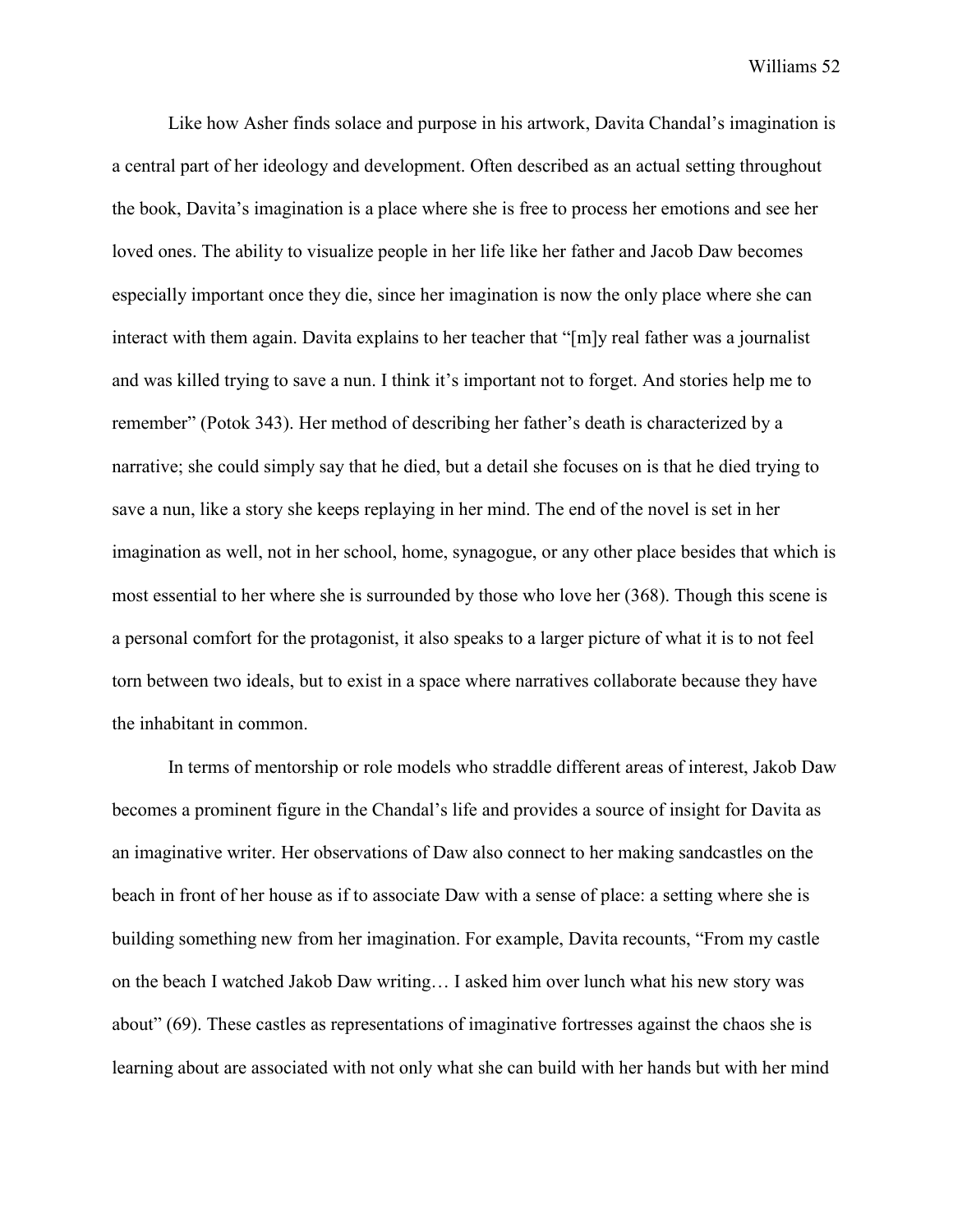as well. Her interest in writing focuses on the fictional genre, which may reflect reality but is ultimately her own creation. In the same scene that Davita asks about Daw's story, her father also mentions that he is writing about "hungry and angry people," but Davita only asks questions about Daw's stories, which are fictional (69). She has a growing understanding of world events through her parents, but her response is to create out of that information—something that Daw emulates himself and inspires Davita to do likewise. Daw's story that he reads to the meeting of Communist party members relates to disillusionment of what the protagonist, a bird, originally thought to be a source of eternal music seems to point towards the disillusionment to Communism itself, and while this is not the direct experience Davita has herself, that theme of recognizing the flawed reality of a community pervades her time to come at the yeshiva (80). Daw's experience foreshadows Davita's in his search for truth and bridge between what is accepted in his Communist community and what he observes and writes out of those insights.

Davita's imagination not only serves as a space where she can see her loved ones, but where the social boundaries of her communities which have disillusioned her have no weight. Since Davita has already started to integrate into the Jewish community after her father dies, she wishes to say kaddish to grieve him in the best way she knows how (Potok 222). In her article, "Women as Scholars in Chaim Potok's Novels," Joan Del Fatore explains, "…Jewish women were traditionally exempt from many religious obligations, such as communal prayer, because of their household duties: they were primarily responsible for domestic matters, while the men were primarily responsible for religious observances" (59). As a woman, Davita does not face a burden of religious responsibility, though she wishes for a space where she can practice her faith without social limitations due to her gender. Though Jewish law does not forbid women from saying kaddish, Joel Wolowelsky gives an example of a rabbi who forbids the only daughter of a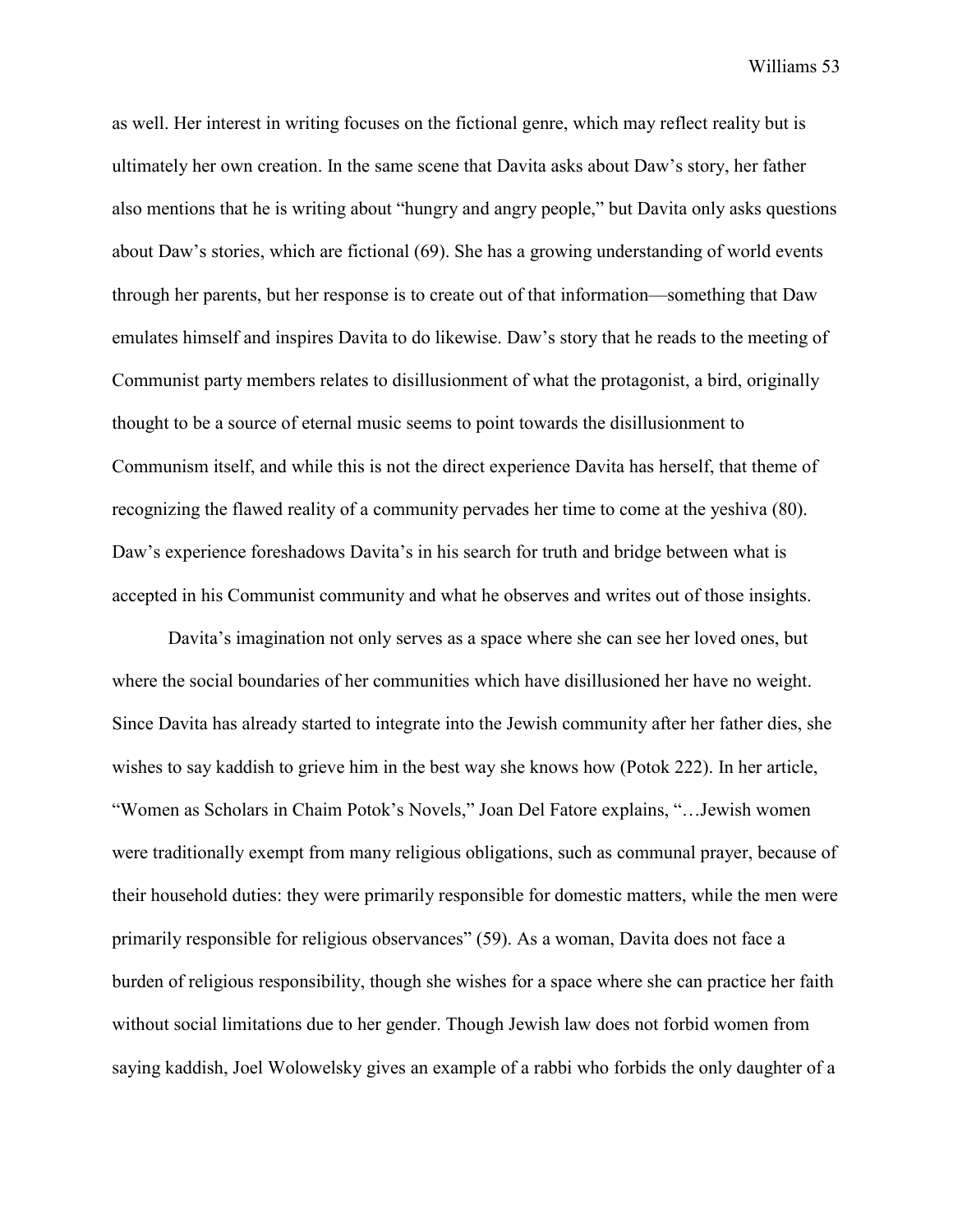deceased man from saying it in the synagogue not because of the law, but because of the expectations of the community (284). That Davita's synagogue makes an exception and finds a way to say this prayer while respecting the boundaries of their faith shows a hopeful change, but still a rare example. No matter the limiting circumstances, her imagination serves a place where she can be free of the forces separating the distinct parts of her identity and those that she loves, a place of healing and reconciliation within her own mind.

Throughout all the dichotomies that Potok displays in his works, there are also threads of possibilities and glimpses of dialogue woven in, whether that be through specific characters, settings, or even actions. For Asher Lev, a prominent voice of balance is the Rebbe, particularly when it comes to recognizing the boundaries of the community yet supporting the benefits of challenging those in some ways. For Davita Chandal, her imagination is the main mode of dialogue, since it is where her ideologies, loved ones, and passions can converse without inhibition or prejudice. Though relatively small examples of change or hope for reconciling truth with tradition, Potok's characters are not the saviors of their stories, nor are they the ideal of what navigating communities should look like. They are children who are pulled in conflicting directions by the innocent wisdom of recognizing value in communities outside of their own, making their own mistakes and struggling to understand what is right and what is false, yet setting a precedent for a maturing consciousness of the complex identity.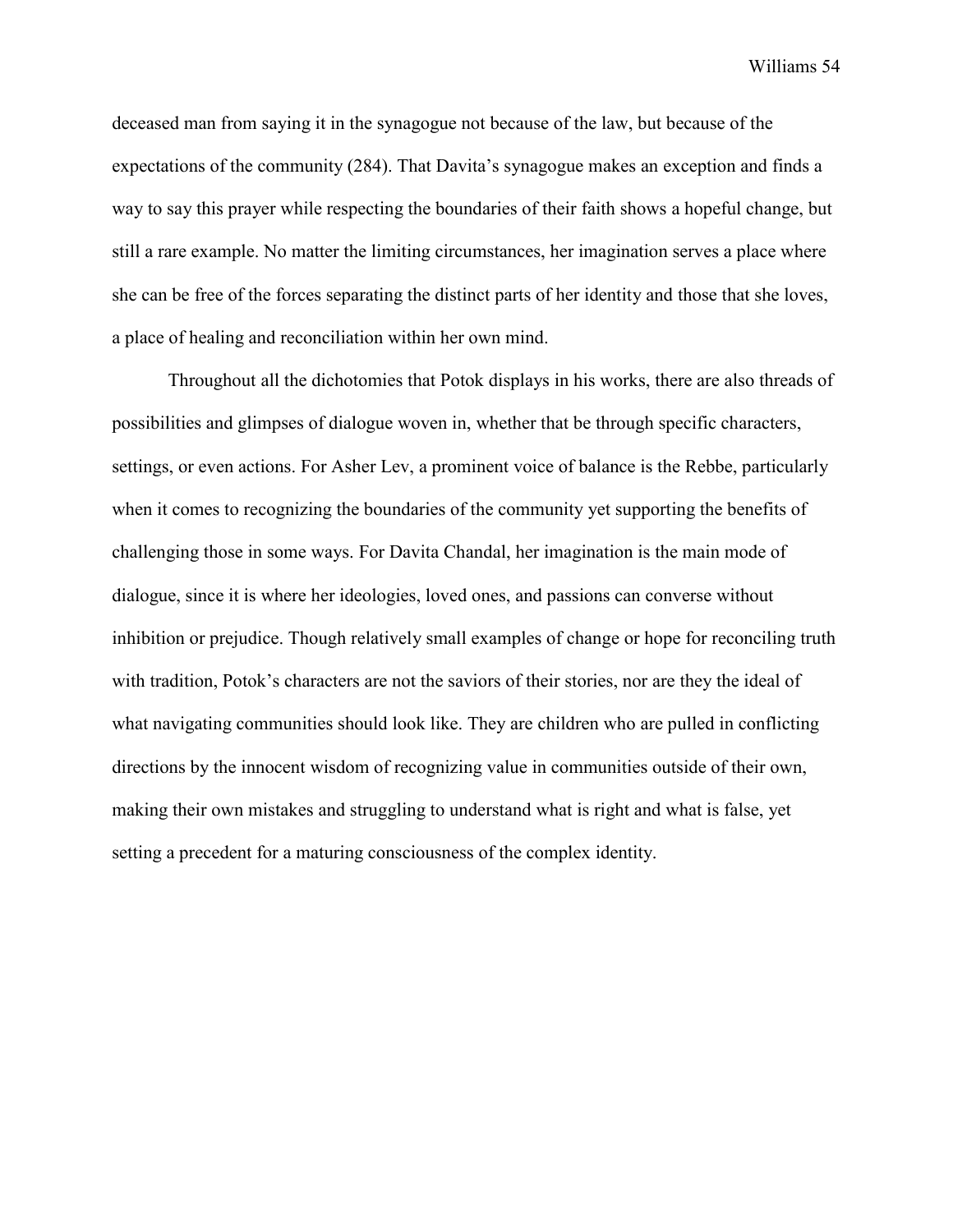#### **Conclusion**

"[Potok's characters' suggest that] balance, objective reasoning, and reconciliation between opposing worldviews is a pressing moral imperative in the modern Judaic paradigm. This is the… Swan song of a Conservative rabbi who chose fiction as his most exalted pulpit"

(Devir 178).

\*\*\*

Chaim Potok's novels resonate with his readers not because they represent something so narrow and concrete which cannot be translated or understood, but because works like *My Name is Asher Lev* and *Davita's Harp* present a microcosm of what it is to discover identity, all within a unique context which is so often private to outsiders. If these characters were not Jewish, they would still encounter challenges of where they fit in and how to align their passions with their beliefs, but since their narratives are based in more specific cultural and religious contexts, they provide a grounded sense of characterization and place; the integration of Yiddish, traditional Jewish customs, and even controversies like women saying kaddish and the political affiliations of Jewish people throughout the persecution of the twentieth century are but a few examples of this. Specificity of community does not negate the universality of such tensions between what is considered sacred and what is secular, nor what is accepted and what is outside of those societal boundaries. Potok's novels challenge the false dichotomy of the sacred/secular divide by simply representing the unmistakable intertwining of beauty and truth, and how these components of creation come together in a complex yet natural way to demonstrate a deeper being than they would in isolation. Asher's paintings without beauty would not display the truth of his family's pain, nor would Davita's imagination be as moving without the truth of her grief and knowledge. Potok's stories serve as reminders of the presence of Jewish American voices even amidst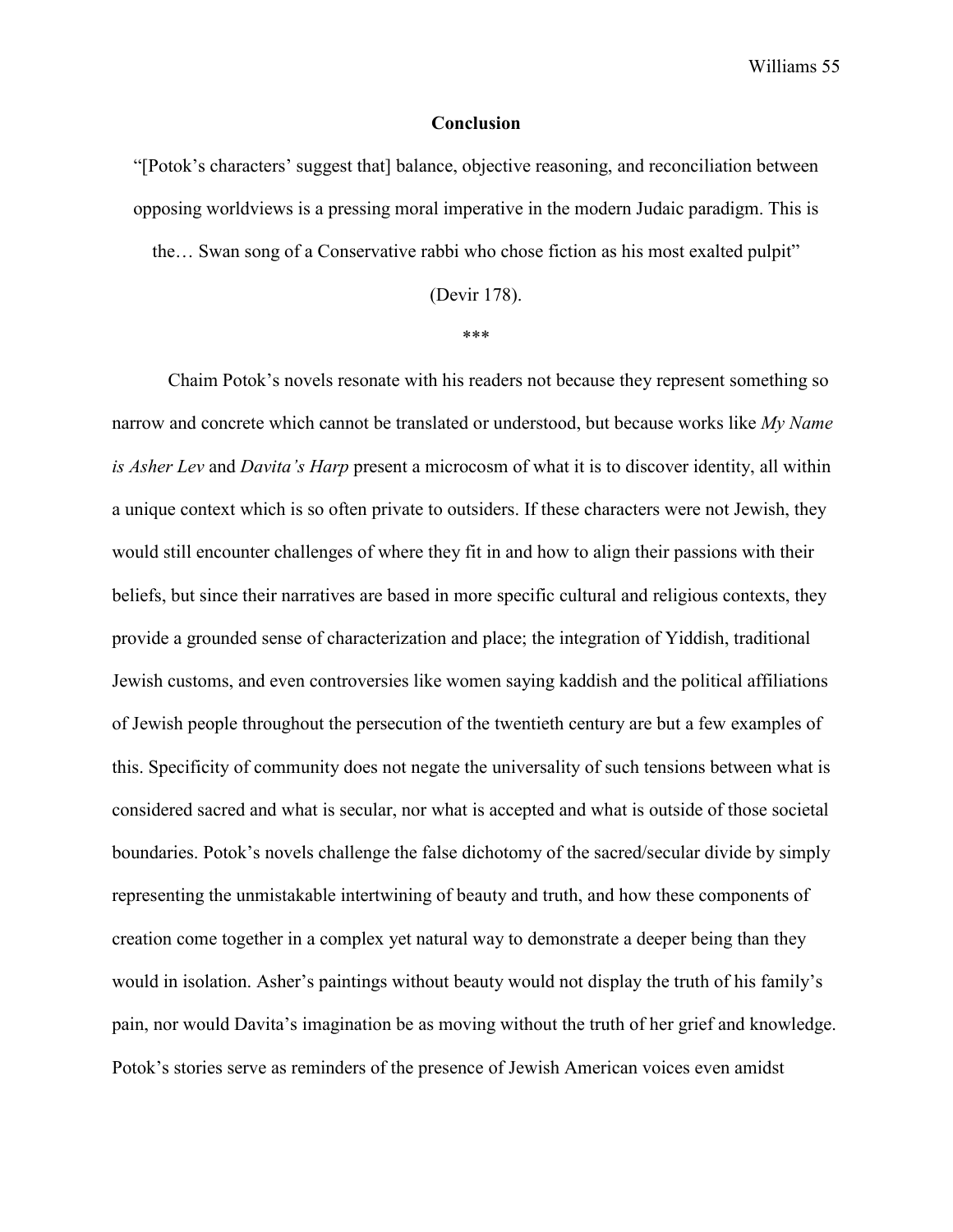persecution and ignorance and a multitude of other factors which threaten to stifle minority influence under an umbrella culture.

Potok's *My Name is Asher Lev* is considered one of the darker, more intense of his novels due to the intensity of conflict Asher encounters and how he is eventually separated from his family and community in Brooklyn. Because the primary conflict of the novel is between the protagonist's faith community and artistic abilities, it makes the work an ideal example of the cultural confrontation Potok is famous for. Not only do these communities clash around Asher, but they initially display themselves as dichotomies in his household and internal workings as well, connecting to what Bakhtin explains as heteroglossia. From a broad view of his parents and mentors, they represent the different motivations within him, which can be a helpful perspective in terms of recognizing foundational influences like tradition and expectations of each community he is a part of; however, closely analyzing these influencing figures reveals that they themselves are not simply dominated by stereotypes, but contain a multitude of motivations and inner communities, further breaking down the sacred/secular dichotomy and revealing the complexity of human nature no matter what community an individual belongs to. Asher may be the primary one to experience this tension as the protagonist, but that does not mean the cast of side characters do not also share in the conflict of understanding who they are and what they want to portray, deepening the dynamic of the novel overall through its characterization.

*Davita's Harp* still embodies core-to-core confrontation like *Asher Lev* does, though there are multiple communities and constituent parts at play that are not as clearly compartmentalized as in previous novels. For example, Davita as a Jewish female raised by communists who has a strong sense of imagination brings a plethora of characterizing aspects to consider as she grows up. Though she does eventually encounter tension between the ideals of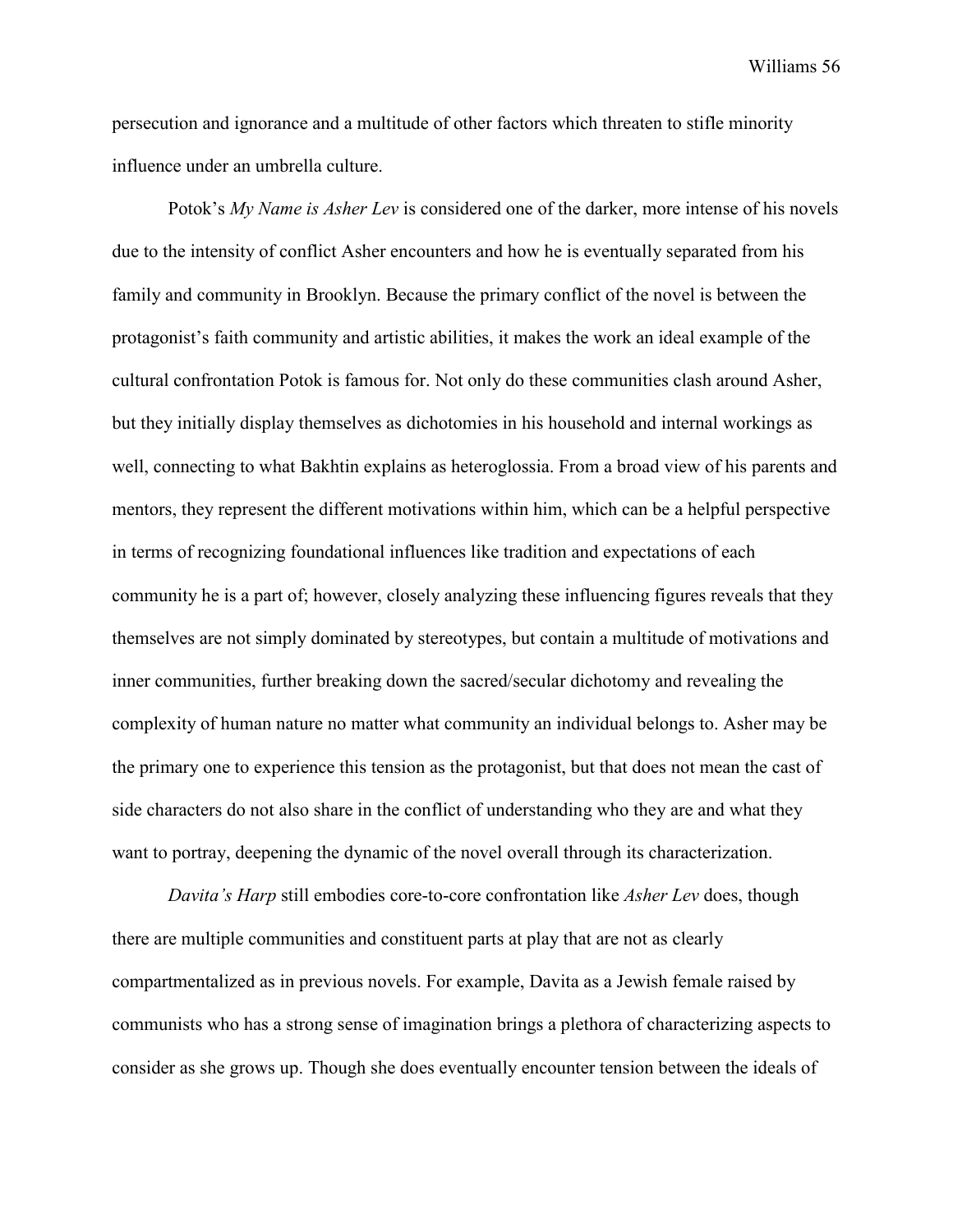her upbringing and the Jewish community she enters into later on, the conflict is less about her entering into the community itself and centers more on the disillusionment that comes as she recognizes its flaws. One such discovery centers around her developing a prominent interest and talent for Jewish studies and writing in her yeshiva, yet being overlooked for the Akiva award because it would not represent the school well to have a female be named its best student (Potok 363). Davita still yearns to be a part of this tradition, wants to embrace her Jewish heritage and the belonging that comes with it, but is faced with its complexities and sometimes its rejection because of her gender and background. Davita's story not only displays what it is to feel torn as she enters into a new dynamic of history and beliefs, but what happens when her success is paralleled with the unfortunate realities of humankind: the burden of belonging as well as the joy.

There is far too little conversation within Potok related scholarship dedicated to his only female protagonist, and one which embodies such themes on par with his other novels like *The Chosen* and *My Name is Asher Lev.* Themes like Davita's creative writing abilities, her relationship with Jacob Daw and the influence that his stories and life have on her own imagination and understanding of the world would be well worth researching and looking into further. In addition, the dynamic between Davita and her step-brother David, and their developing sexual identities are largely undiscussed and may provide an insightful perspective of adolescence and sexual awareness/acceptance in the Jewish community.

Asher and Davita may exist in different settings and story lines, but their struggle and movement across communities complement one another by balancing the narratives between male and female, secular politics and Orthodox Jewish tradition, scholarship and artistry, peace and grief, and rejection and acceptance. As Asher moves from being completely contained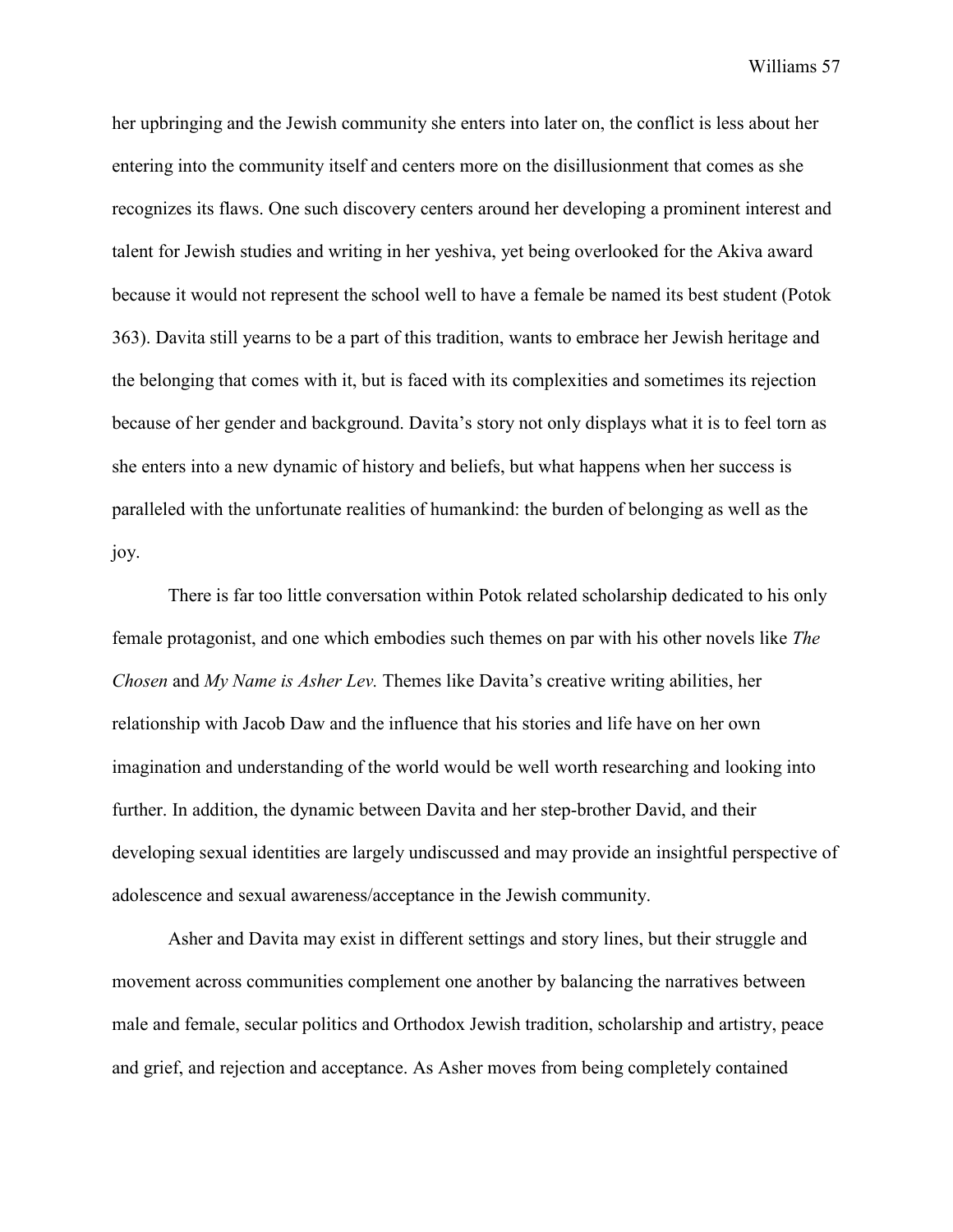within the Jewish community to embracing more of the artistic one, Davita moves from her more secular culture into the Jewish one: lines passing each other as they move in different directions. Both characters experience the pain of recognizing the aesthetic blindness around them and feel isolated in their understanding of imagination and relationship between seemingly dichotomous natures. By considering the novels in tandem, the perspectives are able to form a fuller picture of what it means to discover the complex nature of identity, and how faith and worldly interests can complement each other in a way that deepens spirituality and promotes beauty.

Bakhtin's *Dialogic Imagination* and Buber's *I & Thou* provide valuable lenses for which to illuminate cultural relationship and discourse within a novel or an individual, applying to Potok's works in a multitude of ways which help to showcase a deeper complexity to the author's work. Though both philosophers' works easily connect with either of Potok's, Buber's discussion on the dynamic between humans and the rest of creation specifically helps shine a light on Asher's draw into the artistic community, bringing to light the insight of combination and the new kind of life which springs from it, while Bakhtin's discussion on the different voices within a novel parallel closely to Davita's imagination where she encounters her diverse loved ones all in one setting, applying truths and contexts from seemingly conflicting places to create her own sense of heteroglossia. Bakhtin and Buber provide vocabulary to what is observed but not easily described, enabling further discussion and universal applications.

Asher and Davita's conflicts are ultimately not between the sacred and the secular because they embody both, and even the parental influences who characterize different aspects of their experiences embody some form of alternate "language" besides the one that they mainly adhere to. Tradition without context and understanding of the joint nature of the spiritual and physical results in chaos. Beauty and truth are complex and distinct, but they do cohabitate and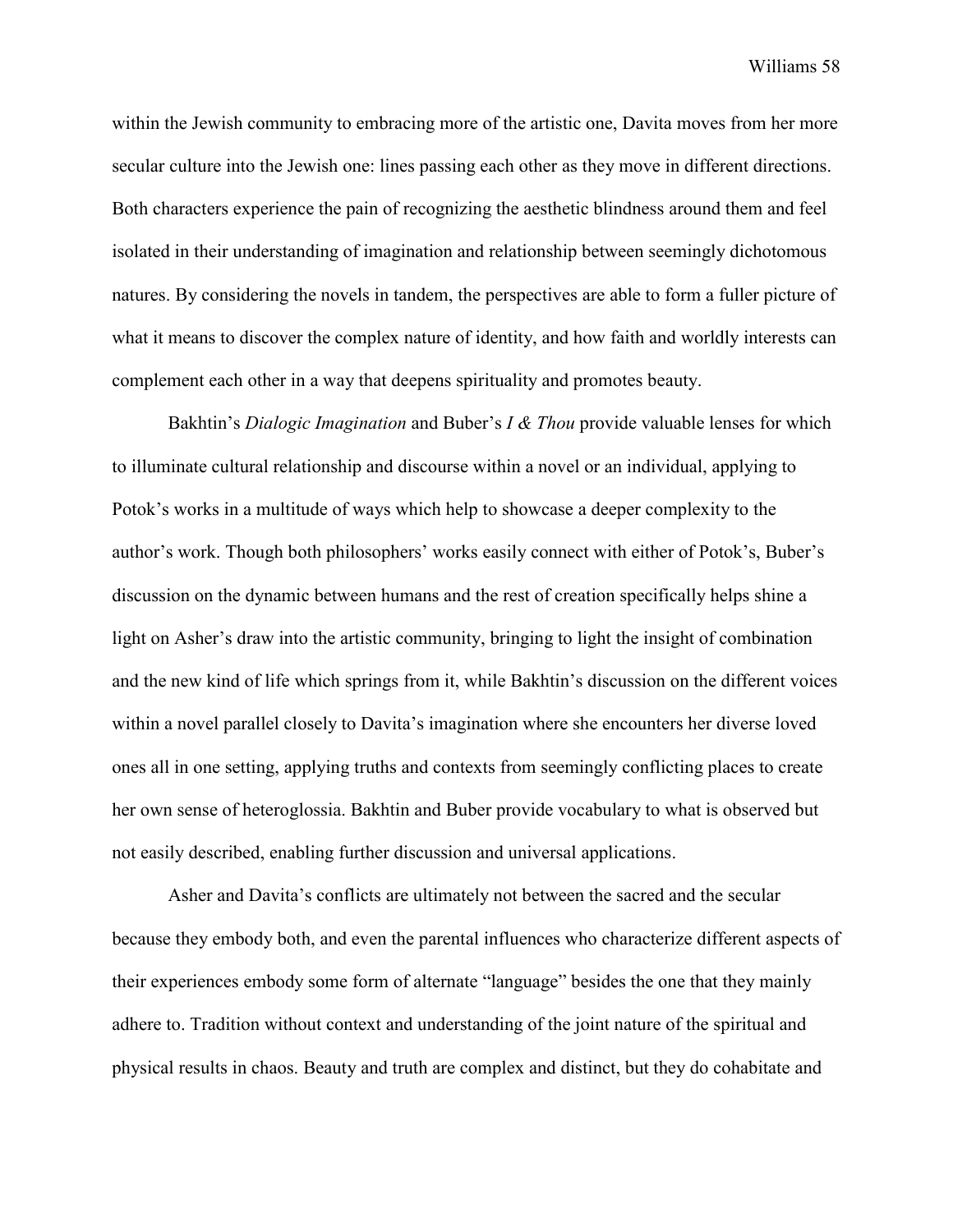must for Potok's characters to properly maintain their faith and become the bridges and mediums of deconstructed dichotomies they themselves wished to have available. The conflict that these two protagonists experience is between communities which compete for their unadulterated loyalty without regard for the inevitable dialogism that exists within any kind of heteroglossia, whether it contain multiple belief systems, cultural values, or pursuits. Thus, the sacred/secular dichotomy is false, though there will always be conflict of some kind in everyone, especially when societies are unwilling to recognize the diversity and intersection of languages. Those at the crossroads of such communities cannot balance both equally—they will ultimately lean towards one more than the other—but this does not equate to an irreconcilable division between the sacred and the secular, nor does it assume the sacred is a more valuable state of being because it is unseen. Rather, Potok's core-to-core confrontation is simply the evidence of human nature's complexity, our desire for belonging and community, and the lengths we will go to navigate that desire.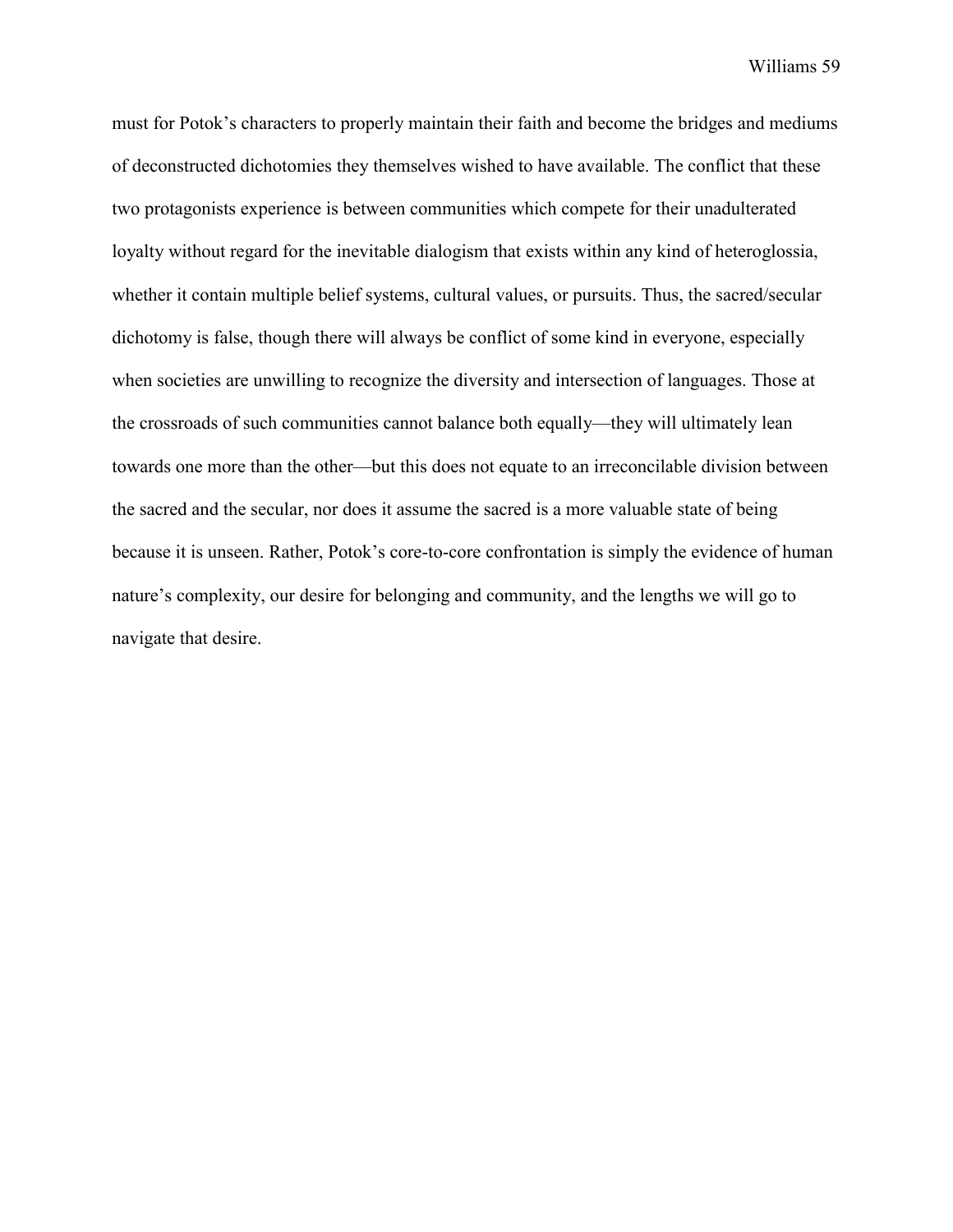#### Works Cited

Bakhtin, M.M. "Discourse in the Novel." *The Dialogic Imagination: Four Essays*, edited by Michael Holquist, translated by Caryl Emerson and Michael Holquist, University of Texas Press, 1981, pp. 259-422.

Buber, Martin. *I and Thou*. Charles Scribner's Sons, 1958.

Diner, Hasia. "Encountering the Holocaust: Postwar American Jewry and the Catastrophe." *Reconstructing the Old Country: American Jewry in the Post-Holocaust Decades.* Wayne State University Press, 2017. Pp. xi-xviii. *Project MUSE,* muse.jhu.edu/book/56573.

- Devir, Nathan P. "Chaim Potok's Reforming of a Traditional Judaic Narrative in The Gift of Asher Lev." *Studies in American Jewish Literature* (1981-), vol. 31, no. 2, 2012, pp. 166– 180. *JSTOR*, [www.jstor.org/stable/10.5325/studamerjewilite.31.2.0166. Accessed 14](http://www.jstor.org/stable/10.5325/studamerjewilite.31.2.0166.%20Accessed%2014%20June%202021)  [June 2021.](http://www.jstor.org/stable/10.5325/studamerjewilite.31.2.0166.%20Accessed%2014%20June%202021)
- Devir, Nathan P. "Conceptions of Idolatry and Secular Art in Chaim Potok's Asher Lev Novels." *Journal of Modern Jewish Studies*, vol. 13, no. 2, May 2014, pp. 150–66. *EBSCOhost*, https://doi.org/10.1080/14725886.2014.918715.
- Edelman, Joseph. "The Centenary of Jewish Immigration to the United States: 1881-1981." *Judaism*, vol. 32, no. 2, Spring 1983, pp. 215-229. *EBSCOhost,* search.ebscohost.com/login.aspx?direct=true&db=asn&AN=4878951&site=ehostlive&scope=site.
- Fattore, Joan Del. "Women as Scholars in Chaim Potok's Novels." *Studies in American Jewish Literature*, vol. 4, Jan. 1985, pp. 52–61, *ProQuest*,

[https://www.proquest.com/docview/1300033553/citation/16671671E9444D02PQ/1.](https://www.proquest.com/docview/1300033553/citation/16671671E9444D02PQ/1)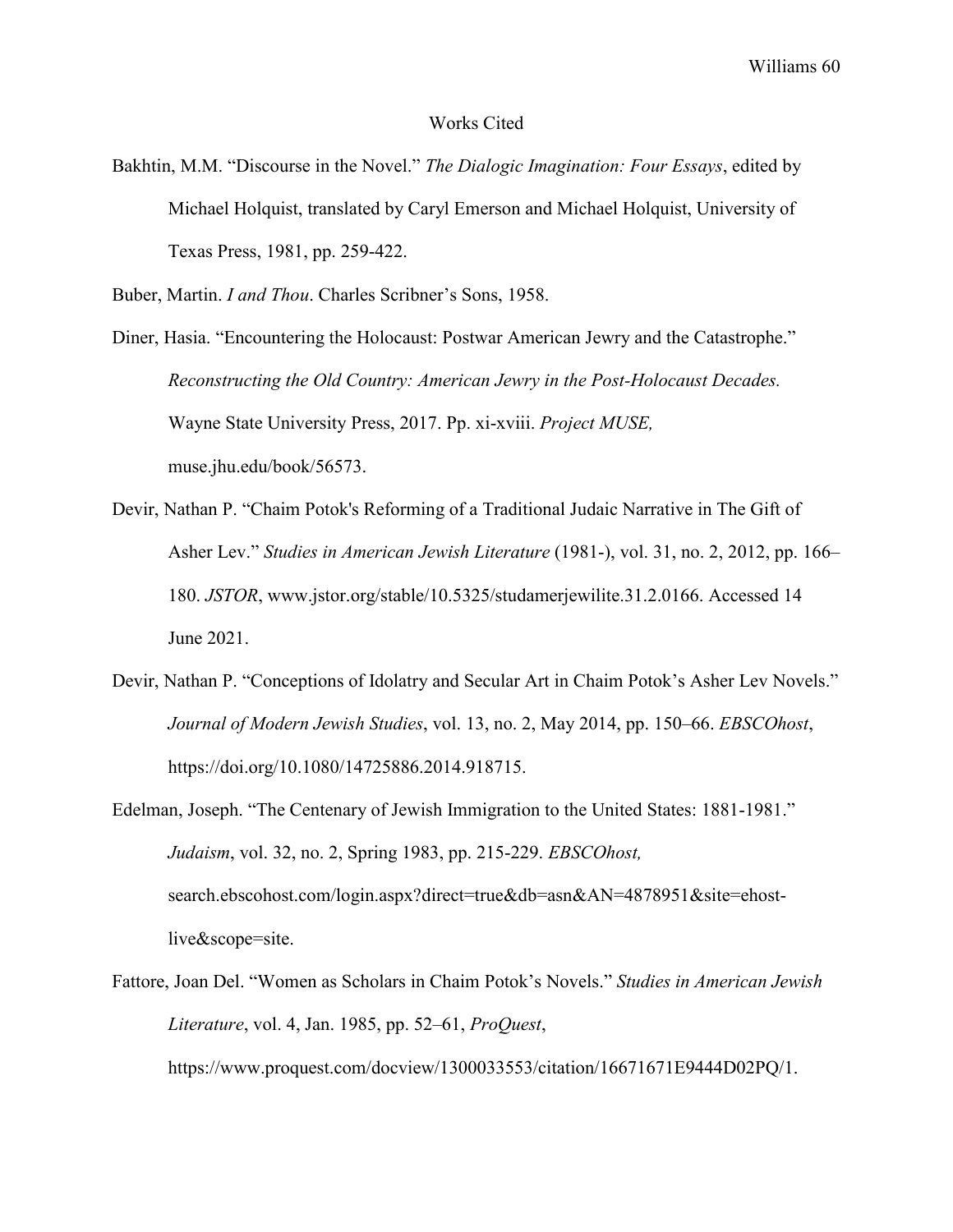Hoffman, Matthew. "The Red Divide: The Conflict between Communists and Their Opponents in the American Yiddish Press\*." *American Jewish History*, vol. 96, no. 1, Mar. 2010, pp. 1–31, *ProQuest,*

[https://www.proquest.com/docview/1014179852/abstract/3C251DB11CCF4AC4PQ/1.](https://www.proquest.com/docview/1014179852/abstract/3C251DB11CCF4AC4PQ/1)

*The Holy Bible: English Standard Version.* Crossway, 2001.

- Inbari, Motti. "The 'Deconversion' of Arthur Koestler: A Study in Cognitive Dissonance." *Contemporary Jewry*, vol. 38, no. 1, Apr. 2018, pp. 127–149. *EBSCOhost*, doi:10.1007/s12397-017-9218-5.
- Kauver, Elaine. "An Interview with Chaim Potok." 1986. *Conversations with Chaim Potok*. Edited by Daniel Walden, 2001, pp. 63-88.
- Kremer, S. Lillian. "Dedalus in Brooklyn: Influences of 'A Portrait of the Artist as a Young Man' on 'My Name Is Asher Lev.'" *Studies in American Jewish Literature*, vol. 4, Jan. 1985, pp. 26–38,

[https://www.proquest.com/docview/1300033516/citation/782943A5E444FABPQ/1.](https://www.proquest.com/docview/1300033516/citation/782943A5E444FABPQ/1)

- Morgan, Doug. "When Culture Confronts Faith." 1983. *Conversations with Chaim Potok*. Edited by Daniel Walden, 2001, pp. 55-62.
- Ofrat, Gideon. "Why Is There No Jewish Surrealism?" *Shofar: An Interdisciplinary Journal of Jewish Studies*, vol. 32, no. 3, Spring 2014, pp. 102–119. *EBSCOhost*, doi:10.1353/sho.2014.0034.
- Pfadenhauer, Michaela. "In-Between Spaces. Pluralism and Hybridity as Elements of a New Paradigm for Religion in the Modern Age." *Human Studies*, vol. 39, no. 1, Mar. 2016, pp. 147–59. *EBSCOhost*, [https://doi.org/10.1007/s10746-016-9394-4.](https://doi.org/10.1007/s10746-016-9394-4)

Potok, Chaim. *Davita's Harp*. Fawcett Books, 1985.